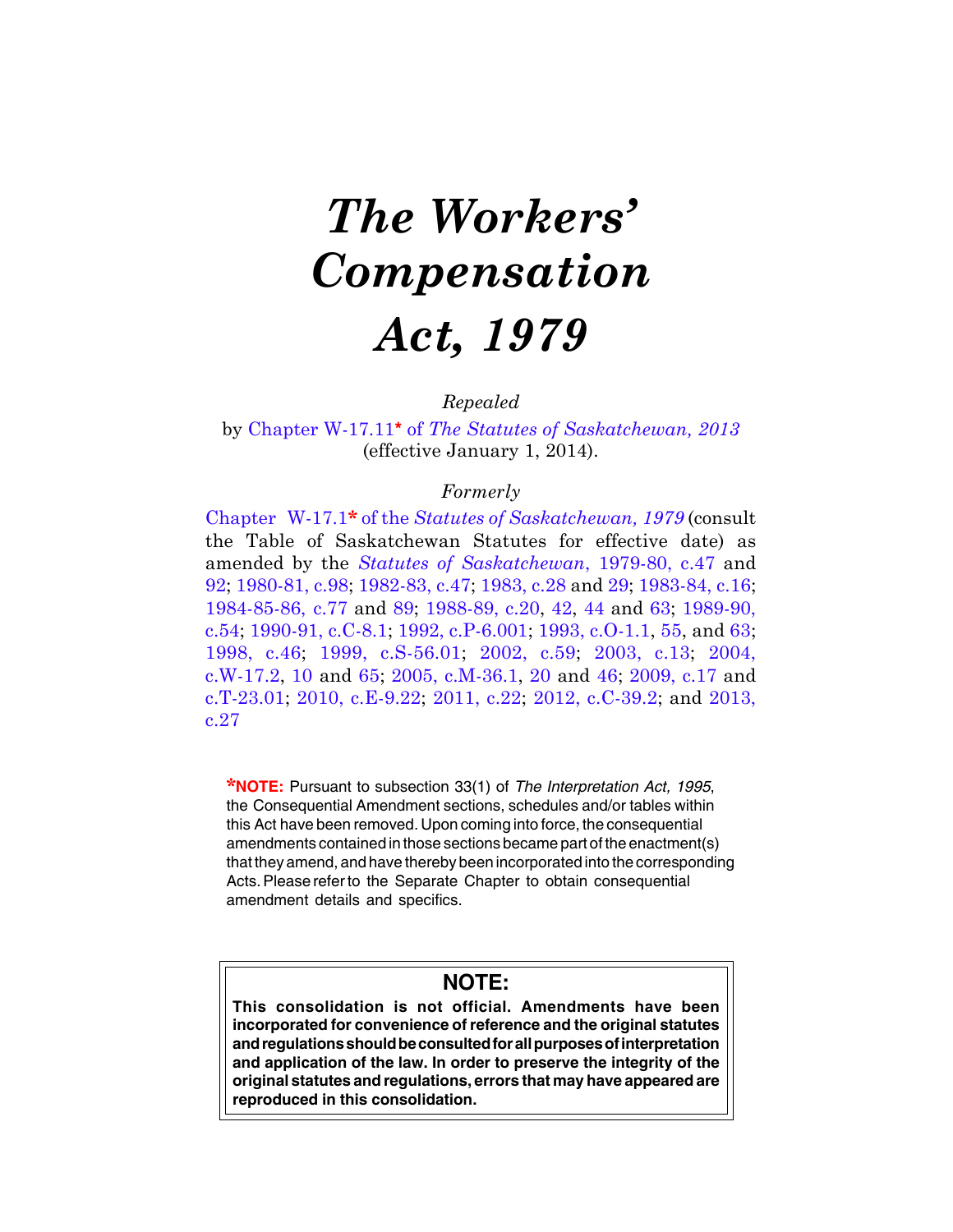# Table of Contents

SHORT TITLE

1 Short Title

## INTERPRETATION

2 Interpretation

#### PART I **Scope**

# APPLICATION OF ACT

- 3 Application of Act
- 4 Certain trades, etc., deemed industries
- 5 Rural municipality as employer
- 6 Order bringing persons under Act
- 7 Annual earnings of certain persons
- 8 Revocation of order
- 9 Certain contractors
- 10 Non-application of Act

#### EXTENSION OF ACT

- 11 Declaration re industry
- 12 Application by employer, etc., to be brought under Act

#### PART II **The Workers' Compensation Board CONSTITUTION**

- 13 Board continued
- 14 Chairperson
- 15 Term of office
- 16 Vacancy
- 17 Salaries
- 18 Quorum
- 
- 19 Meetings
- 20 Executive director and staff
- 20.1 Pension plans and benefits programs
- 21 Power of board to delegate

#### DUTIES OF THE BOARD

21.1 Duties of board

## **JURISDICTION**

- 22 Jurisdiction
- 23 Evidence
- 24 Depositions of witnesses
- 25 Decision on merits
- 26 Immunity of members
- 27 Inquiry by board

## PART III

#### **Compensation** ELIGIBILITY FOR COMPENSATION

- 28 Compensation for injury
- 29 Presumed out of and in course of employment
- 29.1 Presumption of certain occupational diseases re fire fighters
- 30 Presumption where worker found dead
- 31 Wilful misconduct of worker
- 32 When compensation payable
- 33 Employer as worker
- 34 Reciprocal agreement with other province or territory
- 35 Injury outside Saskatchewan
- 36 Election where compensation payable under foreign law
- 37 Worker ceases to reside in Saskatchewan
- 38 Maximum wage rate
- 38.1 Maximum wage rate re certain workers

#### RIGHT OF ACTION IN RESPECT OF INJURY

- 39 Where worker entitled to action against person other than employer
- 40 Subrogation
- 41 Fees
- 42 Notice of intention to bring action
- 43 Approval of board for settlement of action
- 44 Certain actions barred

# CLAIMS FOR COMPENSATION

- 45 Notice of injury
- 46 Service of notice
- 47 Failure to give notice, etc., does not bar compensation
- 48 Application for compensation
- 49 Refusal of claim
- 50 Pre-existing conditions
- 51 Worker in training

#### DUTIES OF WORKER

51.1 Duties of worker

#### DUTIES OF EMPLOYER

- 52 Employer to notify board of injury
- 53 Offence for failure to report injury

#### DUTIES OF HEALTH CARE PROFESSIONALS, SURGEONS AND HOSPITALS

- 54 Duties of attending health care professional
- 55 Offence
- 56 Duties of health care professionals, hospital officials

## MEDICAL EXAMINATION OF CLAIMANT

- 57 Worker to submit to examination
- 58 Failure to submit, etc., to examination
- 59 Repealed
- 60 Request of worker for examination
- 61 Appointment of chairperson of medical review panel
- 62 Selection of specialists
- 63 Constitution of medical review panel
- 64 Certificate re decision of panel
- 65 Review of claim after examination
- 66 Cost of examination

## COMPENSATION TO WORKERS

- 67 Schedule re permanent functional impairment
- 67.1 Independence allowance
- 68 Amount of compensation
- 69 Calculation of loss of earnings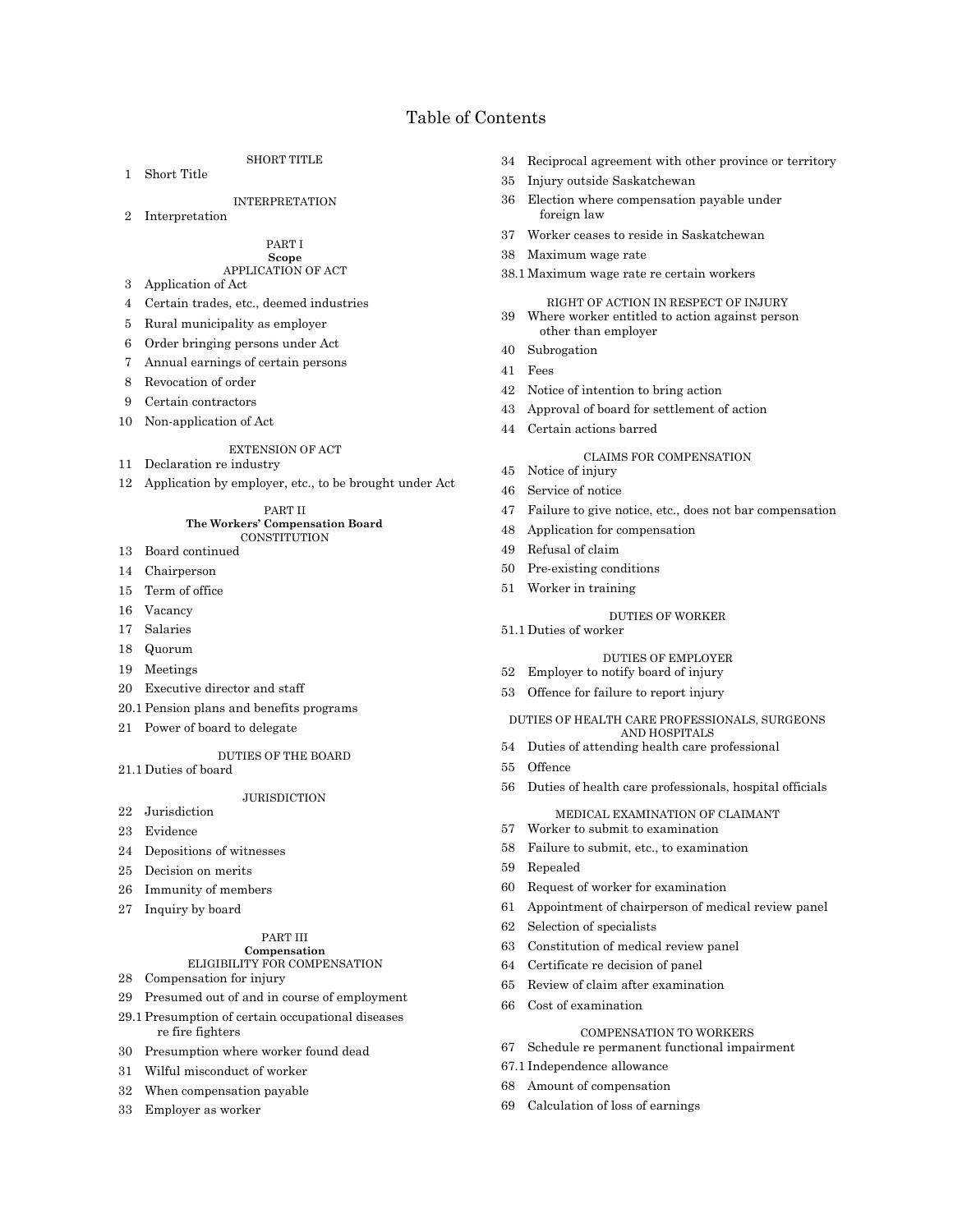# Table of Contents

- 69.1Repealed
- 70 Interpretation
- 71 Injured worker sixty-three or more
- 72 Recurrence of injury
- 73 Repealed
- 74 Percentage of compensation set aside for annuity at age sixty-five
- 75 Board may supplement annuity
- 76 Minimum compensation payable to certain workers injured on or after Jan. 1, 1980
- 77 Permanent award under former Act not reduced by this Act
- 77.01 Review re workers under former Act who are under 65 at Jan. 1, 1983
- 77.1 Minimum compensation re workers under former Act
- 78 Repealed
- 79 Maximum compensation re workers under former Act
- 80 Allowance for clothing, etc.
- 81 Repealed

#### COMPENSATION TO DEPENDANTS

- 82 Compensation and expenses payable on death of worker
- 83 Dependent spouse
- 84 Where dependants do not live together
- 85 Certain dependent children 18 to 25 years
- 86 Adopting parent, etc., of dependent children
- 86.1 Repealed
- 87 Where dependent children only
- 88 Common law spouse of worker
- 89 Other dependants
- 90 Partial dependency
- 91 Proof of necessities, etc.
- 92 Annual increase
- 93 Repealed
- 94 Where spouse neglects children
- 95 Where entitled re two workers
- 96 Board directs to whom payment made
- 97 Compensation where not otherwise entitled
- 98 Autopsy

#### COMPENSATION TO DEPENDANTS UNDER FORMER ACT 98.1 Amount payable to spouse compensated under former Act

98.2 Amount payable to dependent child compensated under former Act

#### GENERAL

- 99 Compensation reduced by certain benefits under *Canada Pension Plan*
- 100 Other benefits to dependants taken into account
- 101 Where dependant under legal disability
- 102 Board may fix periods of payment

103 Suspension of payment

#### REVIEW OF COMPENSATION

- 104 Review of compensation at request of worker, etc.
- 105 Levy for increases in compensation

#### MEDICAL AID AND REHABILITATION

- 106 Medical and surgical aid, etc.
- 107 Repealed
- 108 Fees for medical aid
- 109 Employer not to collect from worker
- 110 First aid service
- 111 Transportation for injured worker
- 112 Contribution for additional services
- 113 Board may pay expense of special operations, etc.
- 114 Regulations re payment of medical accounts
- 115 Other aid to injured workers, etc.
- 115.1Overpayments
- 115.2Set off

#### PART IV **Injury Fund** FUND

- 116 Fund
- 117 Payments from fund
- 118 Fund to be maintained to meet all payments
- 119 Where insufficient moneys
- 120 Power of board to borrow money
- 121 Classes of industries
- 122 Separate accounts for each class
- 123 Where cost to fund much greater re certain employer than average of class

#### STATEMENTS BY EMPLOYERS AND MUNICIPAL OFFICIALS 124 Statements to be furnished by employers

- 125 Offence for failure to make statement, etc.
- 
- 126 Assessment by board where no statement furnished
- 127 Assessors to provide returns
- 128 Notice to board of building permits

#### INSPECTIONS AND INQUIRIES

- 129 Right of entry and inspection
- 130 Inspection of books and accounts
- 131 Where statement of employer is inaccurate

#### EMPLOYERS, PRINCIPALS AND CONTRACTORS

- 132 Workers of contractors
- 133 Principal to ensure payment by contractor
- 134 May collect from contractor

#### PART V

#### **Assessments** LEVY AND COLLECTION

- 135 Levy
- 135.1Special assessment re fatal accidents
- 136 Provisional assessment of estimate of pay-roll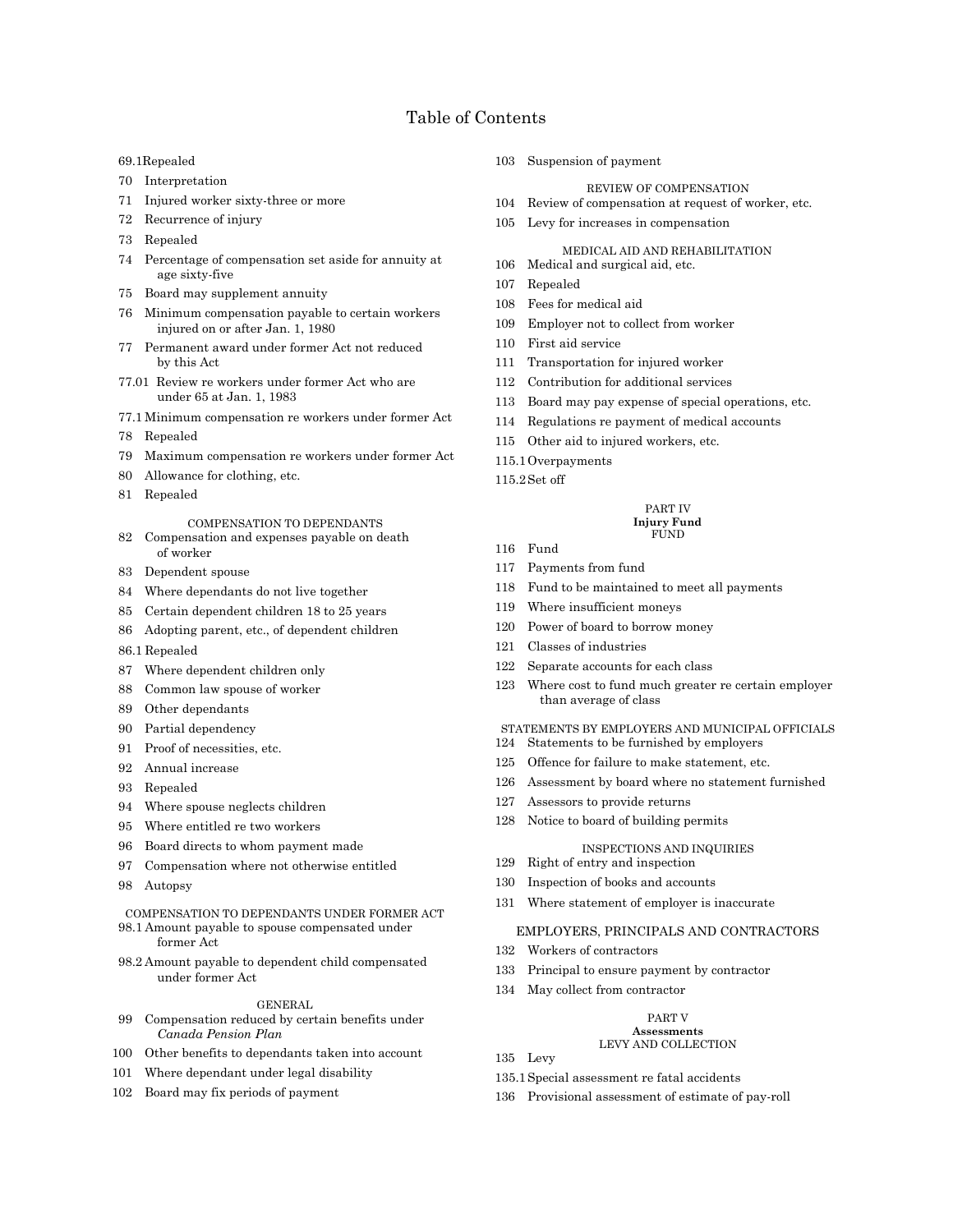# Table of Contents

- 137 Where salary on pay-roll exceeds maximum wage rate
- 138 Assessment may vary with hazard
- 139 Merit rating
- 139.1Forwarding information re accident records
- 140 Notice of assessment to employer
- 141 Where statement of estimate of pay-roll too low
- 142 Supplementary assessment where insufficient assessment
- 143 Where deficiency caused by certain employer
- 144 Special fund
- 145 Association re injury prevention and safety
- 146 Application of amount paid by defaulting employer
- 147 Employer not assessed is still liable for amount
- 148 Employer liable for unpaid amounts
- 149 Supplementary assessment when fund insufficient
- 150 Formation of reserves
- 151 Investments
- 152 Penalty for non-payment of assessment
- 153 Failure of employer to make return, etc.
- 154 Collection of unpaid assessments, etc.
- 155 Duty of purchaser of business, etc.
- 156 Collection of assessment through municipal tax collectors
- 157 Industry established after assessment made
- 158 Industry carried on temporarily
- 159 Liability of owner under *The Builders' Lien Act*
- 160 Priority of assessments and compensation in distribution of assets

## PART VI

#### **General** WORKER'S ADVOCATES

161 Appointment and duties

#### COMMITTEE OF REVIEW

162 Committee of review

- WAIVER AND ALIENATION PROHIBITED 163 Waiver of Act prohibited
- 164 Deduction from wages for payments required by employers prohibited
- 165 Assignment prohibited
- 165.1Enforcement of maintenance orders

#### ABOLITION OF COURT ACTIONS

- 166 No action
- 167 Act in lieu of rights, etc., against employer
- 168 Determination of worker's right to bring action

#### MISCELLANEOUS

- 169 Order of board may be filed in court
- 170 Fee for filing order
- 171 Offence to divulge information obtained under Act
- 171.1Worker's access to information
- 171.2Employer's access to information
- 172 Powers on inquiry
- 173 Evidence
- 174 Audit
- 175 Annual report
- 176 Power of board re property
- 177 Offence re contravention of regulation
- 178 Recovery of penalties
- 179 Additional duties
- 180 Action against employer barred

#### REGULATIONS

- 181 Power of board to make regulations
- 182 Repealed

## REPEAL AND TRANSITIONAL

- 183 Transitional
- 183.1Transitional
- 184 Repeal
- 185 Risks of employment

**Editorial Appendix (Amendments)**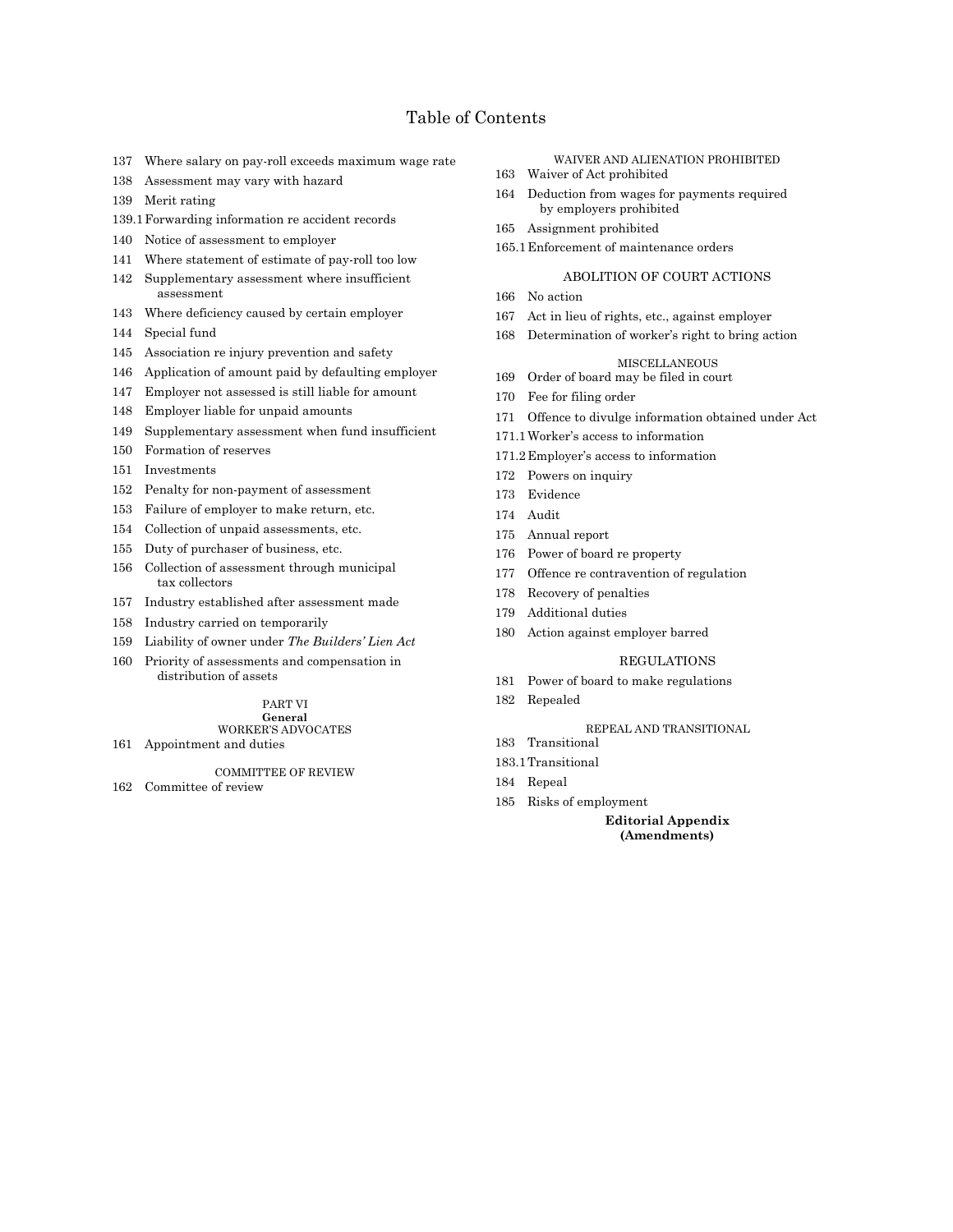# **CHAPTER W-17.1**

# An Act to provide for Compensation to Workers for Injuries sustained in the Course of their Employment

## SHORT TITLE

## **Short Title**

**1** This Act may be cited as *The Workers' Compensation Act, 1979*.

## INTERPRETATION

#### **Interpretation**

**2** In this Act:

(a) **"average weekly wage"** means the average weekly wage of the industrial composite as determined by the board from information published by Statistics Canada;

(a.1) **"board"** means The Workers' Compensation Board continued pursuant to section 13;

(a.2) **"chief executive officer"** means the chief executive officer of the board appointed pursuant to subsection 20(1);

(b) **"child"** includes any child to whom the worker stands in *loco parentis*;

(b.1) **"chiropractor"** means a chiropractor who is registered pursuant to *The Chiropractic Act, 1994* ;

(c) **"compensation"** means compensation payable under this Act with respect to an injury;

(d) **"construction"** includes reconstruction, repair, alteration and demolition;

(d.1) **"Consumer Price Index"** means the weighted average of the allitems Consumer Price Indices for Regina and Saskatoon, as released by Statistics Canada, where the weights to be used are those utilized by Statistics Canada in constructing the all Canada Consumer Price Index at the time of the release;

(e) **"dependant"** means a member of the family of a worker who is wholly or partly dependent upon his earnings at the time of the death or injury of the worker or who, but for the incapacity due to the injury, would have been so dependent;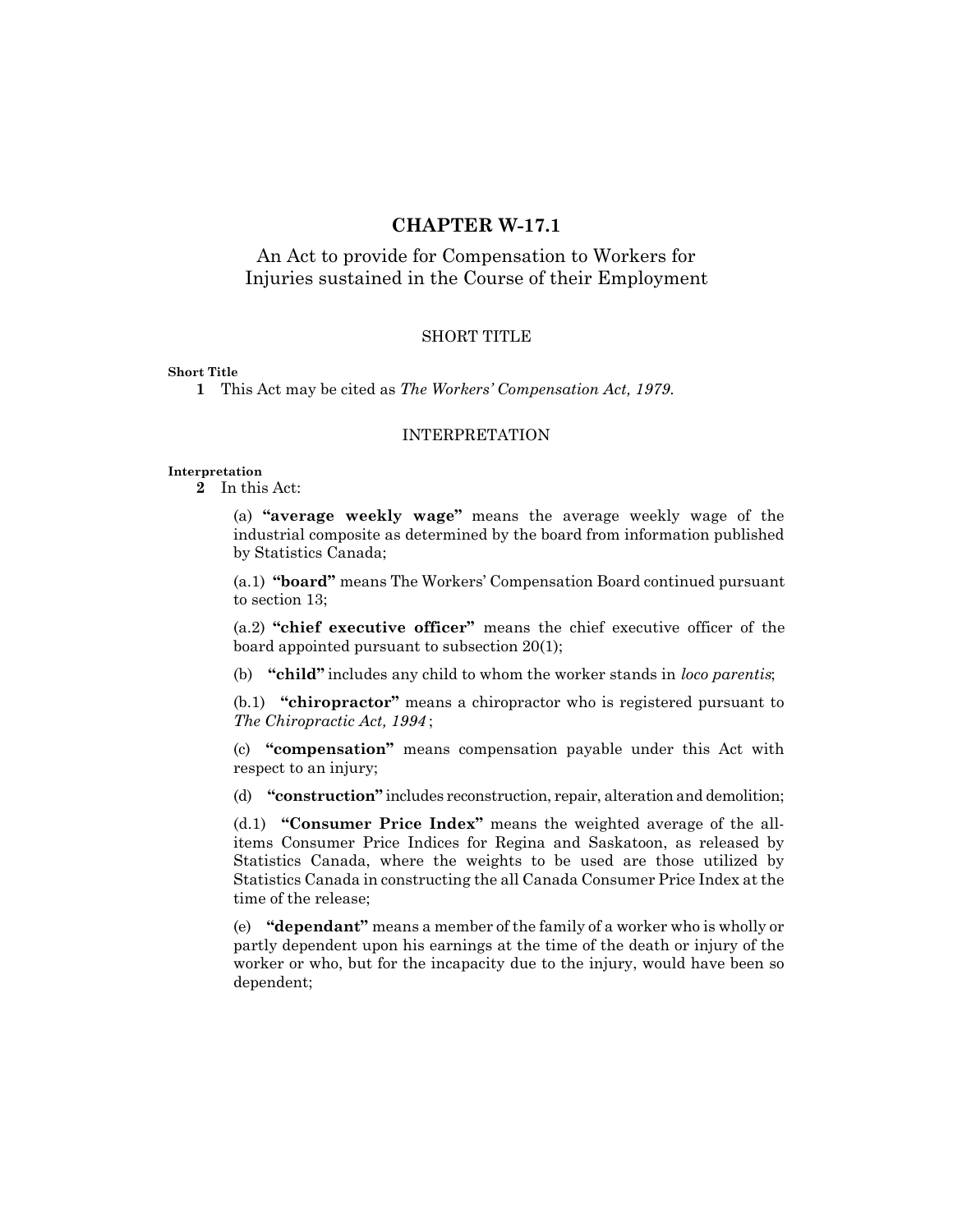(f) **"employer"** includes any person, corporation, firm, association or body having in its service any worker engaged in any work in, about or in connection with an industry and includes:

(i) a trustee, receiver, liquidator, executor, administrator and any person who is appointed by a court or a judge who has authority to carry on an industry;

(ii) the Crown in right of Saskatchewan and in right of Canada insofar as the latter in its capacity as an employer submits to the operation of this Act, any provincial permanent board or commission appointed in respect of any employment whatever and municipal corporations, school boards, and conseils scolaires, and commissions and boards having the management of any work or service operated for a municipal corporation;

(iii) any person who authorizes or permits a learner to be in or about an industry; and

(iv) where the services of a worker are temporarily let or hired to another person by the employer of the worker, the latter employer shall continue to be the employer for the period that the worker is working for that other person;

(f.1) **"employer association"** means an organization of employers, whether or not they are employers within the meaning of this Act, formed to address common concerns and achieve common goals of employers;

(g) **"employment"** includes employment in an industry or any part, branch or department of an industry, irrespective of whether the worker's duties are performed at, near or away from the employer's plant or business premises;

(g.1) **Repealed.** 2002, c.59, s.3.

(h) **"fund"** means the accident fund continued under section 116 as the Injury Fund;

(h.1) **"health care professional"** means a physician, dentist, chiropractor, optometrist, psychologist, occupational therapist, physical therapist, nurse or any other person who is registered or licensed pursuant to any Act to practise any of the healing arts;

(i) **"industrial safety program"** means the industrial safety program under *The Occupational Health and Safety Act, 1993*;

(j) **"industry"** means an industry to which this Act applies and includes establishment, undertaking, trade and business;

(k) **"injury"** means:

(i) the results of a wilful and intentional act, not being the act of the worker;

(ii) the results of a chance event occasioned by a physical or natural cause;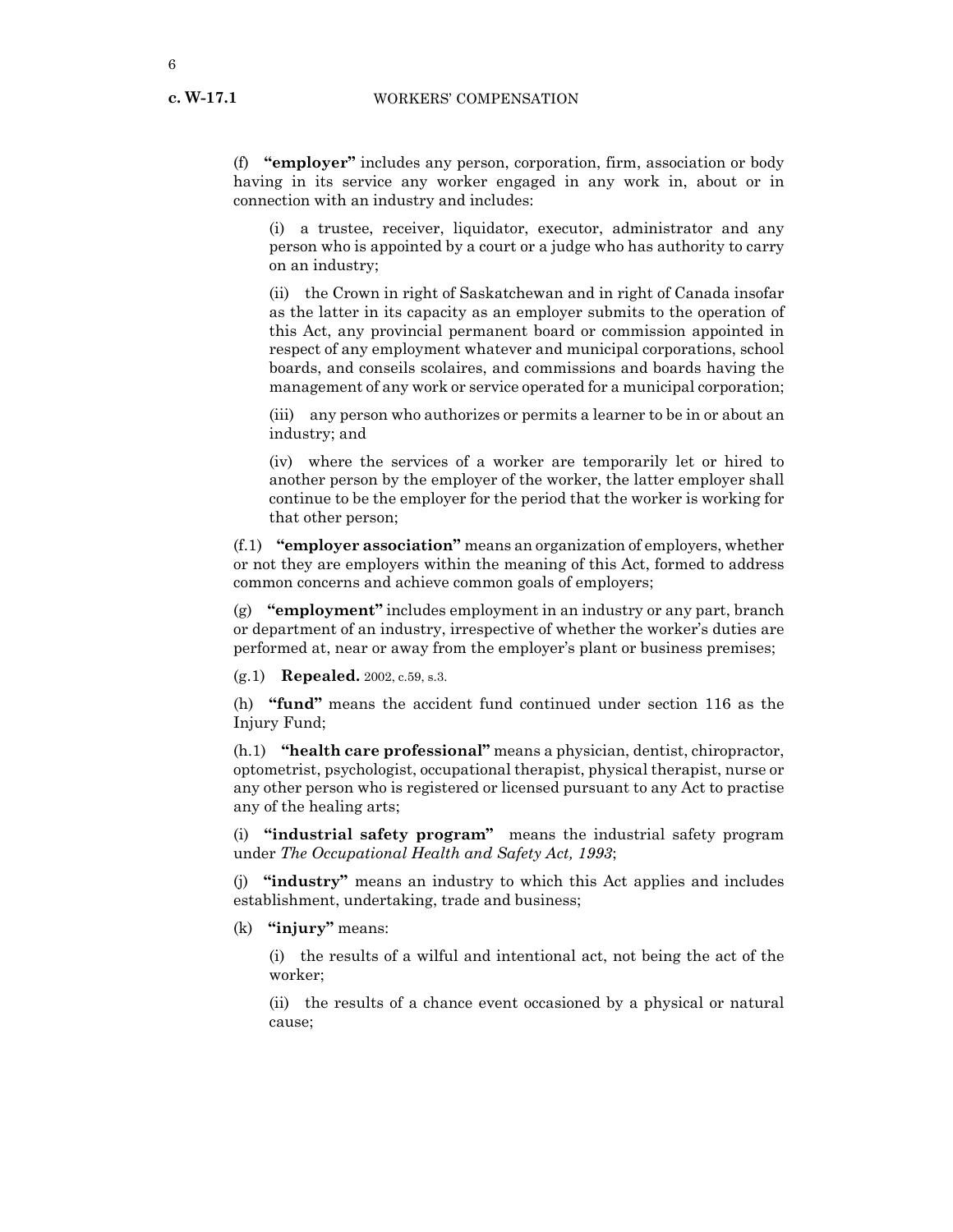7

- (ii.1) a disabling or potentially disabling condition caused by an occupational disease; or
- (iii) any disablement;

arising out of and in the course of employment;

(l) **"invalid"** means a person who is physically or mentally restricted in his ability to earn a livelihood;

(l.1) **"labour organization"** means a labour organization as defined in *The Trade Union Act*;

(m) **"learner"** means a person who, although not under a contract of service or apprenticeship, becomes subject to the hazards of an industry for the purpose of undergoing training or probationary work as a preliminary to employment;

(n) **"maximum wage rate"** means the amount ordered by the board pursuant to section 38 or the amount specified in section 38.1, as the case may be;

(o) **"medical aid"** means medical and surgical aid, hospital and skilled nursing services, chiropractic and other treatment and artificial members or apparatus;

(p) **"medical review panel"** means a medical review panel constituted under section 63;

(q) **"member"** means a member of the board;

(r) **"member of the family"** means wife, husband, father, mother, grandparent, step-parent, child, grandchild, stepchild, brother, sister, halfbrother and half-sister;

(r.1) **"minister"** means the member of the Executive Council to whom for the time being the administration of this Act is assigned;

(r.2) **"occupational disease"** means a disease or disorder that arises out of, and in the course of, employment and that results from causes or conditions that are:

(i) peculiar to or characteristic of a particular trade, occupation or industry; or

(ii) peculiar to a particular employment;

(r.3) **"Occupational Health and Safety Division"** means the Occupational Health and Safety Division mentioned in section 68 of *The Occupational Health and Safety Act, 1993;*

(s) **"outworker"** means a person to whom articles or materials are given out to be made up, cleaned, washed, altered, ornamented, finished, repaired or adapted for sale in his own home or on other premises not under the control or management of the person who gave out the articles or materials;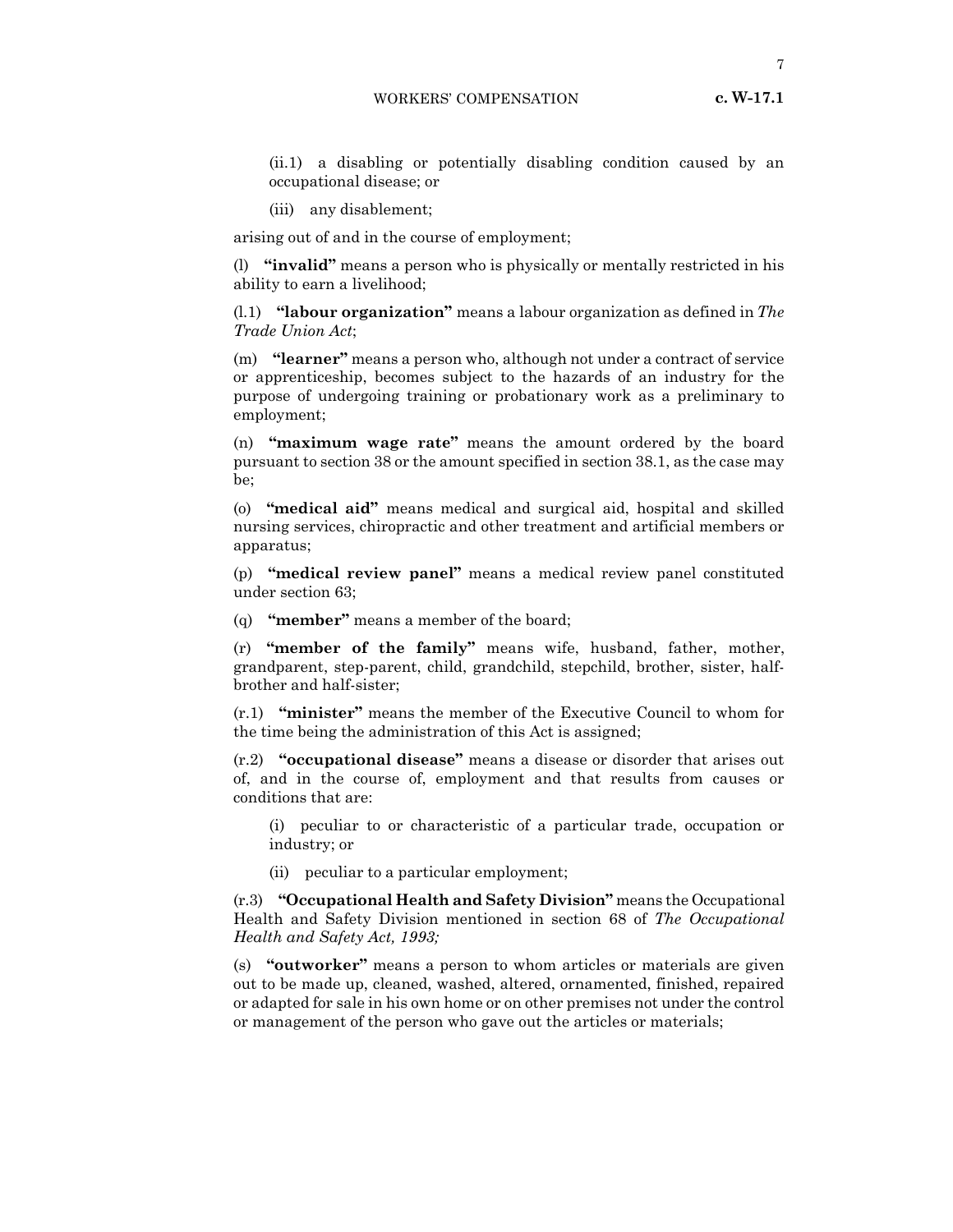**c. W-17.1**

(s.01) **"physician"** means a physician who is registered pursuant to *The Medical Profession Act, 1981*;

(s.02) **"policy directive"** means any policy statement, practice or procedure of the board that forms the basis of decisions made pursuant to this Act;

(s.1) **"post secondary institution"** includes a regional college, institute, private vocational school, university and any other educational institution that is not administered under *The Education Act, 1995* ;

(s.2) **"vocational rehabilitation"** means rehabilitation that is intended to return injured workers to suitable employment, and includes counselling, assessment, career planning, educational upgrading, education, training, onthe-job training, assistance with job search and assistance with job placement;

(t) **"worker"** means a person who has entered into or works under a contract of service or apprenticeship, written or oral, express or implied, whether by way of manual labour or otherwise, and includes:

- (i) a learner;
- (ii) a member of a municipal volunteer fire brigade;

(iii) an executive officer of an employer, where that executive officer is carried on the pay-roll; and

(iv) any other person not otherwise coming within this definition who, under this Act or under any direction or order of the board, is deemed to be a worker.

(u) **"worker's advocate"** means a person employed as a Worker's Advocate pursuant to section 161.

> 1979, c.W-17.1, s.2; 1979-80, c.47, s.3; 1980-81, c.98, s.3; 1984-85-86, c.89, s.3; 1988-89, c.20, s.8; 1990-91, c.C-8.1, s.83; 1993, c.55, s.195; 1993, c.63, s.3; 1993, c.O-1.1, s. 90; 1998, c.46, s.3; 2002, c.59, s.3; 2005, c.20, s.6.

## PART I **Scope** APPLICATION OF ACT

**Application of Act**

**3**(1) This Act applies to all employers and workers engaged in, about or in connection with any industry in Saskatchewan except those industries excluded by a regulation of the Lieutenant Governor in Council or by section 10.

(2) The Lieutenant Governor in Council may, by regulation, exclude any industry, employer or worker from the provisions of this Act.

1979, c.W-17.1, s.3; 1989-90, c.54, s.6.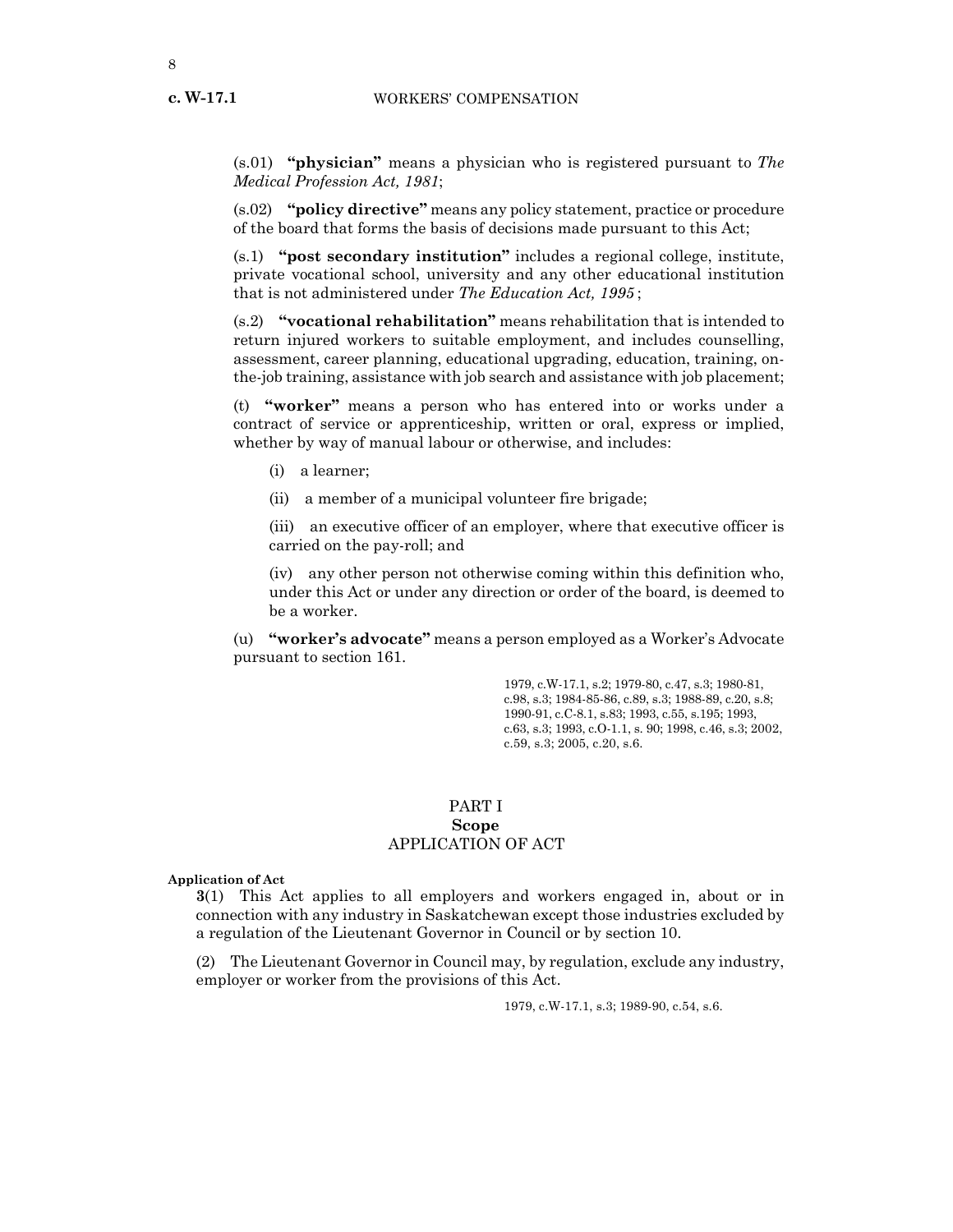## **Certain trades, etc., deemed industries**

- **4** The exercise of the powers and duties of:
	- (a) a rural municipality;
	- (b) a municipal corporation other than a rural municipality;
	- (c) a public utilities commission or board;

(d) any commission or board having the management and conduct of any work or service owned by or operated for a municipal corporation, or by or for the province;

- (e) The University of Saskatchewan;
- (f) The University of Regina;
- (f.1) the Saskatchewan Institute of Applied Science and Technology;
- (g) a board of education;
- (g.1) a conseil scolaire;
- (h) a regional college board;
- (i) the Wascana Centre Authority;
- (j) the Meewasin Valley Authority;

is deemed to be the trade or business of that corporation, commission, board, school board, conseil scolaire, university institute, regional college board or authority, as the case may be, and each of them is deemed to be an industry.

> 1979, c.W-17.1, s.4; 1988-89, c.20, s.8; 1993, c.55, s.195.

#### **Rural municipality as employer**

**5**(1) The reeve, councillors and secretary treasurer of a rural municipality are deemed to be employees of the municipality and this Act applies to any other employees of all rural municipalities that the board may, by order, designate.

(2) The annual earnings of any reeve or councillor are deemed to be the amount that the Lieutenant Governor in Council may determine.

(3) A full-time employee of a rural municipality is deemed to be working in the course of his employment where he is acting as an election official at a municipal election.

1979, c.W-17.1, s.5.

#### **Order bringing persons under Act**

**6**(1) The council of a municipality other than a rural municipality, or the governing body of a corporation, organization or association, established for the benefit of the public and not for any private profit, may apply to the board to have the mayor and other members of the council of the municipality or the members of the governing body of the corporation, organization or association, as the case may be, brought within the scope of this Act.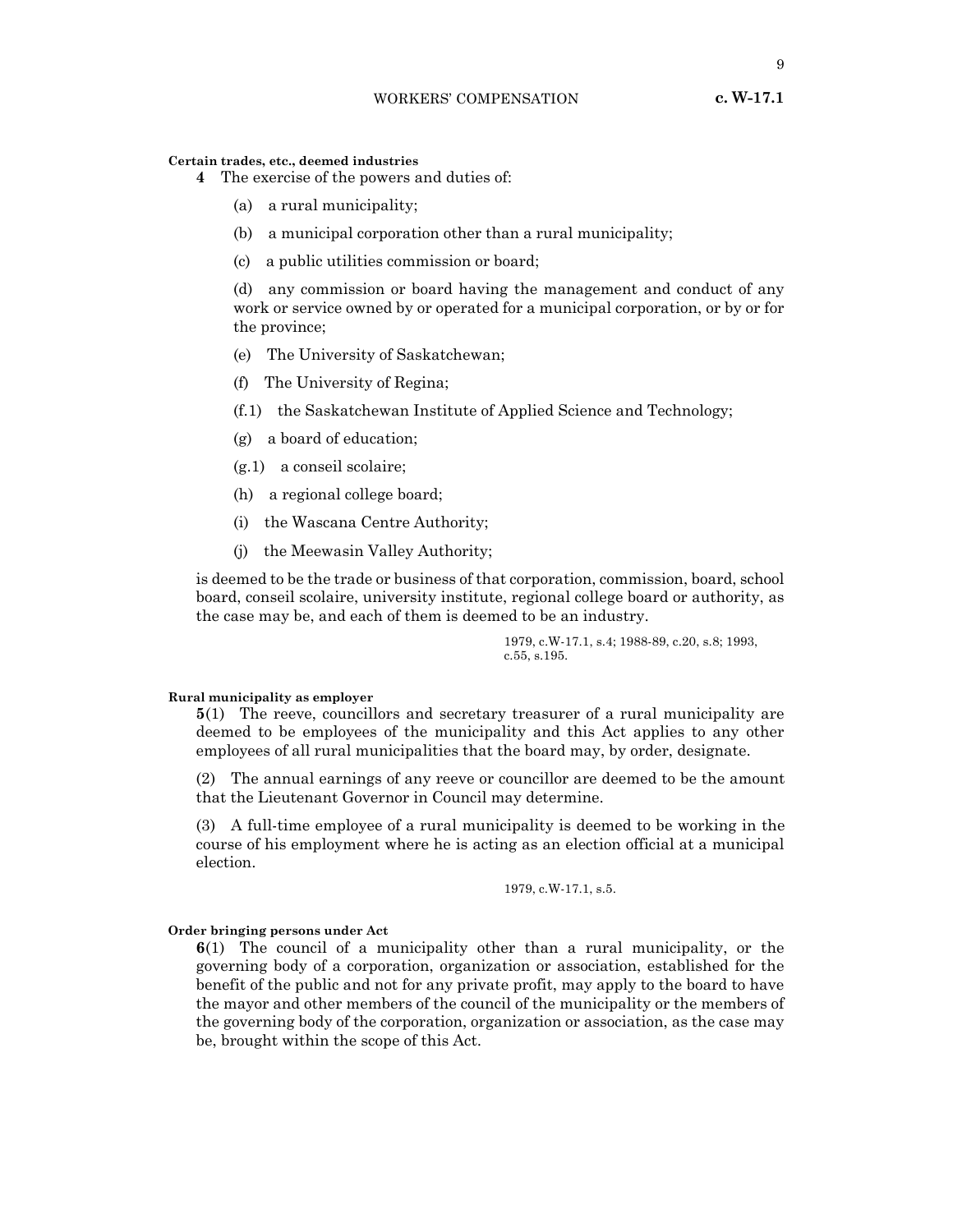(2) The board may, upon consideration of an application under subsection (1), order that those persons mentioned in the application are bound by this Act and those persons are deemed to be the workers of the applicant while the members are engaged in the performance of their duties, and the applicant is deemed to be the employer of those persons.

1979, c.W-17.1, s.6; 2005, c.M-36.1, s.483.

#### **Annual earnings of certain persons**

**7** The annual earnings of a person brought under this Act pursuant to subsection 6(2) are deemed to be any amount that the Lieutenant Governor in Council may determine.

1979, c.W-17.1, s.7.

#### **Revocation of order**

**8**(1) The board may, in writing, revoke an order made under subsection 6(2) and the persons in respect of whom the order was made cease to be bound by this Act at the date of the revocation or at any later date that the board may specify in the revocation.

(2) Where the board revokes an order made under subsection 6(2), it shall send notice of the revocation, by registered mail, to the applicant who obtained the order.

1979, c.W-17.1, s.8.

#### **Certain contractors**

**9**(1) In this section:

(a) **"equipment"** includes trucks, bulldozers, draglines, power shovels and any other machine, implement or apparatus that the board may declare to be equipment;

(b) **"principal"** means, where in an industry an owner of equipment enters into a contract providing for the use of any of his equipment, the person who uses the equipment or upon whose behalf the equipment is used.

(2) Where an owner enters into a contract under clause  $(1)(b)$  and:

(a) operates the equipment or hires another person to operate it;

(b) receives payment in respect of the use of the equipment and the services of the person operating it; and

(c) has not been assessed under this Act in respect of the work being performed;

the person operating the equipment is deemed to be a worker in the employ of the principal, and the board may levy, upon the principal, an assessment based on the earnings of that worker in respect of his services as determined by the board, and the principal is liable for payment to the board of the sum so levied.

(3) Where a principal is liable for payment under subsection (2), he is entitled to withhold, out of any moneys payable by him to the owner, or to recover from the owner in any manner allowed by law, a sum equivalent to the sum levied pursuant to subsection (2).

1979, c.W-17-1, s.9.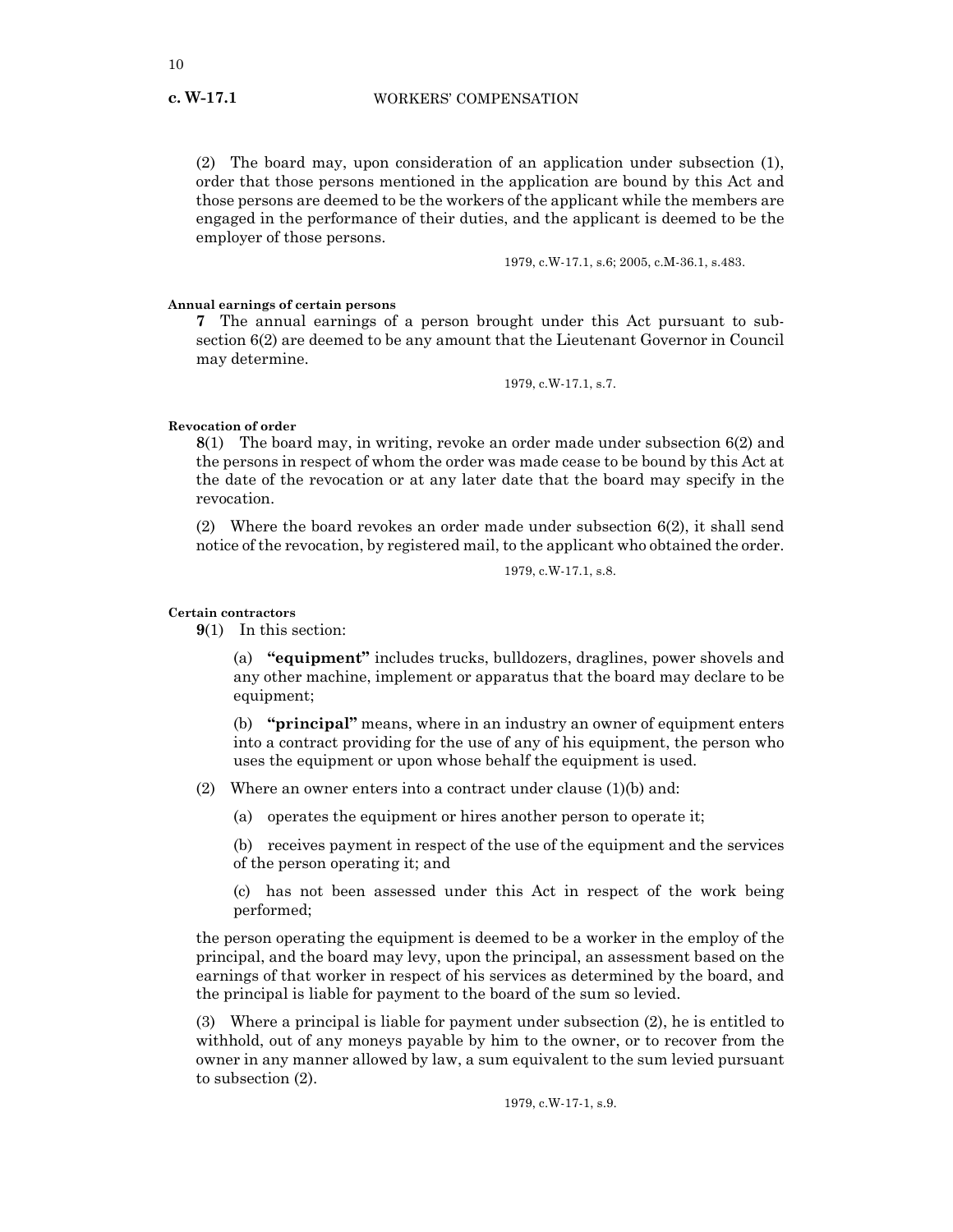11

**10** Subject to any order made under section 11 or 12, this Act does not apply to:

(a) persons whose employment is of a casual nature and who are employed otherwise than for the purposes of the employer's trade or business;

- (b) outworkers;
- (c) household servants employed in a private home by a resident;
- (d) the industry of farming or ranching;
- (e) school teachers.

1979, c.W-17.1, s.10; 1980-81, c.98, s.4.

## EXTENSION OF ACT

#### **Declaration re industry**

**11**(1) Where the board is of the opinion that any industry excluded from this Act may properly be brought within the scope of this Act, the board may notify the Lieutenant Governor in Council.

(2) The Lieutenant Governor in Council may, upon notification mentioned in subsection (1), by order, declare that industry to be an industry within the scope of this Act on and from the date of the order or any other date that may be specified in the order.

1979, c.W-17.1, s.11.

#### **Application by employer, etc., to be brought under Act**

**12**(1) An industry, employer or worker excluded from this Act may apply to the board to be brought within the scope of this Act.

(2) An industry or employer that makes an application under subsection (1) shall give notice of that application to its workers or their union in any manner that the board directs.

(2.1) A worker who makes an application pursuant to subsection (1) shall give notice of the application to his or her employer in any manner that the board directs.

(3) Upon consideration of an application under subsection (1), the board may order that any industry, employer or worker mentioned in the application be brought within the scope of this Act on and from a date specified in the order.

1979, c.W-17.1, s.12; 2002, c.59, s.4.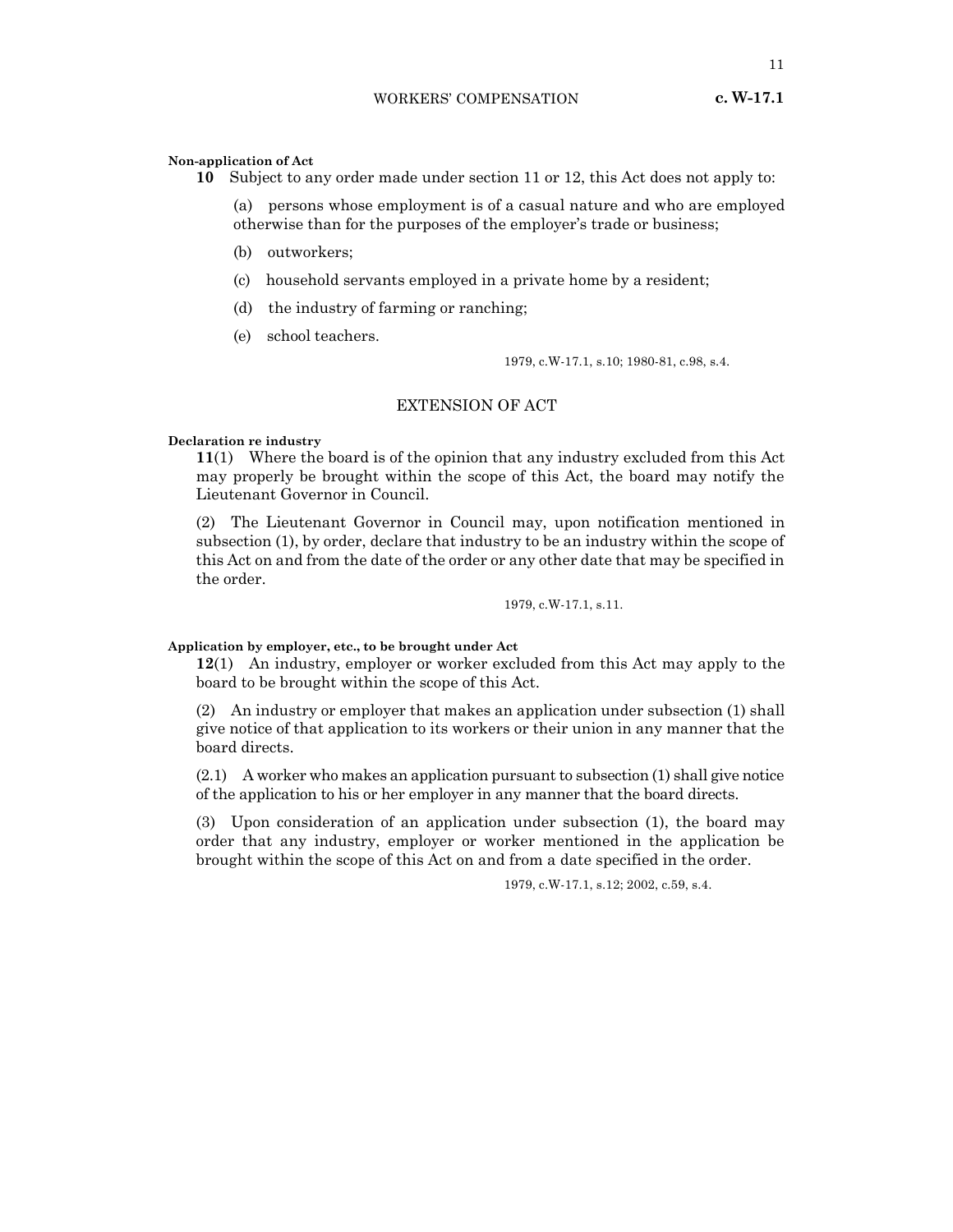#### WORKERS' COMPENSATION

## PART II **The Workers' Compensation Board CONSTITUTION**

## **Board continued**

**13**(1) The Workers' Compensation Board is continued as a body corporate consisting of a maximum of five members, including a full-time chairperson and an even number of full-time members, half of whom represent employers and half of whom represent workers, appointed by the Lieutenant Governor in Council.

(1.1) The Lieutenant Governor in Council shall appoint:

(a) each representative of employers from a list of names submitted by employer associations; and

(b) each representative of workers from a list of names submitted by labour organizations.

(2) The head office of the board shall be situated in the City of Regina.

(3) The sittings of the board shall be held at its head office unless it is expedient to hold sittings elsewhere in Saskatchewan.

1979, c.W-17.1, s.13; 1993, c.63, s.4.

## **Chairperson**

**14**(1) The Lieutenant Governor in Council shall appoint one member to be chairperson of the board.

(1.1) A person who is appointed or employed pursuant to section 20 is not eligible to be appointed as chairperson of the board.

(2) Where the chairperson is absent from a meeting, a member designated by the chairperson shall act as chairperson of the board at that meeting.

(3) **Repealed.** 1993, c.63, s5.

(4) Where a member appears to act as chairperson of the board, it is presumed that he acts pursuant to subsection 16(1).

1979, c.W-17.1, s.14; 1993, c.63, s.4.

#### **Term of office**

**15**(1) Subject to subsection (2), the members of the board:

(a) hold office for a period not exceeding four years and until a successor is appointed; and

(b) may be reappointed after consultation with:

(i) the employer associations mentioned in subsection  $13(1.1)$ , in the case of members who represent employers; and

(ii) the labour organizations mentioned in subsection  $13(1.1)$ , in the case of members who represent workers.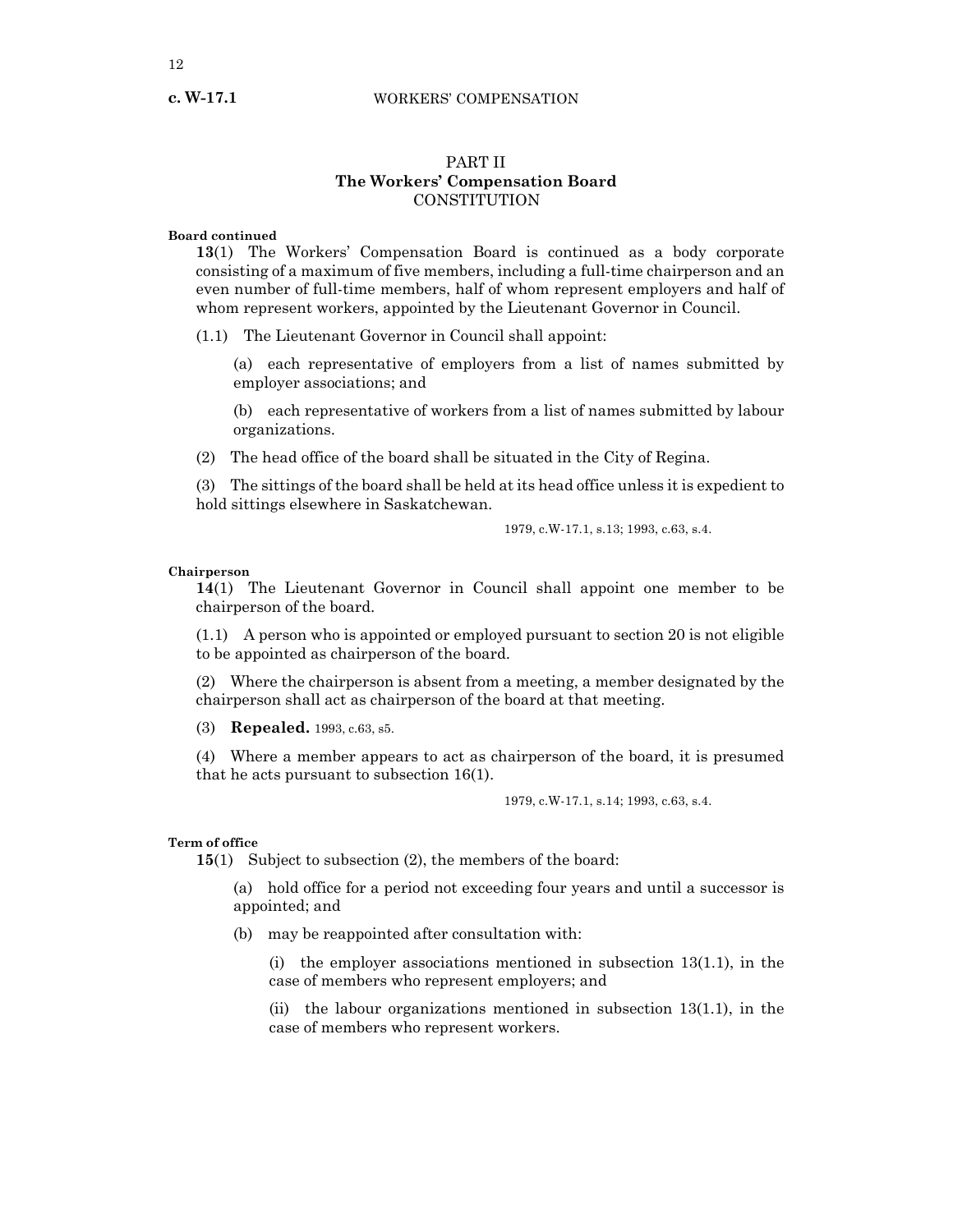(2) The chairperson of the board:

(a) holds office for a period not exceeding five years and until a successor is appointed; and

(b) may be reappointed after consultation with the employer associations and labour organizations mentioned in subsection 13(1.1).

1993, c.63, s.6; 1998, c.46, s.5.

#### **Vacancy**

**16**(1) In the case of the death, resignation or other inability to act as a member or as chairperson, the Lieutenant Governor in Council shall appoint a person to complete the unexpired term and, in the case of a member, the appointment must maintain the balance of representation required by subsection 13(1) and must be made in the manner set out in subsection 13(1.1).

(2) A vacancy in the membership of the board does not, where at least a majority of the members remain, impair the power of the remaining members to Act.

1979, c.W-17.1, s.16; 1993, c.63, s.7.

**Salaries**

**17** The salaries of the members shall be fixed by the Lieutenant Governor in Council.

1979, c.W-17.1, s.17.

**Quorum**

**18** A majority of the members constitutes a quorum of the board.

1979, c.W-17.1, s.18.

#### **Meetings**

**19** Subject to subsection 21.1(4), the board shall sit at any time and conduct its proceedings in any manner that it considers advisable for the conduct of its business and affairs.

1979, c.W-17.1, s.19; 1998, c.46, s.6.

#### **Executive director and staff**

**20**(1) The board shall appoint and determine the salary of:

(a) a person to be chief executive officer who shall be the chief administrative officer of the board; and

(b) any other staff that it considers necessary to carry out the provisions of this Act.

(2) The board may employ any professional and technical personnel and other officers that may be required for the purposes of this Act and may determine their salaries and other remuneration.

1979, c.W-17.1, s.20; 2002, c.59, s.5.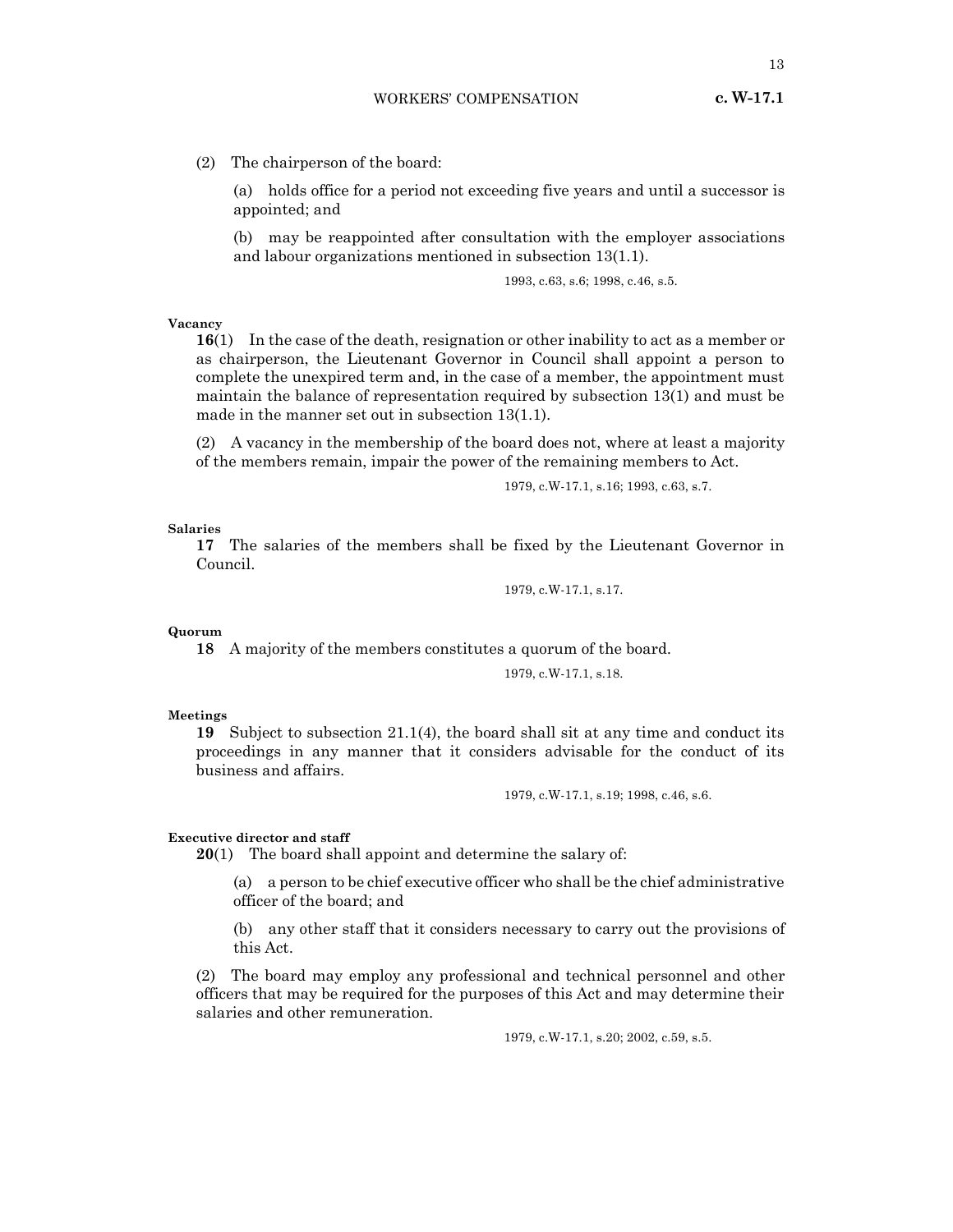## **Pension plans and benefits programs**

**20.1**(1) The board may establish, operate, administer and manage any pension plan or benefits program for all or any class of employees of the board.

(2) For the purposes of establishing, operating, administering and managing a pension plan or benefits program mentioned in subsection (1) or managing, investing or disposing of all or any part of the assets of any pension plan or benefits program, the board may:

(a) enter into any agreements with any person;

(b) engage the services of or retain any technical, professional or other advisers, specialists or consultants that the board considers necessary; and

(c) do any other thing that the board considers necessary, incidental or conducive to those purposes**.**

2004, c.W-17.2, s.19.

## **Power of board to delegate**

**21**(1) The board may delegate any of its powers or functions to any of its staff and any employer or worker affected by any act of a person in the exercise of any delegated power may apply to the board to review, set aside, amend, stay or otherwise deal with the act of that person.

(2) The board may, upon an application under subsection (1) or of its own motion, exercise its powers and perform its functions with respect to the delegated power in issue as if the person had not acted in that manner.

1979, c.W-17.1, s.21.

## DUTIES OF THE BOARD

#### **Duties of board**

**21.1**(1) The board shall:

(a) treat workers and their dependants in a fair and reasonable manner;

(b) arrange to provide any medical aid or treatment that may be required in the circumstances as a result of injuries to workers;

(c) wherever appropriate, arrange to provide rehabilitation to workers or surviving dependent spouses;

(d) consult and co-operate with workers and surviving dependent spouses in the development of rehabilitation plans intended to return workers or dependent spouses to positions of independence in suitable productive employment; and

(e) consult and co-operate with the Occupational Health and Safety Division on matters relating to the health and safety of workers and self-employed persons.

(2) The board shall make its policy directives available to the public.

(3) The board shall report annually to the minister in accordance with the regulations.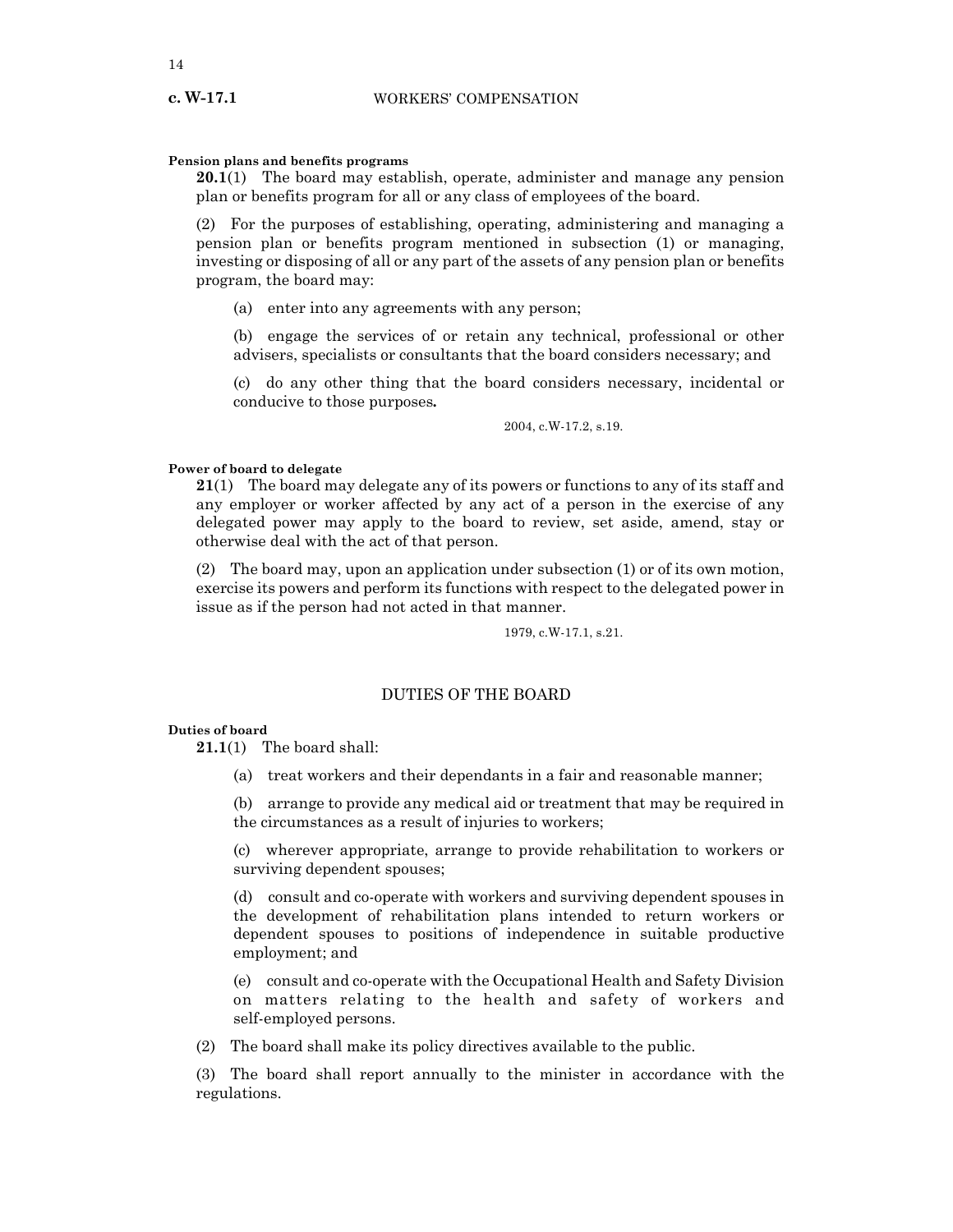(4) The board shall annually hold one or more meetings for the purpose of reporting to all persons interested, including workers, dependants of workers, employers, employer associations and labour organizations, on the administration of the Act and the policies of the board.

(5) At meetings required by subsection (4), the board must provide information with respect to its activities, policies and future plans in accordance with the regulations.

1993, c.63, s.8; 1998, c.46, s.7.

## JURISDICTION

#### **Jurisdiction**

**22**(1) The board shall have exclusive jurisdiction to examine, hear and determine all matters and questions arising under this Act and any other matter in respect of which a power, authority or discretion is conferred upon the board and, without limiting the generality of the foregoing, the board shall have exclusive jurisdiction to determine:

(a) whether any condition or death in respect of which compensation is claimed was caused by an injury;

(b) whether any injury has arisen out of or in the course of an employment;

(c) the existence and degree of functional impairment to a worker by reason of an injury;

- (d) the permanence of a functional impairment resulting from an injury;
- (e) the degree of diminution of earning capacity caused by an injury;
- (f) the average earnings;

(g) the existence of the relationship of any member of the family of a worker and the degree of dependency;

(h) whether any industry or any part, branch or department of any industry is within the scope of this Act and the class to which it is assigned;

(i) whether any worker is within the scope of this Act.

(2) The decision and finding of the board under this Act upon all questions of fact and law are final and conclusive and no proceedings by or before the board shall be restrained by injunction, prohibition or other proceeding or removable by *certiorari* or otherwise in any court.

(3) Notwithstanding subsection (2), the board may reconsider any matter that it has dealt with or may rescind, alter or amend any decision or order it has made.

1979, c.W-17.1, s.22; 1980-81, c.98, s.5.

**Evidence**

**23** The board shall have the same powers as the Court of Queen's Bench for compelling the attendance of witnesses and examining them under oath, and compelling the production of books, papers, documents and things.

1979, c.W-17.1, s.23.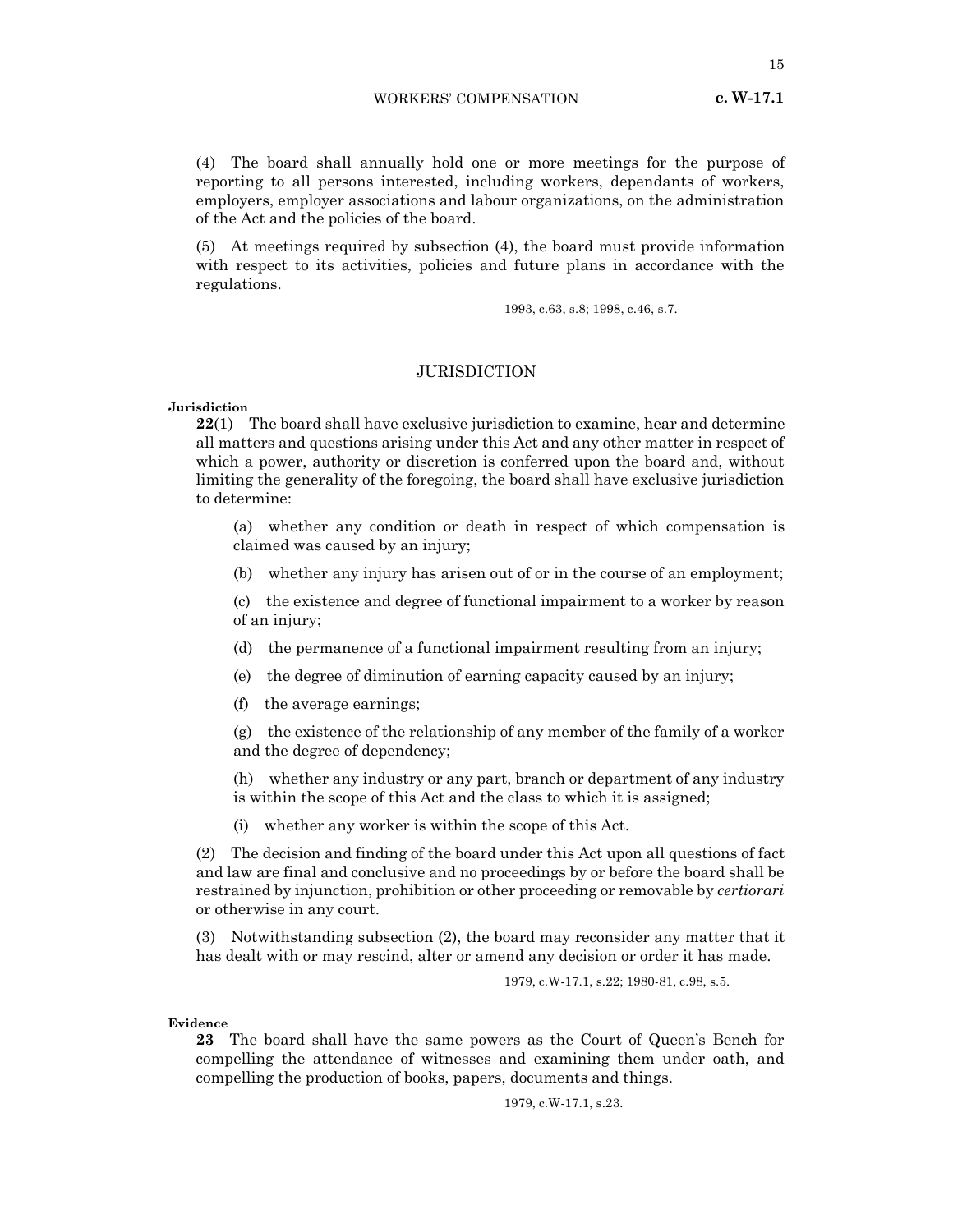## **Depositions of witnesses**

**24** The board may cause depositions of witnesses residing within or outside the province to be taken before any person appointed by the board, in a manner similar to that prescribed in The Queen's Bench Rules for the taking of those depositions.

## 1979, c.W-17.1, s.24.

## **Decision on merits**

**25**(1) A decision of the board shall be upon the real merits and justice of the case and it is not bound to follow any legal precedent.

(2) Where the evidence in support of the opposite sides of an issue is approximately equal, the board shall resolve the issue in favour of the worker.

1979, c.W-17.1, s.25; 1998, c.46, s.8.

## **Immunity of members**

**26** The members shall enjoy the same immunity and privileges as those conferred upon judges of the Court of Queen's Bench for any act done or omitted in the execution of their duties.

1979, c.W-17.1, s.26.

## **Inquiry by board**

**27**(1) The board may act upon the report of any of its officers and any inquiry that the board considers necessary may be made by any member or officer of the board or any other person that the board may appoint to make the inquiry on behalf of the board and the board may act upon his report as to the result of the inquiry.

(2) A person appointed pursuant to subsection (1) has, for the purposes of the inquiry, all the powers conferred upon the board under section 23.

1979, c.W-17.1, s.27.

## PART III **Compensation** ELIGIBILITY FOR COMPENSATION

#### **Compensation for injury**

**28** Where, in an industry, a worker suffers an injury, he is entitled to compensation which shall be paid by the board out of the fund.

1979, c.W-17.1, s.28.

## **Presumed out of and in course of employment**

**29** Where an injury to a worker arises out of his employment, it is presumed that it occurred in the course of his employment and, where the injury occurred in the course of his employment, it is presumed that it arose out of his employment.

1979, c.W-17.1, s.29.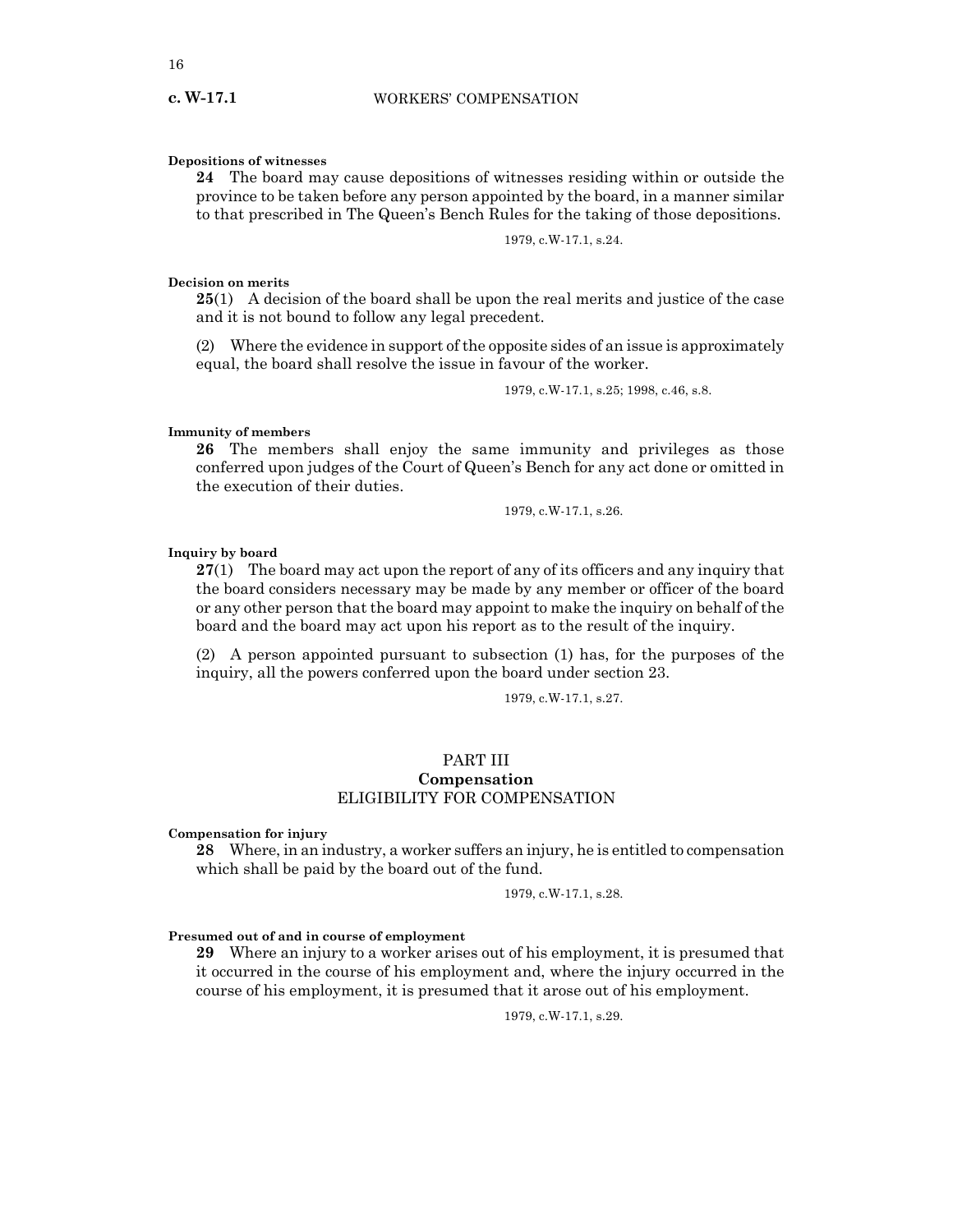#### **Presumption of certain occupational diseases re fire fighters**

**29.1**(1) In this section and in section 181:

(a) **"fire department"** means a fire department as defined in *The Fire Prevention Act, 1992*;

- (b) **"listed disease"** means:
	- (i) a primary site brain cancer;
	- (ii) a primary site bladder cancer;
	- (iii) a primary site kidney cancer;
	- (iv) a primary non-Hodgkins lymphoma;
	- (v) a primary leukemia;
	- (vi) a primary site ureter cancer;
	- (vii) a primary site colorectal cancer;
	- (viii) a primary site lung cancer;
	- (ix) a primary site testicular cancer;
	- (ix.1) a primary site esophageal cancer; or
	- (x) an injury to the heart that manifests within 24 hours after attendance at an emergency response.

(2) Subject to subsection (3), if a worker who is or has been a fire fighter suffers a listed disease, that disease is presumed to be an occupational disease, the dominant cause of which is the employment as a fire fighter, unless the contrary is shown.

(3) The presumption mentioned in subsection (2) applies:

(a) only to a worker who:

(i) has been a full-time member of a fire department for the minimum period of employment prescribed in the regulations; and

(ii) has been regularly exposed to the hazards of a fire scene, other than a forest fire scene, throughout the period mentioned in subclause (i); and

(b) in the case of primary site lung cancer, only to a worker who has been a non-smoker before the date of injury for the minimum period prescribed in the regulations.

2003, c.13, s.3; 2005, c.46, s.3; 2011, c.22, s.2.

## **Presumption where worker found dead**

**30** Where a worker is found dead at a place where the worker had a right to be in the course of his or her employment, it is presumed that the worker's death was the result of injury arising out of and in the course of his or her employment, unless the contrary is shown.

2002, c.59, s.6.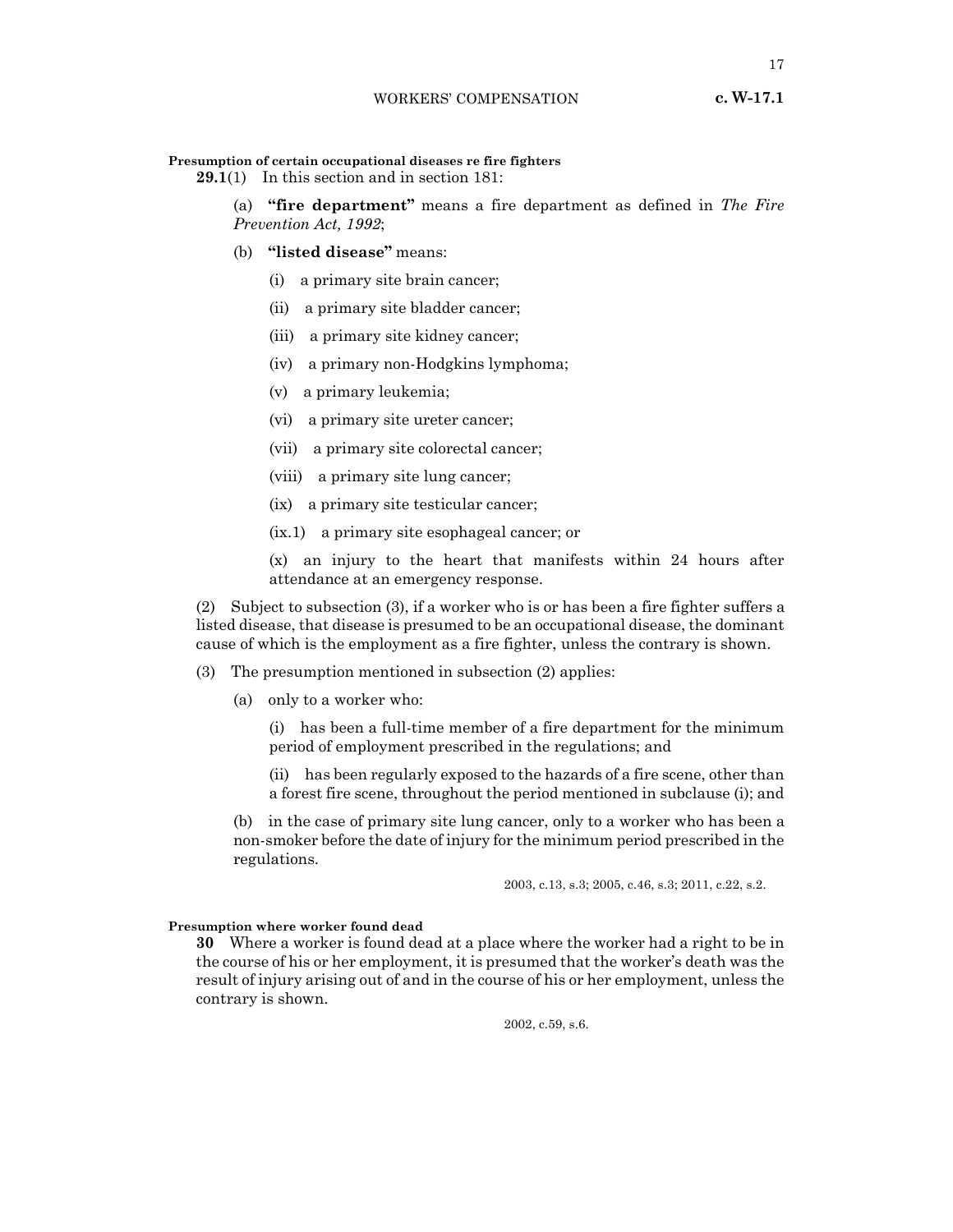## **Wilful misconduct of worker**

**31** Where an injury is attributable solely to the serious and wilful misconduct of the worker, no compensation is payable unless that injury results in death or serious functional impairment.

1979, c.W-17.1, s.31; 1980-81, c.98, s.6.

#### **When compensation payable**

**32**(1) Where the worker is not disabled beyond the day on which he is injured, no compensation, other than medical aid, shall be paid.

(2) Where the worker is disabled longer than the day on which he is injured, compensation shall be paid on and from the day of the commencement of his loss of earnings excluding the day on which he is injured.

1979, c.W-17.1, s.32.

## **Employer as worker**

**33**(1) Where:

(a) an employer carries himself on his pay-roll;

(b) the pay-roll statement mentioned in section 124 includes the employer as a worker and the amount of his wage; and

(c) those wages are included in the estimate for the year;

the employer is deemed to be a worker.

(2) Any compensation payable in respect of a worker mentioned in subsection (1) shall be calculated on the basis of his wage, not exceeding the maximum wage rate then in effect, stated in the pay-roll statement mentioned in section 124.

1979, c.W-17.1, s.33.

## **Reciprocal agreement with other province or territory**

**34** The board may enter into an agreement with its equivalent body of any province or territory of Canada to provide that any compensation payable to any worker or his dependants, where work that is incidental to his employment is performed partly in Saskatchewan and partly in that province or territory, shall be paid either in accordance with this Act or in accordance with the law of that province or territory.

1979, c.W-17.1, s.34.

#### **Injury outside Saskatchewan**

**35** Subject to the provisions of an agreement under section 34, where:

(a) a worker is a resident of Saskatchewan or the usual place of his employment is in Saskatchewan and his employment requires the performance of work both within and outside Saskatchewan; and

(b) the worker is injured while he is performing work outside of Saskatchewan;

the worker or his dependants shall be paid compensation under this Act.

1979, c.W-17.1, s.35.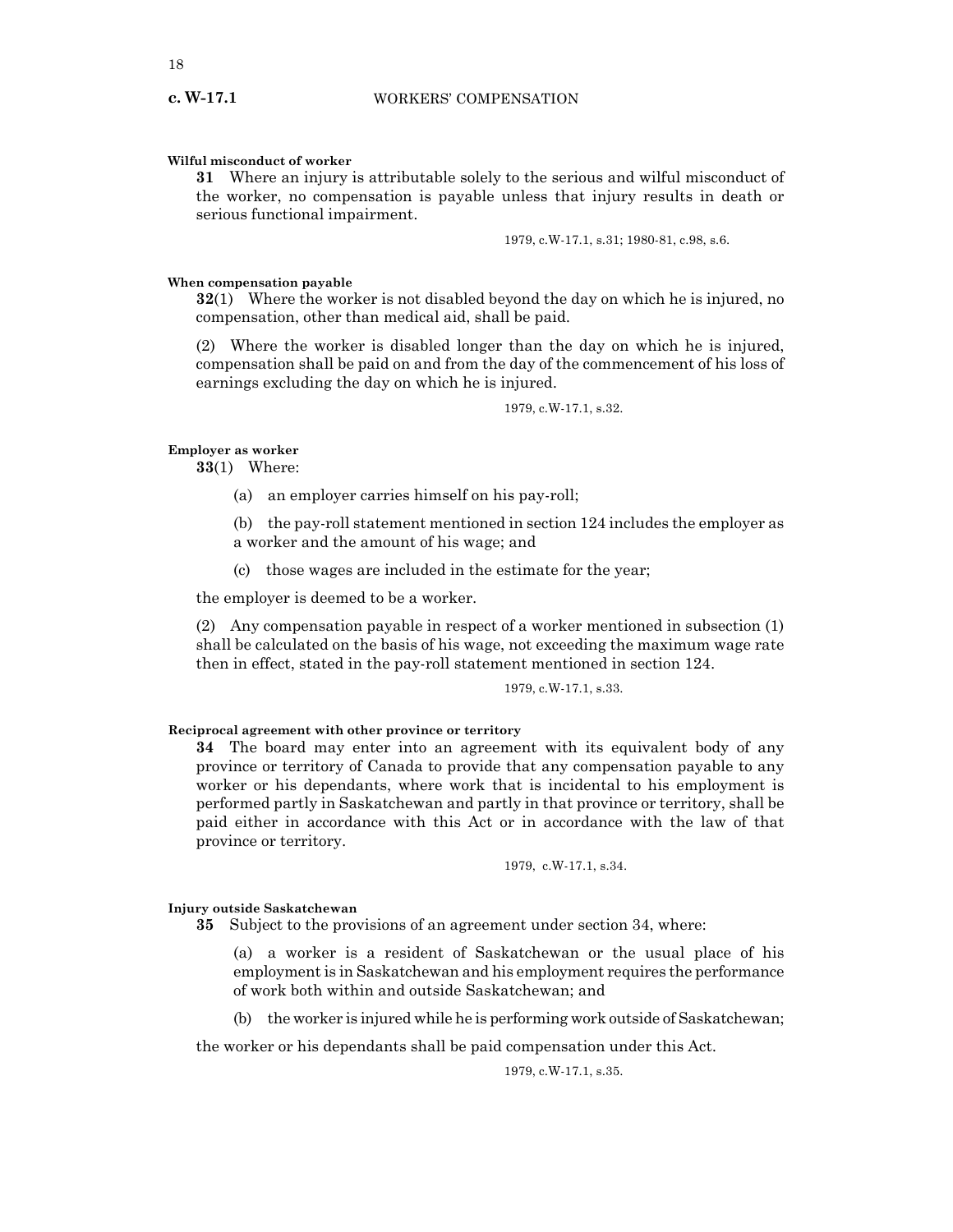## **Election where compensation payable under foreign law**

**36**(1) Subject to the provisions of an agreement under section 34, where the worker or a dependant of the worker is entitled, by the law of the country or place in which the injury occurs, to compensation in respect of an injury, he shall elect whether he will claim compensation under the law of that country or place or under this Act.

(2) Notice of an election pursuant to subsection (1) shall be given to the board within three months from the date of commencement of loss of earnings due to injury or, where death results, within three months from the date of death.

(3) Notwithstanding subsection (2), the board may, either before or after the expiration of the time mentioned in subsection (2), extend the time for which a notice of election may be given.

(4) Where a notice of election is not given pursuant to this section, the worker or his dependant is deemed to have elected to claim compensation under this Act.

## 1979, c.W-17.1, s.36.

#### **Worker ceases to reside in Saskatchewan**

**37** When a worker who is entitled to compensation ceases to reside in Saskatchewan, the board may:

(a) direct the worker to periodically attend before the authority administering the payment of compensation in the jurisdiction in which the worker is residing or before some other authority or institution for an assessment of his claim;

(b) require the worker to complete any documents that the board considers necessary;

(c) suspend the payment of compensation to that worker until clauses (a) and (b) are complied with.

1979, c.W-17.1, s.37.

#### **Maximum wage rate**

**38** Commencing with the year 1975 and annually thereafter, the board shall, as soon as practical after September 30, review the wages and salaries earned by workers who suffered injury and to whom compensation was paid during the period of one year immediately preceding September 30 of the year of the review and, whenever that review reveals that ten per cent or more of those workers are earning in excess of the maximum wage rate at the time of the review, the board shall, by order, increase the maximum wage rate for injuries occurring on and after the first day of the succeeding year by the appropriate number of increments of \$1,000 as is necessary to reduce the number of workers whose salaries exceed the maximum wage rate to less than ten per cent of the workers who suffered injury and to whom compensation was paid during the period of review.

1979, c.W-17.1, s.38.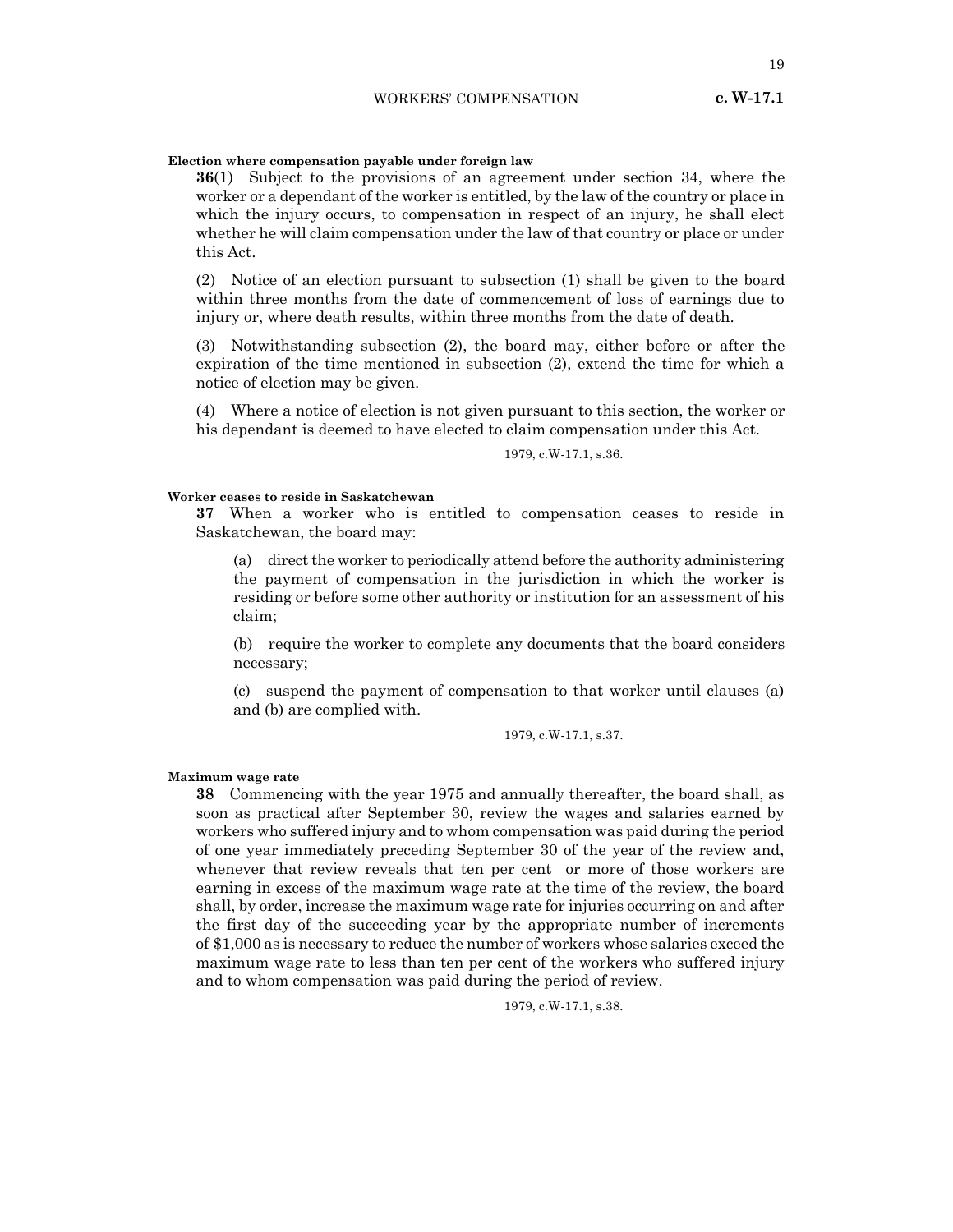## **Maximum wage rate re certain workers**

**38.1** Notwithstanding section 38, for the purpose of making a decision or determination with respect to a worker who sustains an injury on or after September 1, 1985:

(a) the maximum wage rate applicable before January 1, 2003 is \$48,000 per year;

(b) the maximum wage rate applicable on and after January 1, 2003 but before January 1, 2004 is \$51,900 per year;

(c) the maximum wage rate applicable on and after January 1, 2004 but before January 1, 2005 is \$53,000 per year; and

(d) the maximum wage rate applicable on and after January 1, 2005 is \$55,000 per year.

2002, c.59, s.7.

## RIGHT OF ACTION IN RESPECT OF INJURY

#### **Where worker entitled to action against person other than employer**

**39** Where a worker or his dependants:

(a) have a right of action with respect to an injury sustained in the course of employment of the worker against a person other than an employer; and

(b) are entitled to compensation;

the worker or his dependants shall be paid compensation and may bring that action.

1979, c.W-17.1, s.39; 1984-85-86, c.89, s.5.

## **Subrogation**

**40** Where a worker or his dependants receive compensation, the board, upon assuming liability for the payment of that compensation, is deemed to be an assignee and is subrogated to all rights of recovery of the person to or in respect of whom or for whose benefit the payment of compensation is assumed to the extent of the compensation payable and, notwithstanding *The Fatal Accidents Act*, the board may:

(a) bring an action in its own name to recover the amount of the compensation payable; or

(b) join with the person to or in respect of whom or for whose benefit the compensation is payable to bring an action in the name of that person for recovery of the damages resulting from the injury or death.

1979, c.W-17.1, s.40; 1988-89, c.63, s.3.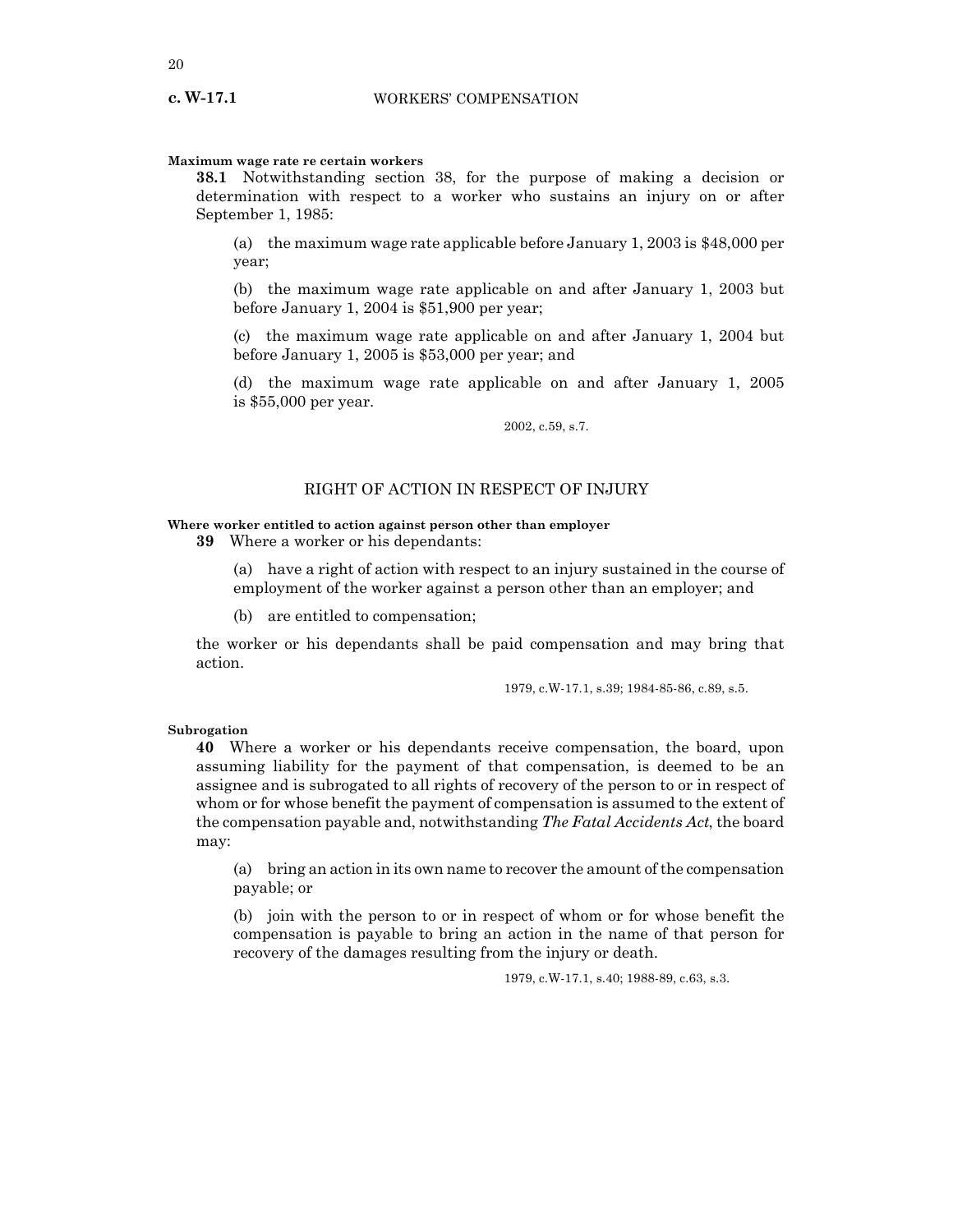21

**Fees**

**41**(1) In this section, **"costs of the action"** means any reasonable solicitor and client costs plus disbursements charged to a worker or his dependant, which the board may require to be taxed, that would ordinarily be incurred in pursuing a legal action for personal injury or death, but does not include a fee charged on a contingency basis unless agreed to in writing by the board.

(2) Money recovered in an action or the settlement of an action pursuant to section 39 or 40 is to be applied in priority of payment as follows:

(a) from the portion awarded under heads of damage with respect to which the board pays compensation to or for the benefit of the worker or any dependant of the worker, the difference between:

- (i) the costs of the board for payment of that compensation; and
- (ii) the board's share of the costs of the action;

(b) the remainder of the total award to the worker or his dependants, as the case may be.

(3) For the purposes of subclause  $(2)(a)(ii)$ , the board's share of the costs of the action is the difference between:

(a) that amount that bears the same proportional relationship to the costs of the action as the amount payable to the board out of the money recovered, before deduction of the board's share of the costs of the action, bears to the total amount recovered; and

(b) a share of any taxable court costs recovered, determined in accordance with the proportional relationship described in clause (a).

## 1988-89, c.63, s.4.

## **Notice of intention to bring action**

# **42** Where:

(a) a worker or his dependant intends to maintain an action, he shall give notice, in writing, to do so to the board;

(b) the board intends to maintain an action, it shall give notice, in writing, to the worker or his dependant, as the case requires;

but failure to give that notice does not affect that claim of action.

1979, c.W-17.1, s.42.

## **Approval of board for settlement of action**

**43** No settlement of any action mentioned in section 39 or 40 by the worker or his dependants for an amount less than the amount of compensation provided for in this Act shall be made without the written approval of the board.

1979, c.W-17.1, s.43.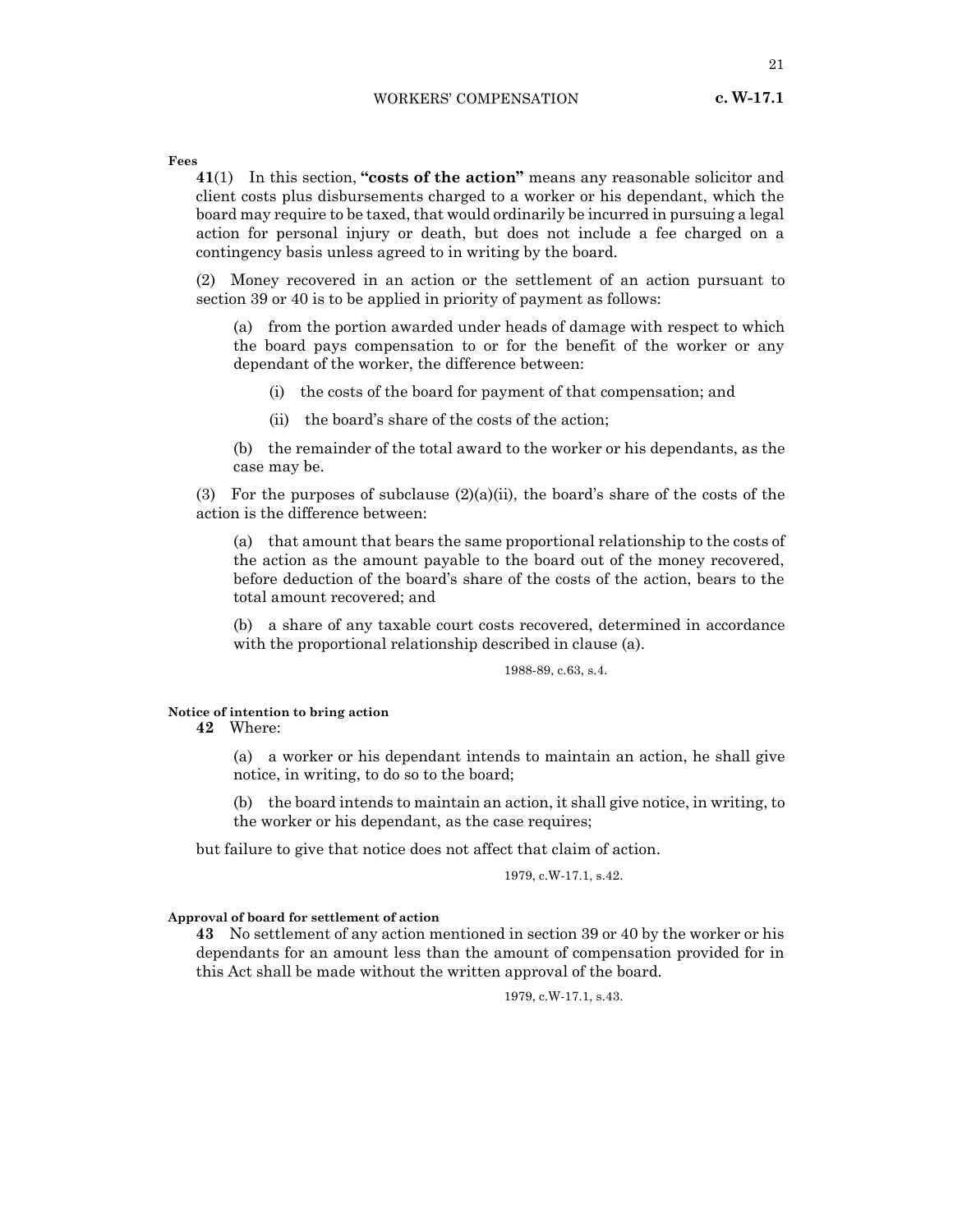#### **Certain actions barred**

**44** No employer and no worker or any dependant of a worker has a right of action against an employer or a worker with respect to an injury sustained by a worker in the course of his employment.

1979, c.W-17.1, s.44.

## CLAIMS FOR COMPENSATION

## **Notice of injury**

**45**(1) Subject to section 47, no compensation is payable to a worker unless:

(a) he gives notice of his injury to his employer and the board as soon as possible upon sustaining that injury and before he has voluntarily left his employment; and

(b) the claim for compensation is made within six months from the date he sustained the injury or, in the case of death, within six months from the date of death.

- (2) A notice mentioned in subsection (1) shall state:
	- (a) the name and address of the worker;
	- (b) the cause of the injury; and
	- (c) the place where the injury happened;

and shall include any proofs of the claim that the board may require.

1979, c.W-17.1, s.45.

#### **Service of notice**

**46** Service of a notice mentioned in section 45 may be effected by personal delivery or registered mail addressed:

(a) in the case of an employer, to his place of business or his residence or, where the employer is a body of persons, to any office of the employer;

(b) in the case of the board, to the head office of the board.

1979, c.W-17.1, s.46.

**Failure to give notice, etc., does not bar compensation**

**47** Failure to give the notice mentioned in section 45 or any defect or inaccuracy in that notice does not bar the worker from compensation where the board considers that the claim for compensation is just and should be allowed.

1979, c.W-17.1, s.47.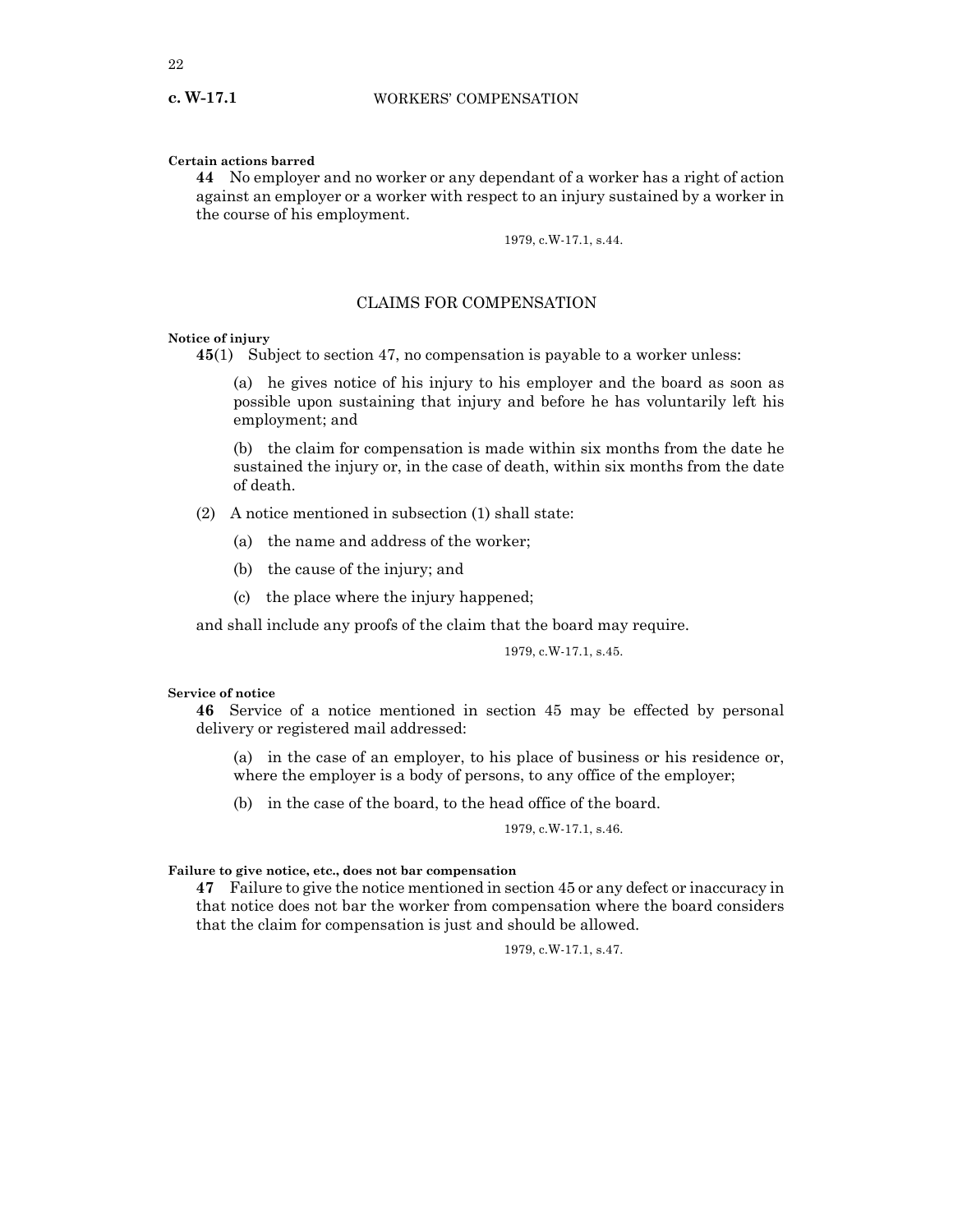**Application for compensation**

**48**(1) Where a worker or his dependant is entitled to compensation, he shall file, with the board, an application for compensation together with any proof of the claim that the board may require.

(2) Notwithstanding subsection (1) or section 45, where a worker or his dependant is entitled to compensation, the board may, if it is of the opinion that the circumstances so warrant, pay compensation without receipt of an application for compensation.

1979, c.W-17.1, s.48; 1984-85-86, c.89, s.7.

## **Refusal of claim**

**49** Where the board is unable to determine an issue in favour of the person claiming compensation, it shall provide that person with written reasons for its decision.

1979, c.W-17.1, s.49.

## **Pre-existing conditions**

**50** The board shall not reject the claim of a worker or a dependant for compensation or reduce the amount of compensation payable by reason of a preexisting condition of the worker if the injury materially aggravates or accelerates the pre-existing condition to produce a loss of earnings or death.

1993, c.63, s.9.

#### **Worker in training**

**51** Where a worker suffers an injury for which compensation is payable while undergoing training or instruction of a kind satisfactory to the board, the board may review the amount of compensation payable to the worker and may increase the compensation to an amount that fairly represents what the worker would have otherwise been entitled to under this Act had he completed that training or instruction.

1979-80, c.47, s.4.

## DUTIES OF WORKER

## **Duties of worker**

**51.1** A worker shall:

(a) take all reasonable action to mitigate the loss of earnings resulting from an injury; and

(b) where the circumstances require, co-operate with the board in the development of a rehabilitation plan that is intended to return the worker to a position of independence in suitable productive employment.

1993, c.63, s.10.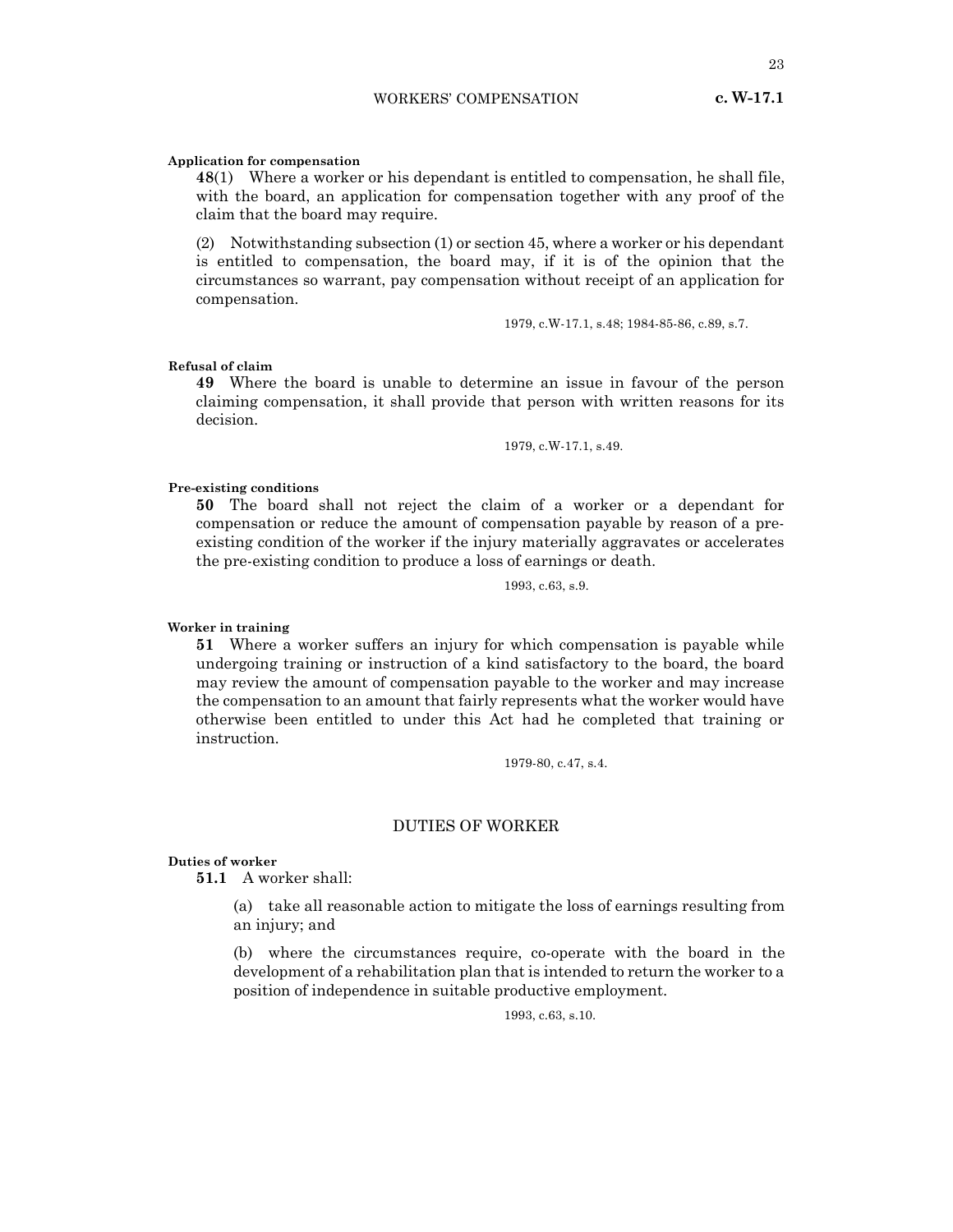# DUTIES OF EMPLOYER

## **Employer to notify board of injury**

**52** Each employer shall, within five days from the date he becomes aware of an injury which prevents a worker from earning full wages or which necessitates medical aid, notify the board in writing of:

- (a) the nature, cause and circumstances of the injury;
- (b) the time of the injury;
- (c) the name and address of the injured worker;
- (d) the place where the injury happened;

(e) the name and address of any physician who attends the worker for his injury;

(f) any further particulars of the injury or claim for compensation that the board may require.

1979, c.W-17.1, s.52; 1988-89, c.63, s.5.

#### **Offence for failure to report injury**

**53** Any employer who contravenes section 52, unless he is excused by the board, is guilty of an offence and liable on summary conviction to a fine of not more than \$1,000 and shall, where the board orders, pay to the board any part of the amount of compensation and medical aid that the board awards for that injury.

1979, c.W-17.1, s.53; 1993, c.63, s.11.

## DUTIES OF HEALTH CARE PROFESSIONALS, SURGEONS AND HOSPITALS

## **Duties of attending health care professional**

**54** Any health care professional who attends to or is consulted with respect to an injury to a worker shall:

(a) furnish, from time to time and in any form that the board may require, any reports with respect to the examination or treatment of the worker that are relevant to the injury for which compensation is claimed;

(b) give all reasonable and necessary information, advice and assistance to the injured worker or his dependants in making an application for compensation, and furnish any certificates and proofs that may be required.

1979, c.W-17.1, s.54; 1993, c.63, s.12.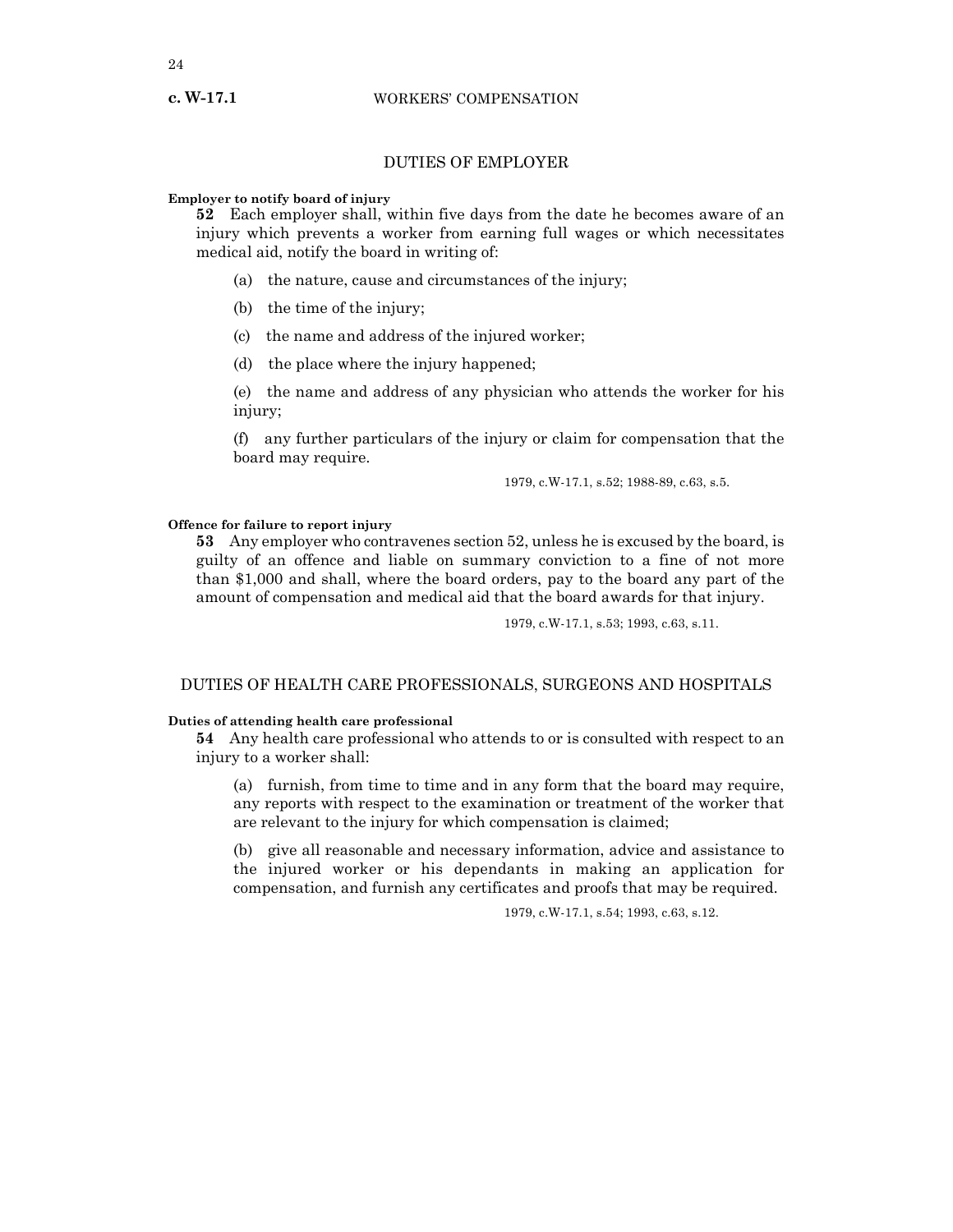## WORKERS' COMPENSATION

**Offence**

**55** Any health care professional who fails to make a report required by this Act, unless he is excused by the board, is guilty of an offence and liable on summary conviction to a fine of not more than \$1,000.

1979, c.W-17.1, s.55; 1993, c.63, s.13.

## **Duties of health care professionals, hospital officials**

**56** Every health care professional or hospital official who attends to, is consulted with respect to or has care of an injured worker:

(a) shall furnish the board with any reports respecting the examination or treatment of the worker that are relevant to the injury for which compensation is claimed that the board may require; and

(b) may charge a fee for a report furnished pursuant to clause (a) in an amount that the board may determine.

1993, c.63, s.14.

## MEDICAL EXAMINATION OF CLAIMANT

## **Worker to submit to examination**

**57** A worker who claims compensation or to whom compensation is payable under this Act shall, where requested by the board, present himself for examination by one or more health care professionals.

1979, c.W-17.1, s.57; 1993, c.63, s.15.

## **Failure to submit, etc., to examination**

**58** Where the board is of the opinion that a worker has:

(a) without good cause, refused or failed to submit to an examination under section 57; or

(b) in any way obstructed that examination;

the board may suspend his right to compensation or any compensation he is receiving until he is so examined.

1979, c.W-17.1, s.58.

## **59 Repealed.** 1988-89, c.63, s.6.

#### **Request of worker for examination**

**60**(1) A worker who has claimed for compensation or, in the case of a deceased worker, the dependant who claims compensation who has:

(a) represented to the board that:

(i) he suffers or, in the case of a deceased worker, he suffered a greater functional impairment than that decided by the board;

(ii) he suffers or, in the case of a deceased worker, he suffered a greater limitation in working capacity than that decided by the board;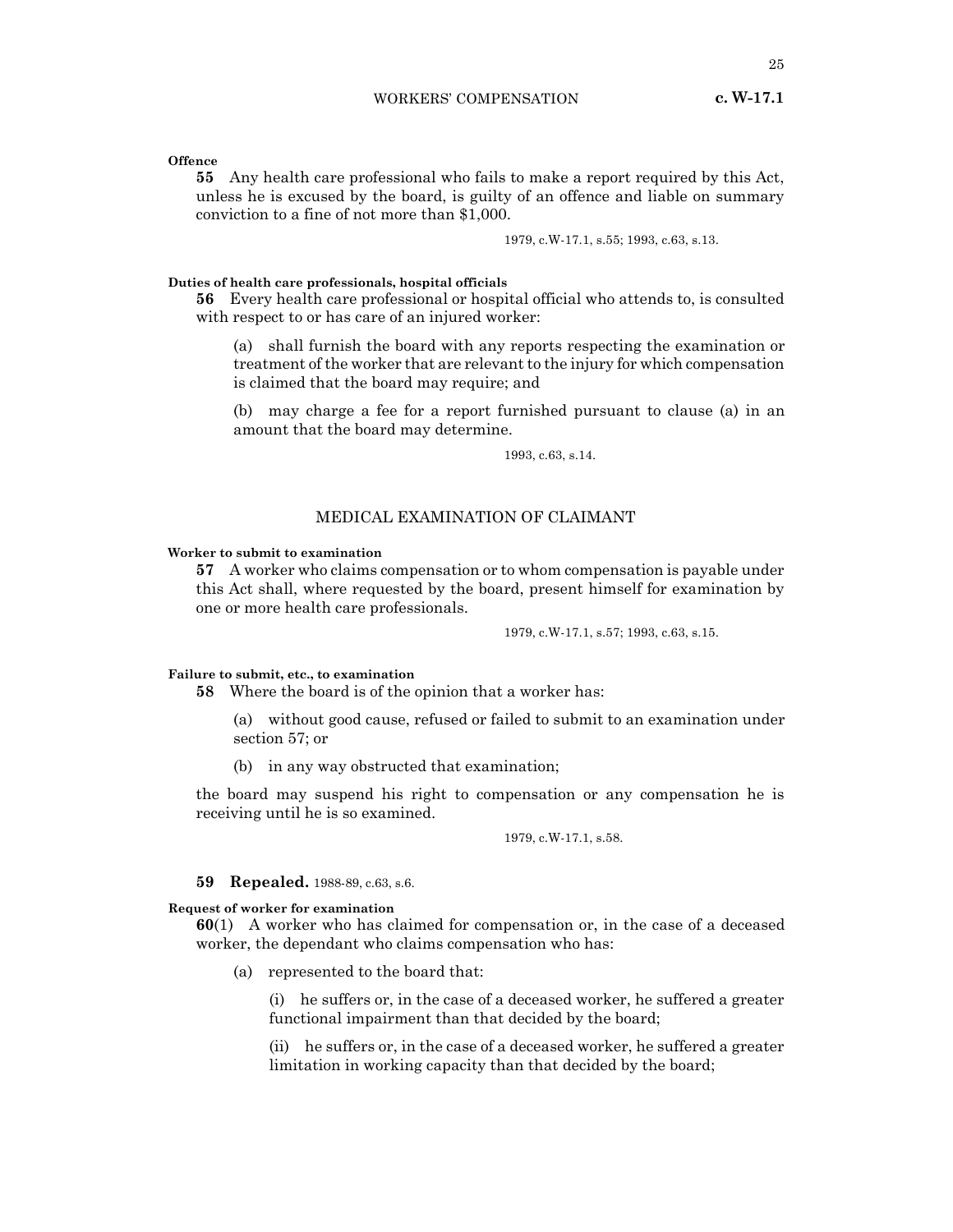**c. W-17.1**

(iii) he should be or, in the case of a deceased worker, should have been granted compensation for a longer period than the period allowed by the board; or

(iv) the decision of the board was based on a physician's report that was erroneous or incomplete; and

(b) exhausted his rights to a reconsideration or review of a decision by the board;

may, in writing, request the board to provide for a medical review panel to examine him or, in the case of a deceased worker, examine the medical information relating to the deceased worker and specify whether the examination is to be in Regina or Saskatoon.

(2) A request under subsection (1) shall be accompanied by a certificate of a physician or chiropractor stating:

(a) that, in his opinion, there is a bona fide medical question to be determined; and

(b) sufficient particulars of the question to define the matter at issue.

1979, c.W-17.1, s.60; 1980-81, c.98, s.9; 1984-85- 86, c.89, s.9; 1988-89, c.63, s.7; 1993, c.63, s.16.

## **Appointment of chairperson of medical review panel**

**61**(1) The board shall, in consultation with the Saskatchewan Medical Association, appoint:

(a) a resident of Regina, who is a duly qualified medical practitioner engaged in the general practise of medicine, to be the chairperson of the medical review panel when a medical review panel is established at Regina; and

(b) a resident of Saskatoon, who is a duly qualified medical practitioner engaged in the general practise of medicine, to be the chairperson of the medical review panel when a medical review panel is established at Saskatoon.

(2) The persons appointed under subsection (1) shall be appointed for a term of three years and are eligible for reappointment.

(3) Where a chairperson of a medical review panel is unable or unwilling to act, the board shall, in consultation with the Saskatchewan Medical Association, appoint another person pursuant to subsection (1) to act for the period that the board specifies.

1979, c.W-17.1, s.61; 1993, c.63, s.17.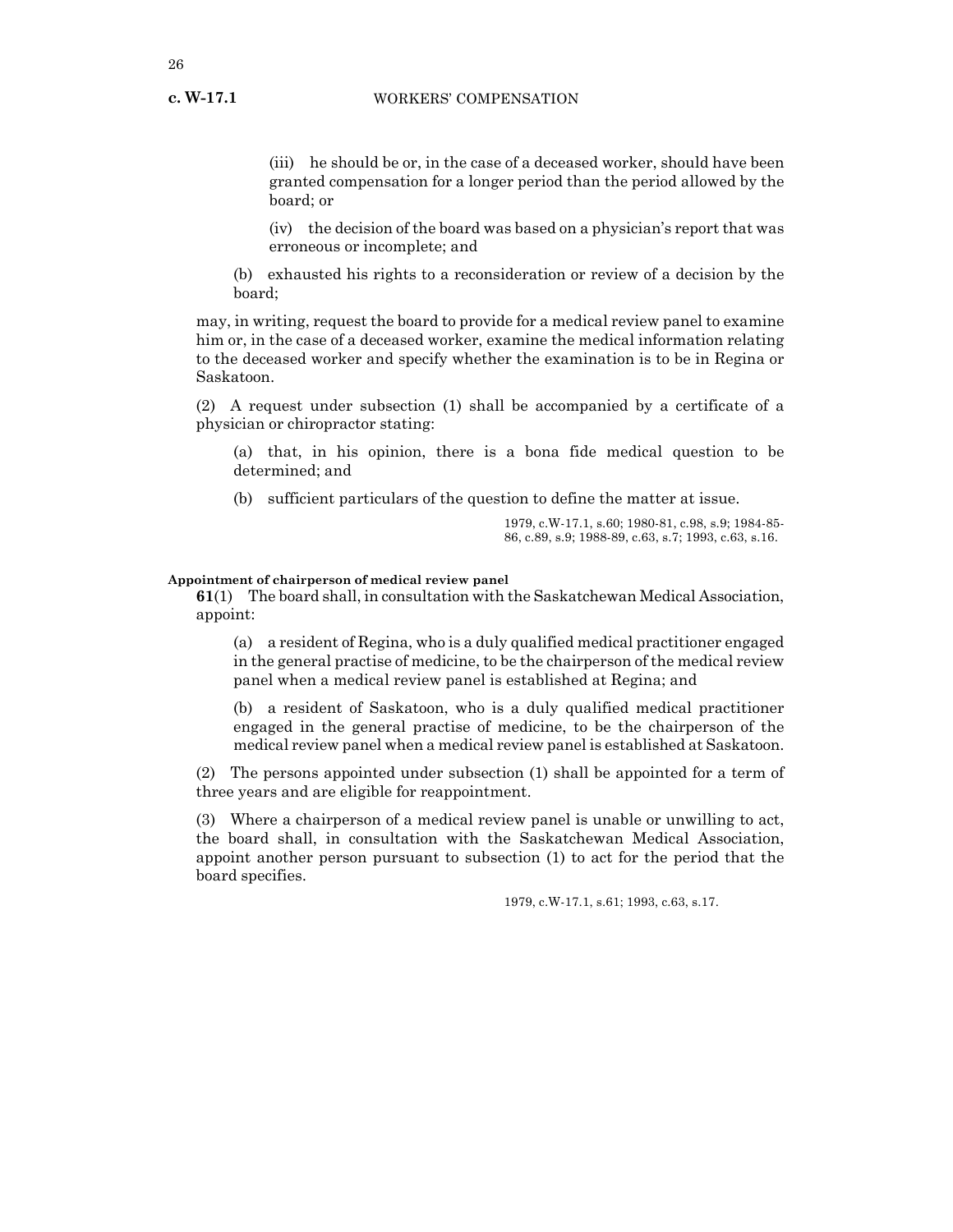#### **Selection of specialists**

**62**(1) On receipt of a request pursuant to section 60, the board shall immediately mail or deliver to the worker or person requesting the review:

(a) one or two lists setting out the names of all physicians who practise in the city named in the request and who are specialists in the classes of injuries for which compensation has been claimed, excluding:

(i) the name of a physician who provided a certificate mentioned in subsection 60(2); and

(ii) the names of the physicians who have provided a recorded opinion adverse to the opinion stated in the certificate; or

- (b) on the request of the worker:
	- (i) one list of specialists as described in clause (a); and
	- (ii) one list setting out the names of all chiropractors who practise in the city named in the request, excluding:
		- (A) the name of a chiropractor who provided a certificate mentioned in subsection 60(2); and
		- (B) the names of the chiropractors who have provided a recorded opinion adverse to the opinion stated in the certificate.
- (2) The worker or person requesting the review shall select:
	- (a) if one list is provided, two specialists from the list; or
	- (b) if two lists are provided, one specialist or chiropractor from each list;

and promptly notify the board in writing of his selection.

(3) On notification of the selected persons, the board shall immediately request those persons to sit on the medical review panel and notify the chairperson of the medical review panel of the persons who will sit on the panel.

(4) If a selected person refuses to sit on the medical review panel, the board shall instruct the worker to select another person from the same list from which the person who refused was selected.

1984-85-86, c.89, s.10; 1993, c.63, s.18.

#### **Constitution of medical review panel**

**63**(1) The persons selected under subsection 62(2) and the chairperson appointed pursuant to clause  $61(1)(a)$  or  $(b)$ , as the case requires, shall constitute the medical review panel for the purpose of examining the worker or the medical information, as the case may be, and the chairperson shall, as soon as possible, make arrangements for that examination by the medical review panel.

(2) The medical review panel may determine its own procedure.

(3) The medical review panel may invite the physician or chiropractor, who certified pursuant to subsection 60(2) that there was a bona fide medical question to be determined, to make any representations to the medical review panel that the physician or chiropractor considers advisable.

> 1979, c.W-17.1, s.63; 1984-85-86, c.89, s.11; 1993, c.63, s.19.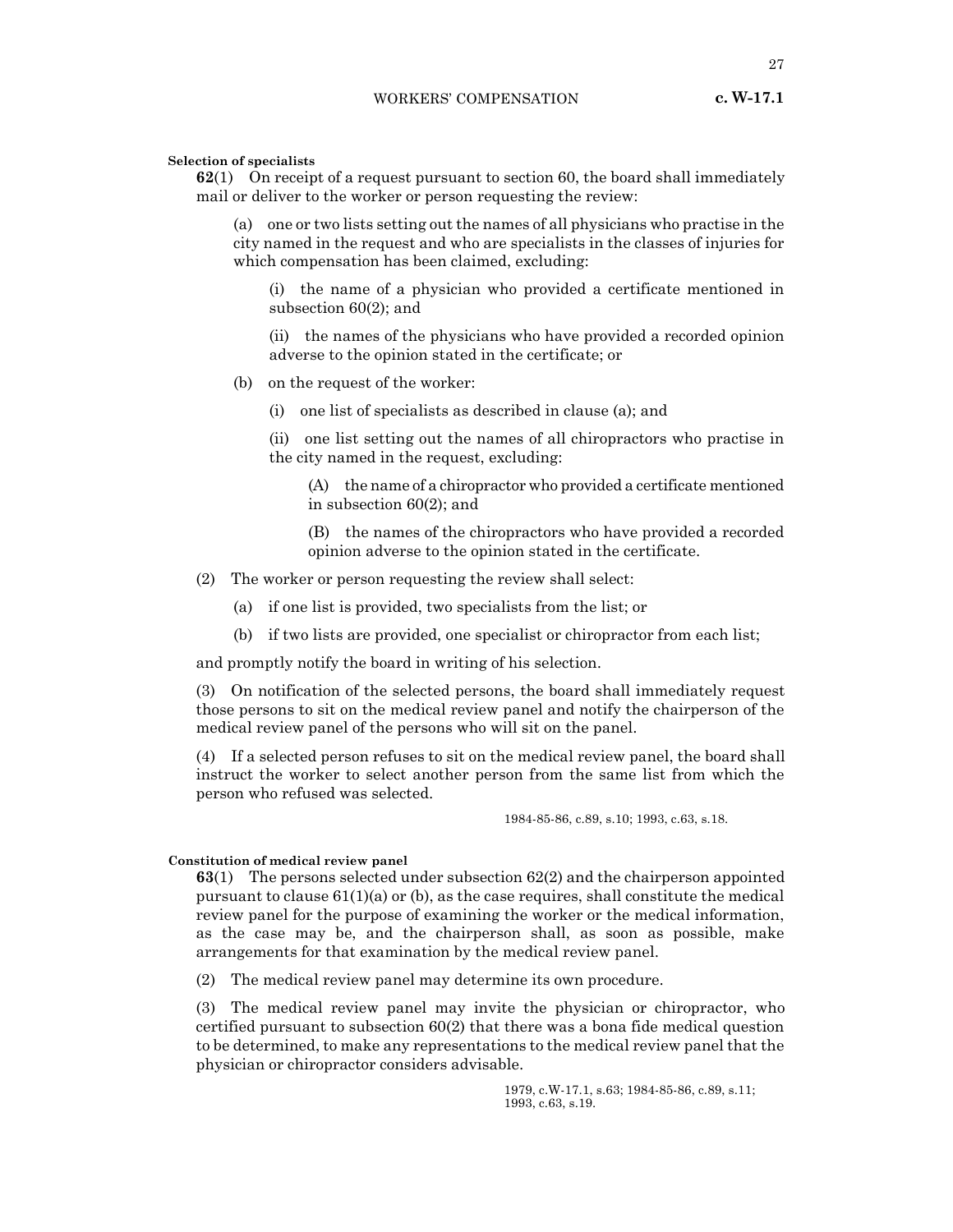## **Certificate re decision of panel**

**64**(1) The chairperson of the medical review panel shall, as soon as possible after the examination of the worker, certify, in writing to the board, the decision of the panel and that certificate shall state:

- (a) the condition of the worker;
- (b) the fitness of the worker for employment;

(c) where the worker is found unfit to work, the cause of that inability to work;

(c.1) the nature and degree of any limitation in the worker's capacity to work caused by the injury in respect of which he claims compensation;

(d) the extent of any permanent functional impairment of the worker caused by the injury in respect of which he claims compensation; and

(e) any further medical matters that any member of the medical review panel considers to be pertinent to the claim.

(1.1) Subsection (1) applies *mutatis mutandis* in the case where a medical review panel examines medical information relating to a deceased worker.

(2) The decision of the majority of the members of the medical review panel is the decision of the panel and is binding upon the board and the worker.

> 1979, c.W-17.1, s.64; 1980-81, c.98, s.10; 1984- 85-86, c.89, s.12; 1993, c.63, s.20.

## **Review of claim after examination**

**65** Within ten days of the receipt of the certificate mentioned in subsection 64(1), the board shall review the claim and give the worker written notice of its decision with respect to the matters set out in the certificate.

1979, c.W-17.1, s.65.

## **Cost of examination**

**66** The costs of an examination by a medical review panel under section 63 shall be paid out of the fund.

1979, c.W-17.1, s.66.

## COMPENSATION TO WORKERS

#### **Schedule re permanent functional impairment**

**67**(1) Subject to subsection (1.1), the board shall establish a rating schedule which shall be applied in calculating the amount of an award for a permanent functional impairment provided for in that schedule arising out of an injury which is to be, at least \$1,100 and not more than \$22,600.

(1.1) For the purposes of establishing a rating schedule pursuant to subsection (1) for the purposes of decisions of the board made on or after the coming into force of this subsection, the amount of an award provided for in that schedule must be not less than \$2,200 and not more than \$45,200.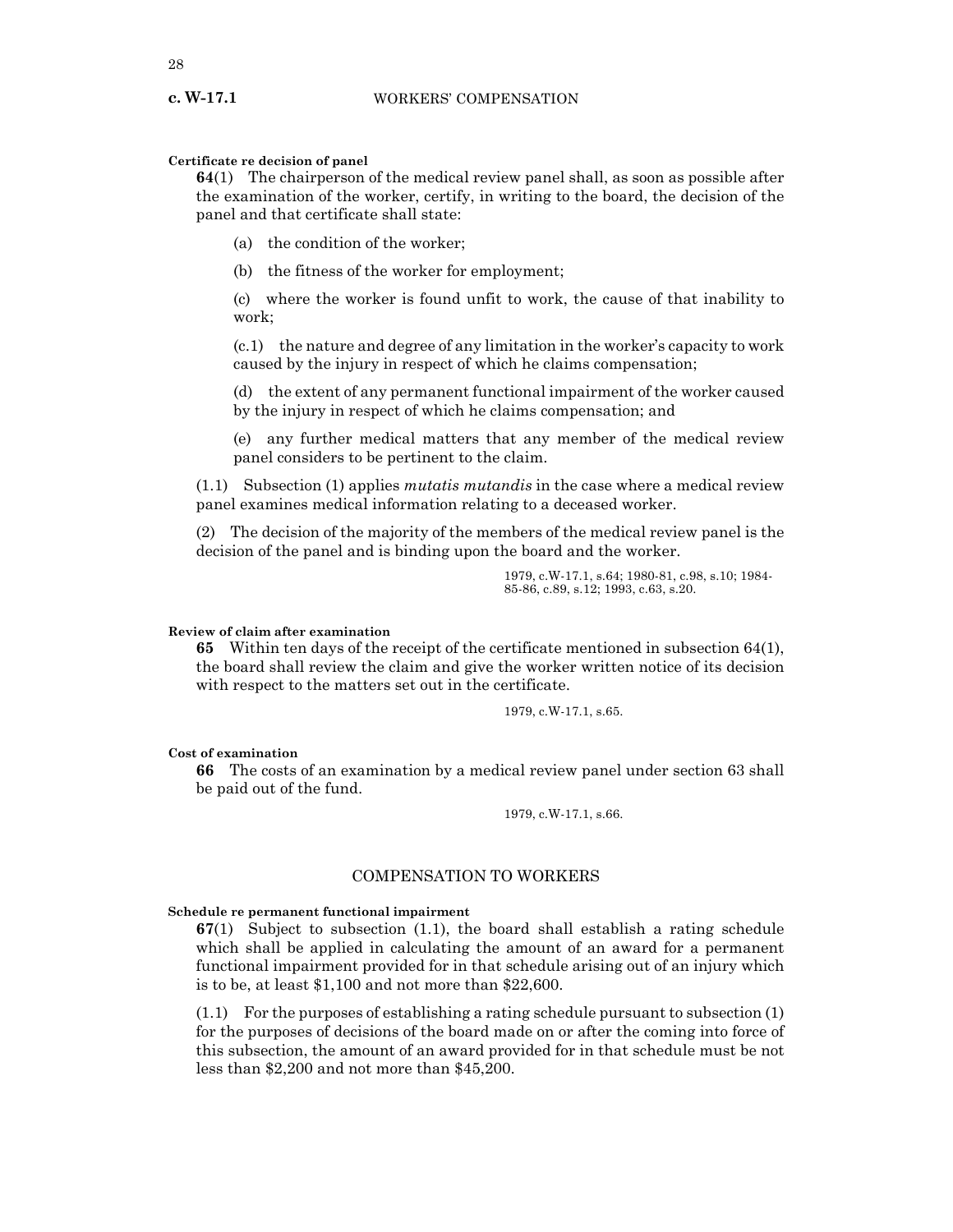(2) **Repealed.** 1988-89, c.63, s.8.

(3) In determining the amount of an award for permanent functional impairment payable to a worker, the minimum and maximum amounts in effect at the date of his injury are to be used.

(4) Subsection (1) does not apply in respect of any worker who suffers a fatal injury.

> 1979, c.W-17.1, s.67; 1980-81, c.98, s.11; 1984- 85-86, c.89, s.13; 1988-89, c.63, s.8; 2002, c.59, s.8.

#### **Independence allowance**

**67.1**(1) Subject to subsection (2), if a worker sustains a permanent functional impairment that, in the opinion of the board, is severe, the board may award to that worker an independence allowance in any annual amount that the board, in its discretion, determines annually.

(2) The annual amount of an independence allowance must not exceed:

(a) 10% of the maximum amount of an award established pursuant to section 67 in the case of a worker whose permanent functional impairment is first determined before the coming into force of this section; or

(b) 5% of the maximum amount of an award established pursuant to section 67 in the case of a worker whose permanent functional impairment is first determined on or after the coming into force of this section.

2002, c.59, s.9.

#### **Amount of compensation**

**68**(1) Where injury to a worker results in a loss of earnings beyond the day of the injury, the board shall determine the loss of earnings resulting from the injury and shall ensure compensation to the worker:

(a) in the case of a worker who sustains an injury prior to September 1, 1985, in an amount equal to 75% of that loss;

(b) in the case of a worker who sustains an injury on or after September 1, 1985, in an amount equal to 90% of that loss.

(2) Compensation pursuant to subsection (1) is payable as long as the loss of earnings continues or until the worker attains the age of 65, whichever occurs first.

(3) For the purposes of this Act, **"earnings"** means:

(a) in the case of a worker who sustains an injury prior to September 1, 1985, his gross earnings from employment;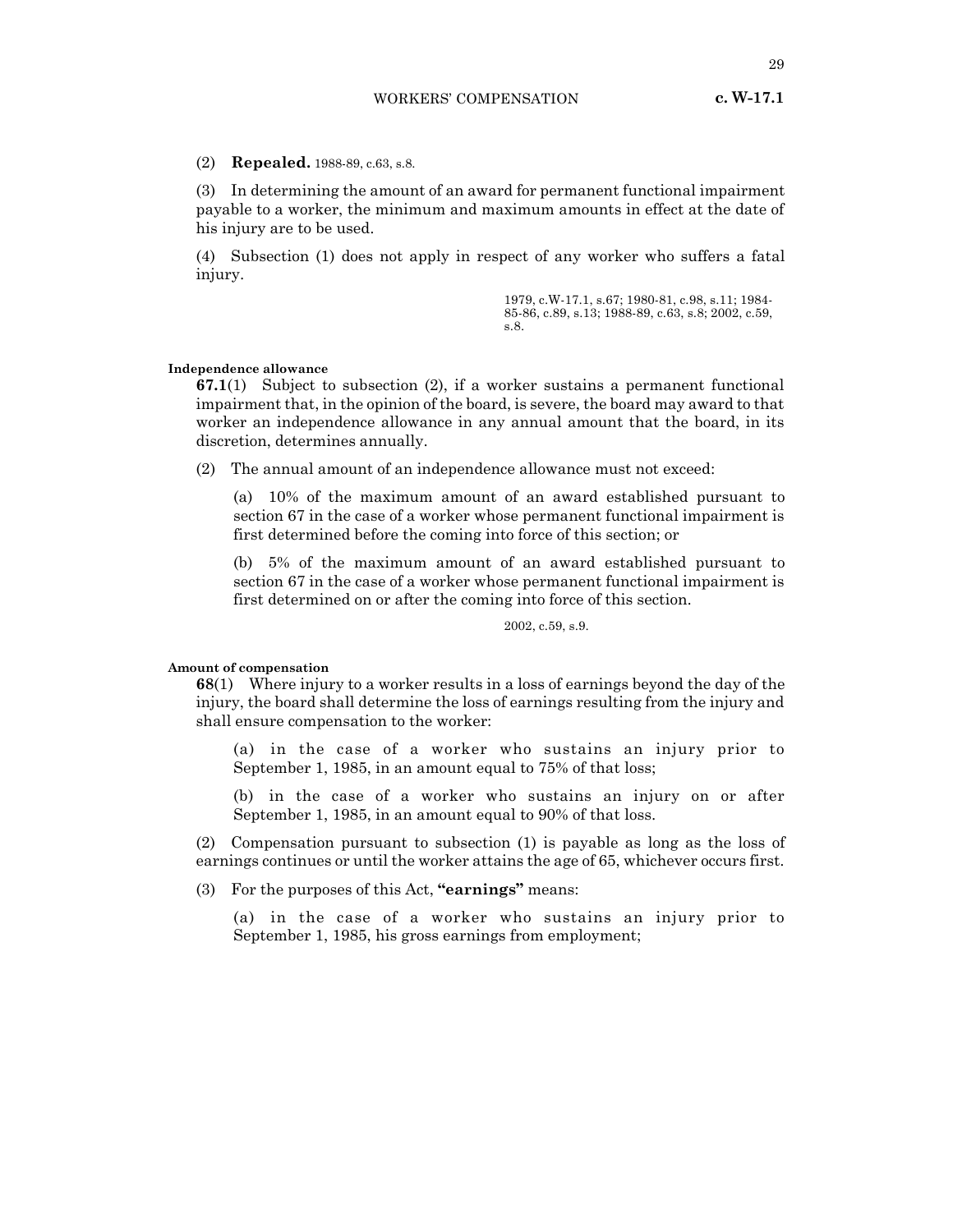**c. W-17.1**

(b) in the case of a worker who sustains an injury on or after September 1, 1985, his gross earnings from employment minus the probable deductions for:

(i) the probable income tax payable by the worker calculated by using only the worker's earnings from employment as his or her income, and using only the worker's basic personal exemption, exemption for dependants and employment-related tax credits, as at the date of the worker's injury and each anniversary date, as the worker's deductions;

(ii) the probable *Canada Pension Plan* premiums payable by the worker; and

(iii) the probable unemployment insurance premiums payable by the worker.

(4) The board shall annually establish a schedule setting out a table of earnings for the purposes of clause (3)(b).

> 1979, c.W-17.1, s.68; 1984-85-86, c.89, s.15; 1993, c.63, s.21.

#### **Calculation of loss of earnings**

**69**(1) Calculation of the loss of earnings for the purposes of subsection 68(1) and sections 71 and 72 shall be based on the difference between:

(a) the worker's average weekly earnings at the commencement of his loss of earnings resulting from the injury, increased annually by the percentage increase in the Consumer Price Index; and

(b) the earnings that the worker is receiving from employment.

(2) For the purposes of subsection (1), the percentage increase in the Consumer Price Index shall be the percentage increase for the 12 months ending on November 30 in each year, and that percentage increase shall be applied to the average weekly earnings of the worker on the anniversary date of the commencement of his loss of earnings resulting from the injury in the year following the year in which the calculation is made.

1988-89, c.63, s.10; 1993, c.63, s.22.

#### **69.1 Repealed.** 2002, c.59, s.10.

**Interpretation**

**70**(1) Subject to subsections (3) to (5), **"average weekly earnings"** means the greater of:

(a) one fifty-second of the worker's gross earnings for a period of 12 months immediately preceding the commencement of the loss of earnings as a result of the injury; and

(b) the rate of daily, weekly, monthly or other regular gross earnings that the worker was receiving at the commencement of the loss of earnings as a result of the injury.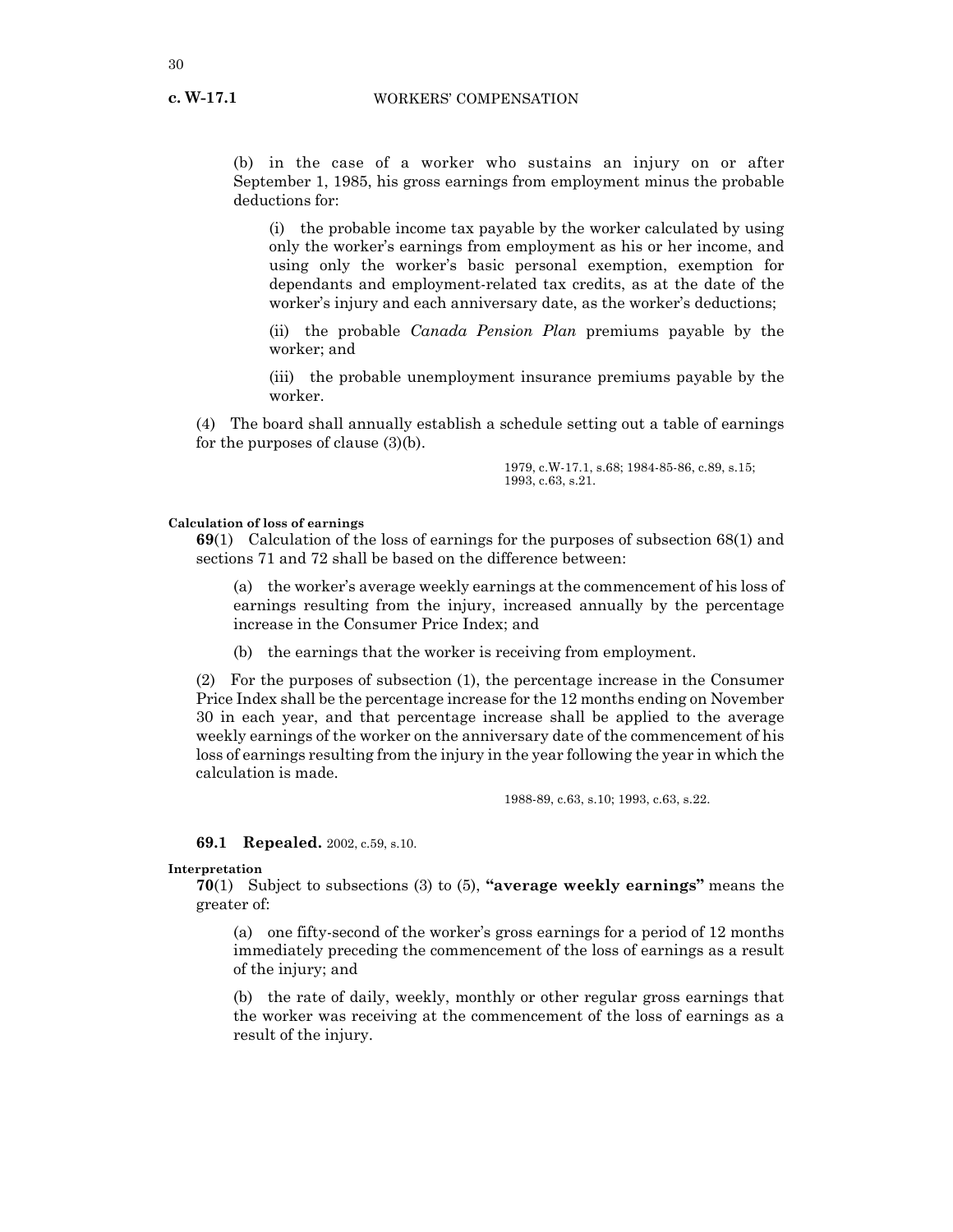31

(2) For the purposes of this section, **"average weekly earnings"** shall be deemed not to exceed one fifty-second of the maximum wage rate in effect at the commencement of the loss of earnings resulting from the injury, or at the commencement of the recurrence of such loss for the purposes of section 72.

(3) Where the employer was accustomed to paying to the worker a sum of money to cover any special expenses imposed on him by the nature of his employment, that sum shall not be included as part of his earnings.

(4) In determining the average weekly earnings of a worker, the board shall take into consideration the average earnings, as determined by the board, that were earned by a person regularly employed in the same grade of employment if:

(a) the worker was not available for employment for the full period of 12 months immediately preceding the commencement of his or her loss of earnings resulting from the injury; or

(b) in the opinion of the board, it is inequitable, by the casual nature or the terms of the worker's employment, to compute the worker's average weekly earnings in accordance with subsection (1).

(5) Where a worker is injured on or after January 1, 1980 and is in receipt of compensation for a period of at least 24 consecutive months, his average weekly earnings:

(a) during the period commencing on January 1, 1980 and ending on December 31, 1982, are deemed to be not less than \$178.48 per week;

(b) on and from January 1, 1983, are deemed to be not less than two-thirds of the average weekly wage as of June in the year immediately preceding the year in which the review respecting his compensation occurs.

> 1979, c.W-17.1, s.70; 1980-81, c.98, s.12; 1982- 83, c.47, s.4; 1984-85-86, c.89, s.18; 2002, c.59, s.11.

## **Injured worker sixty-three or more**

**71** Notwithstanding subsection 68(2), where a worker is sixty-three years of age or more at the commencement of his loss of earnings resulting from the injury, the board may provide the compensation pursuant to subsection 68(1) for a period of not more than two years following the date of the commencement of the loss of earnings.

1979, c.W-17.1, s.71; 1993, c.63, s.23.

#### **Recurrence of injury**

**72** Where an injured worker returns to full employment and thereafter suffers a recurrence of the injury, the compensation payable to him shall be based on the greater of:

(a) his weekly earnings at the time of the commencement of his loss of earnings resulting from the injury when the injury was initially sustained; or

(b) the average weekly earnings at the time of his loss of earnings resulting from the recurrence of the injury;

less any compensation he is already receiving in respect of that injury.

1979, c.W-17.1, s.72.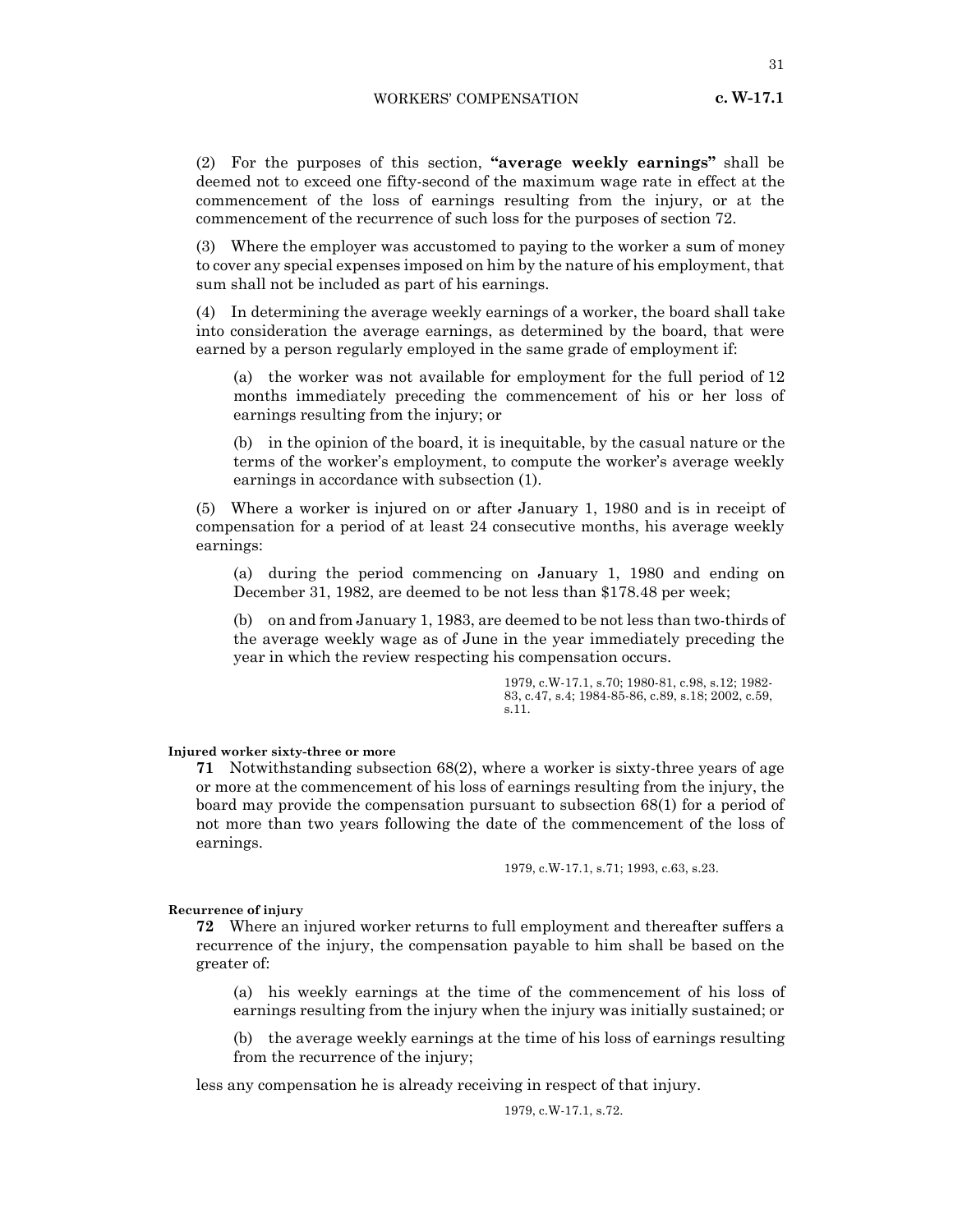**c. W-17.1**

**73 Repealed.** 1988-89, c.63, s.11.

**Percentage of compensation set aside for annuity at age sixty-five**

**74**(1) Where compensation is paid to a worker for a period exceeding twenty-four consecutive months, the board shall set aside an amount equal to ten per cent of the compensation paid and of the compensation as it is paid, and that amount, together with accrued interest, shall be used to provide an annuity for the worker at age sixty-five.

(2) The amount set aside pursuant to subsection (1) may be:

(a) set aside in the reserves of the board; or

(b) on the request of the worker, paid into an established superannuation plan.

(3) Where the amount set aside by the board pursuant to subsection (1) to provide an annuity for a worker is less than \$20,000, the board may, in lieu of an annuity, pay to the worker the accumulated capital and interest.

> 1979, c.W-17.1, s.74; 1988-89, c.63, s.12; 1998, c.46, s.9; 2002, c.59, s.12.

## **Board may supplement annuity**

**75** Where the board determines that the impact of the injury on the pension of the worker is greater than is recognized by the payments under subsection 74(1) and that it causes an undue hardship to the worker, the board may supplement the income of that worker upon his attaining the age of sixty-five to increase the amount of his income to the minimum amount of compensation then payable.

1979, c.W-17.1, s.75.

#### **Minimum compensation payable to certain workers injured on or after Jan. 1, 1980**

**76** The amount of compensation payable to a worker who is injured on or after January 1, 1980 and who is totally unable to work because of the injury shall be:

(a) during the period commencing on January 1, 1980 and ending on December 31, 1982, not less than \$580 per month or, where his average earnings are less than \$580 per month, the amount of those earnings;

(b) on and from January 1, 1983, not less than one-half of the average weekly wage as of June in the year immediately preceding the year in which the review occurs respecting his compensation or, where his average earnings are less than that amount, the amount of those earnings.

1982-83, c.47, s.5.

## **Permanent award under former Act not reduced by this Act**

**77**(1) No permanent award established under any former *Workers' Compensation Act* shall be reduced except pursuant to that Act and any workers receiving compensation under a former Act shall, upon the coming into force of this Act, receive all benefits under this Act other than those benefits under sections 67 and 74.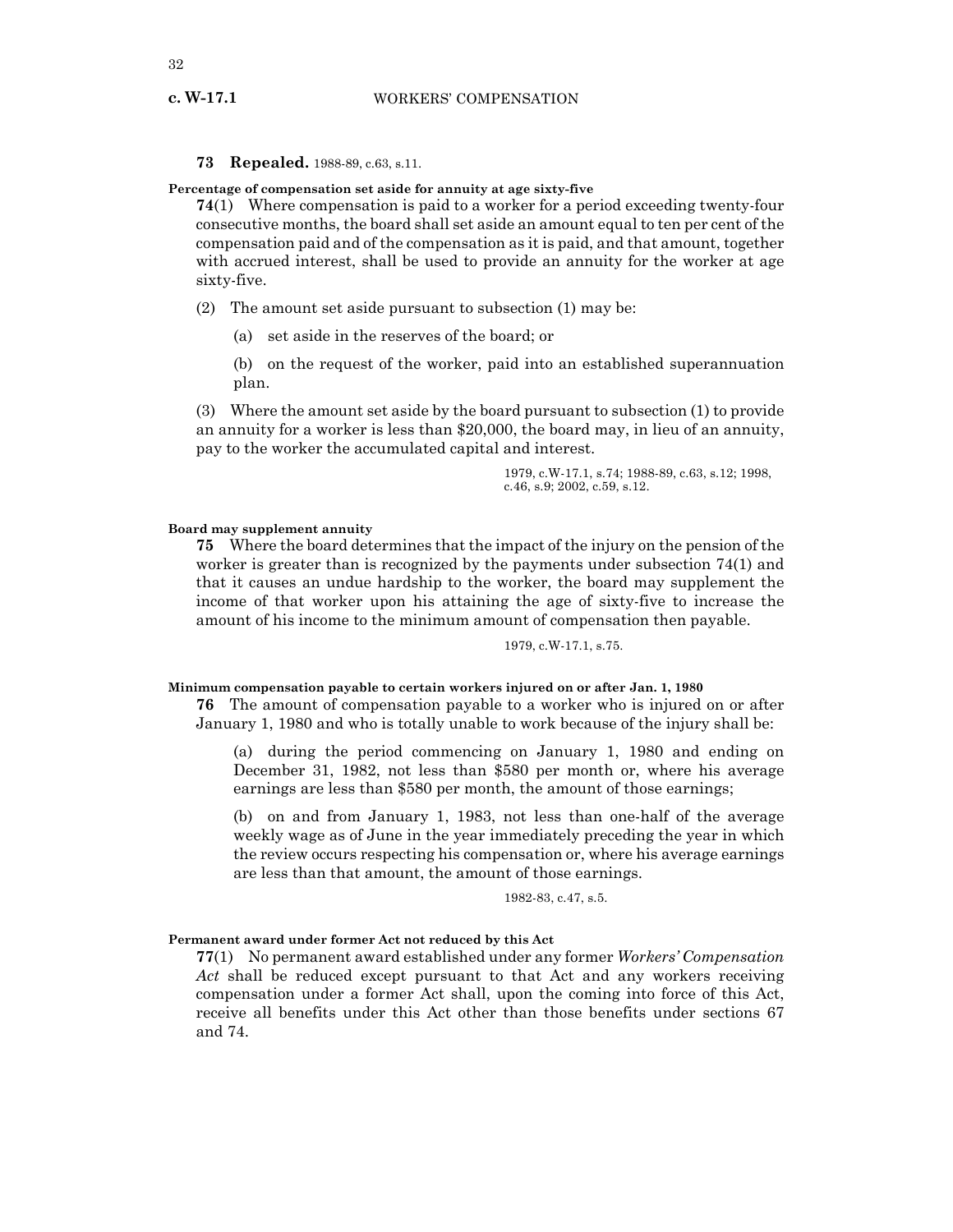33

(2) **Repealed.** 1982-83, c.47, s.6

(3) **Repealed.** 1982-83, c.47, s.6.

1979, c.W-17.1, s.77; 1982-83, c.47, s.6.

#### **Review re workers under former Act who are under 65 at Jan. 1, 1983**

**77.01**(1) This section applies only to workers who are receiving or entitled to receive an award under any *Workers' Compensation Act* in force prior to January 1, 1980, and who, on January 1, 1983, are under the age of 65.

(2) The board shall review the compensation being paid to each worker to determine the difference between the adjusted earnings at the time of injury and the amount that the board estimates that the worker is capable of earning in suitable employment, and the board shall pay 75% of that difference to the worker until the date of the next review or until the worker attains the age of 65, whichever occurs first.

(3) For purpose of the maximum wage rate to be applied in respect of a worker at the date of injury, the board shall use the greater of:

(a) the maximum wage rate at the date of injury; or

(b) one and one-half times the average weekly wage in the year immediately preceding the year in which the injury occurred times 52.

(4) The earnings at the date of injury are to be increased by the percentage increase in the average weekly wage from the year of injury to the year 1979, and thereafter are to be increased annually by the percentage increase of the Consumer Price Index in accordance with subsection 69(2).

(5) In determining the amount of compensation payable to a worker, the board shall deduct the amount of the permanent award for disability and determine, in accordance with section 99, the reduction for any *Canada Pension Plan* benefits payable for the same injury.

(6) The total weekly amount received by the worker from earnings or estimated earnings and payments from the board shall be not less than one-half of the average weekly wage as of June in the year immediately preceding the year in which the review respecting his compensation occurs.

> 1982-83, c.47, s.7; 1983, c.28, s.3; 1988-89, c.63, s.13; 1993, c.63, s.24.

## **Minimum compensation re workers under former Act**

**77.1**(1) Notwithstanding any provision of any former *Workers' Compensation Act* or any other provision of this Act, an injured worker entitled to compensation for permanent disability pursuant to a former *Workers' Compensation Act* shall receive a minimum monthly amount calculated by multiplying the degree of his functional impairment, expressed as a percentage as the board may from time to time determine, times \$580 in the case of a worker under 65 years of age or times \$530 in the case of a worker 65 years of age or over.

(2) Subsection (1) does not apply to the commuted portion of any award.

1980-81, c.98, s.14.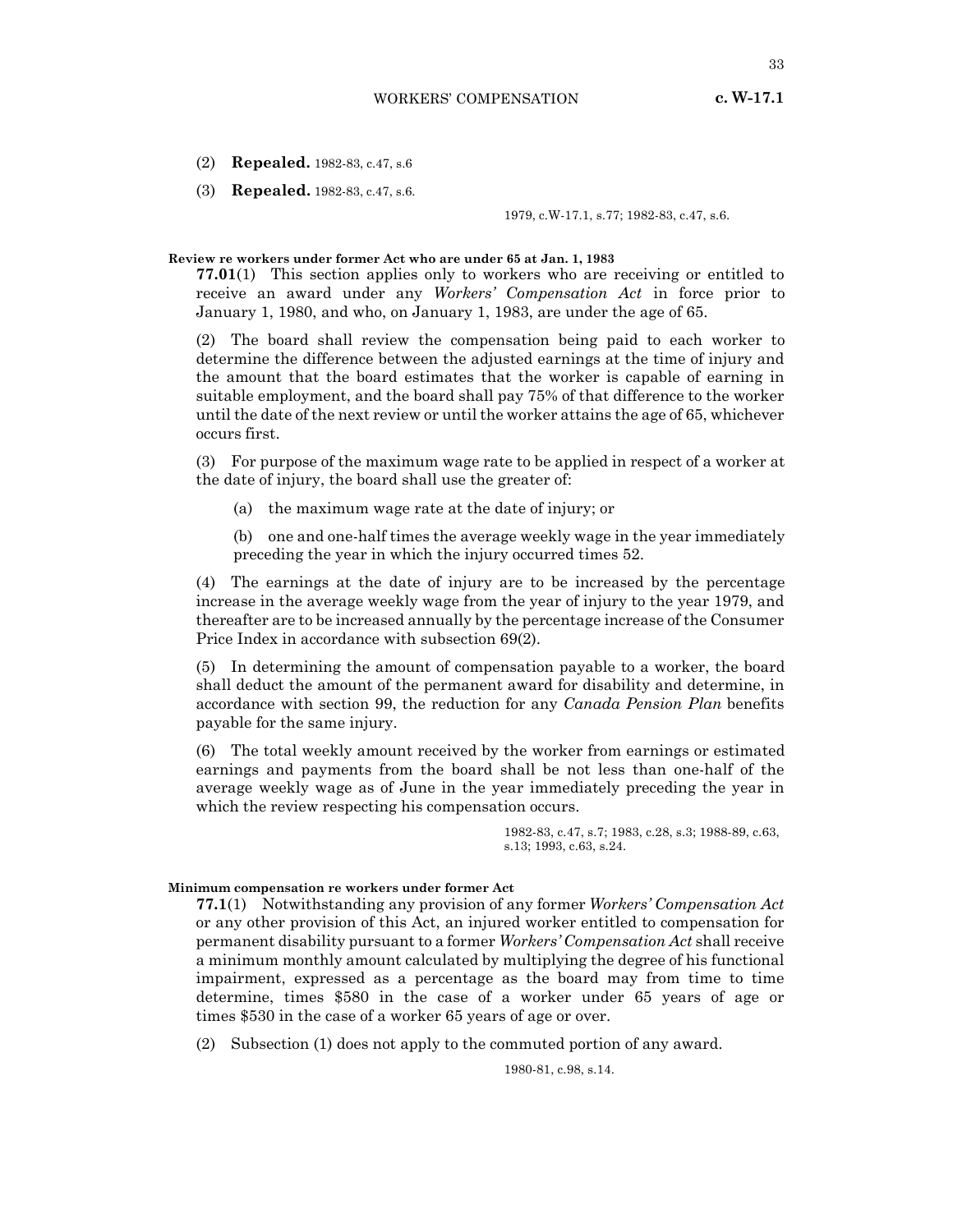## **78 Repealed.** 1982-83, c.47, s.8.

## **Maximum compensation re workers under former Act**

**79** In no case shall payments under section 77 provide for an amount of compensation in excess of what the worker would receive under this Act if he were totally disabled.

1979, c.W-17.1, s.79.

**Allowance for clothing, etc.**

**80** The board may, in its discretion, pay to a worker an allowance in any amount that the board considers appropriate for the replacement or repair of clothing worn or damaged by reason of the worker wearing an artificial limb or appliance supplied by the board in respect of his injury.

1979, c.W-17.1, s.80.

**81 Repealed.** 1984-85-86, c.77, s.16.

## COMPENSATION TO DEPENDANTS

## **Compensation and expenses payable on death of worker**

**82**(1) Where a worker dies after the coming into force of this section as a result of his injury incurred either before or after the coming into force of this section, compensation shall be payable to his dependants as set out in sections 83 to 89.

(2) In addition to any compensation payable under this Act to dependants, the board shall also pay:

(a) a fixed sum determined in accordance with subsection (3) to assist with necessary expenses of the death of the worker such as burial; and

(b) where the death of the worker occurred at a place other than his usual place of residence and, in the opinion of the board, transportation of the body to the usual place of residence is desirable, the necessary expenses of that transportation within Canada.

(3) The amount of the fixed sum mentioned in clause (2)(a) is \$10,000 in 2003 and shall be adjusted annually in subsequent years by the average percentage change in the Consumer Price Index.

> 1979, c.W-17.1, s.82; 1984-85-86, c.89, s.20; 1988-89, c.63, s.14; 1993, c.63 s.25; 2002, c.59, s.13.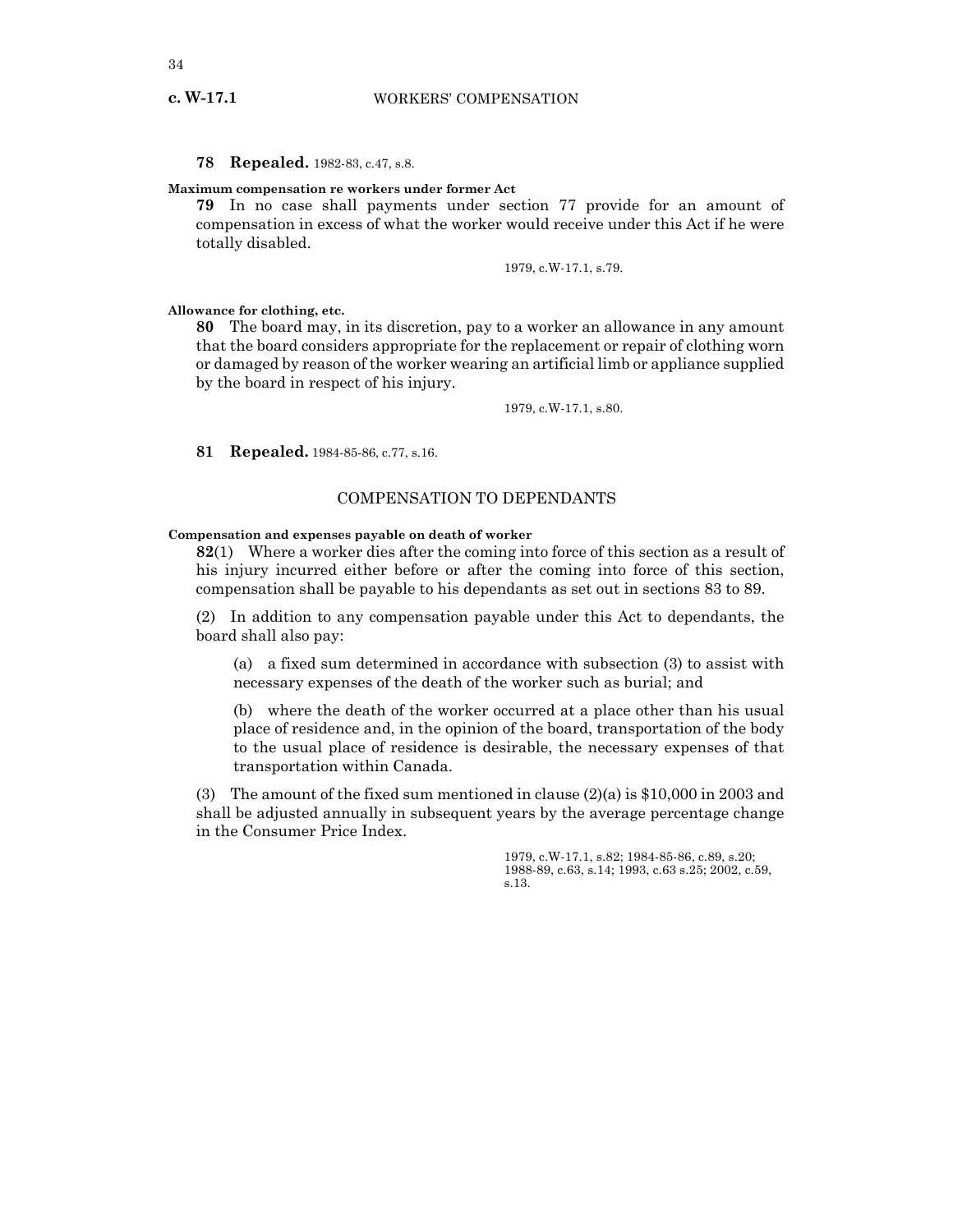## **Dependent spouse**

**83**(1) Where the worker is survived by a dependent spouse, a monthly allowance equal to the greater of:

- (a) 4.33 times:
	- (i) 75% of the deceased worker's average weekly earnings; or

(ii) in the case of a worker who dies on or after the date this section comes into force, 90% of the deceased worker's average weekly earnings; or

(b) one-half of the amount derived when the average weekly wage as of June in the immediately preceding year is multiplied by 4.33;

is payable to that spouse for a period of five years.

(2) If a dependent spouse has dependent children of the worker, the compensation payable pursuant to subsection (1) is to be extended until the youngest child attains the age of 16 years or, if any dependent child is in full-time attendance at a secondary or post secondary institution, until he attains the age of 18 years.

(2.1) Where a monthly allowance is paid to a dependent spouse pursuant to subsection (1) for a period exceeding 24 consecutive months, the board shall set aside an amount equal to 10% of the compensation paid and of the compensation as it is paid, and that amount, together with accrued interest, shall be used to provide an annuity for the dependent spouse at age 65.

(2.2) Where compensation is paid to a dependent spouse pursuant to subsection (2), the board shall set aside an amount equal to 10% of the compensation paid and of the compensation as it is paid, and that amount, together with accrued interest, shall be used to provide an annuity for the dependent spouse at age 65.

(3) In addition to any compensation payable pursuant to subsection (1), the board may provide to that dependent spouse the same counselling and vocational assistance as would be provided to a worker in order to enable the dependent spouse to enter the labour force and become self-sufficient.

(4) On and from the expiration of entitlement to compensation pursuant to subsection (1) or (2) and subject to section 104, a dependent spouse of a deceased worker is entitled to compensation equal to the difference between:

(a) the amount of the monthly allowance that would be payable pursuant to subsection (1) if the dependent spouse were entitled to that allowance; and

(b) the earnings that the dependent spouse is earning from employment;

until the dependent spouse attains the age of 65 years.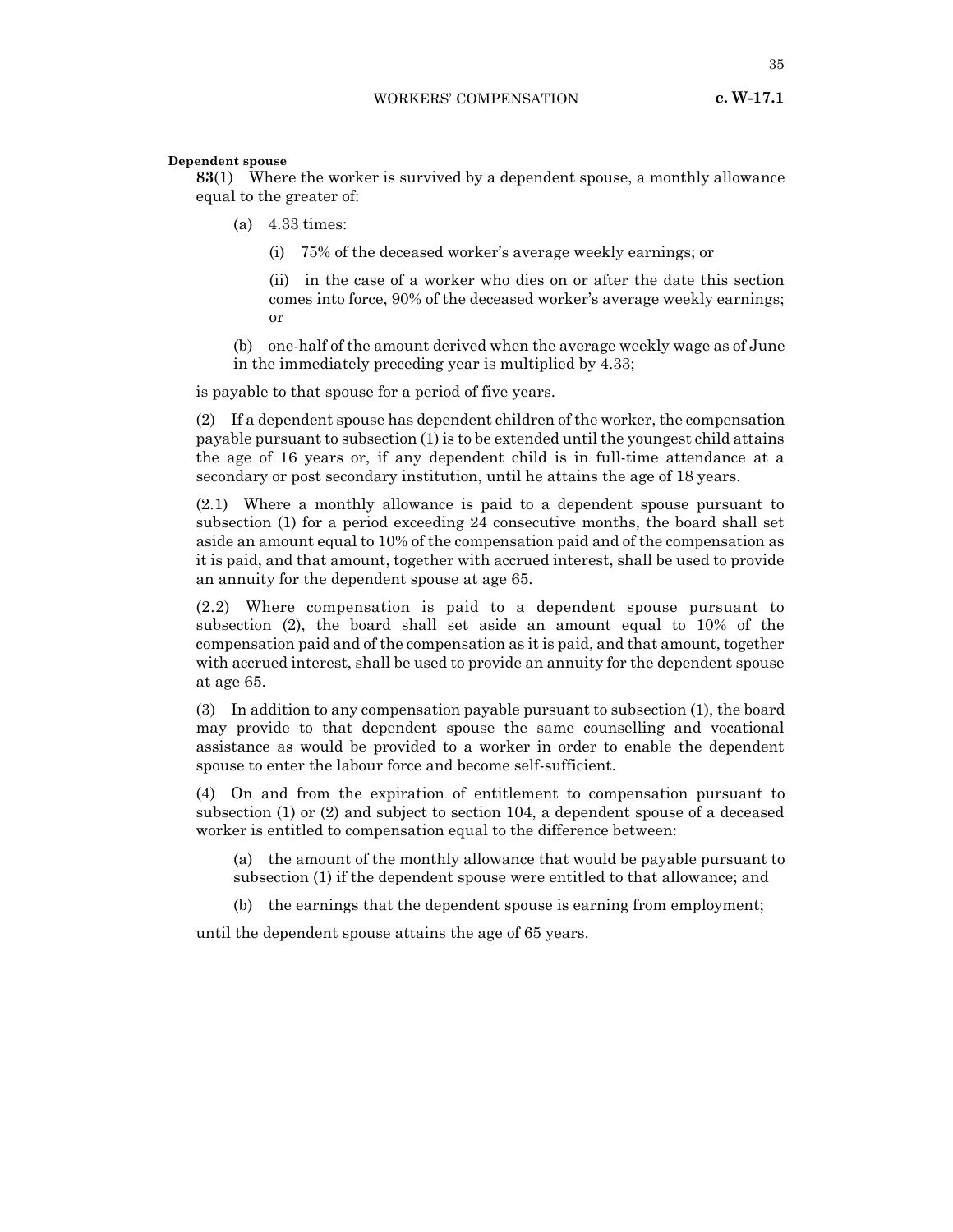(4.1) Within 90 days after the coming into force of this subsection, the board shall:

(a) with respect to a dependent spouse who, on the day on which this subsection comes into force, is receiving a monthly allowance pursuant to subsection (2), set aside an amount equal to 10% of the compensation paid to the spouse pursuant to subsection (1); and

(b) with respect to a dependent spouse who, on the day on which this subsection comes into force, is receiving a monthly allowance pursuant to subsection (4), set aside an amount equal to 10% of the compensation paid to the spouse pursuant to subsections (1) and (2).

(4.2) The amount set aside pursuant to subsection (4.1), together with accrued interest, shall be used to provide an annuity for the dependent spouse at age 65.

(5) Where compensation is paid to a dependent spouse pursuant to subsection (4), the board shall set aside an amount equal to 10% of the compensation paid on and from January 1, 1989, and of the compensation as it is paid, and that amount, together with accrued interest, shall be used to provide an annuity for the spouse at age 65.

(6) A dependent spouse who, on December 31, 1988 was receiving compensation pursuant to subsection (4) as it existed on that date:

(a) may apply to receive compensation in accordance with subsection (4) as it exists on and after January 1, 1989;

(b) in the absence of an application pursuant to clause (a), shall continue to receive compensation pursuant to subsection (4) as that subsection existed on December 31, 1988.

(7) A person who:

(a) became a dependent spouse by reason of the death of a worker on or after January 1, 1980; and

(b) on December 31, 1988 was not receiving compensation pursuant to subsection (4) as it existed on that date;

may apply to receive compensation in accordance with subsection (4) as it exists on and after January 1, 1989.

(8) Subsections 74(2) and (3) apply, with any necessary modification, to any amount set aside or any annuity provided pursuant to subsection (2.1), (2.2), (4.1) or (5).

> 1984-85, c.89, s.21; 1988-89, c.63, s.15; 1993, c.63, s.26; 1998, c.46, s.10.

#### **Where dependants do not live together**

**84** Where the board determines that there is a dependent spouse and one or more additional dependants of the deceased worker and that they do not live together as a family unit, the board may, in its discretion, divide the payment mentioned in section 83 among those dependants as it considers just and equitable.

1984-85-86, c.89, s.21.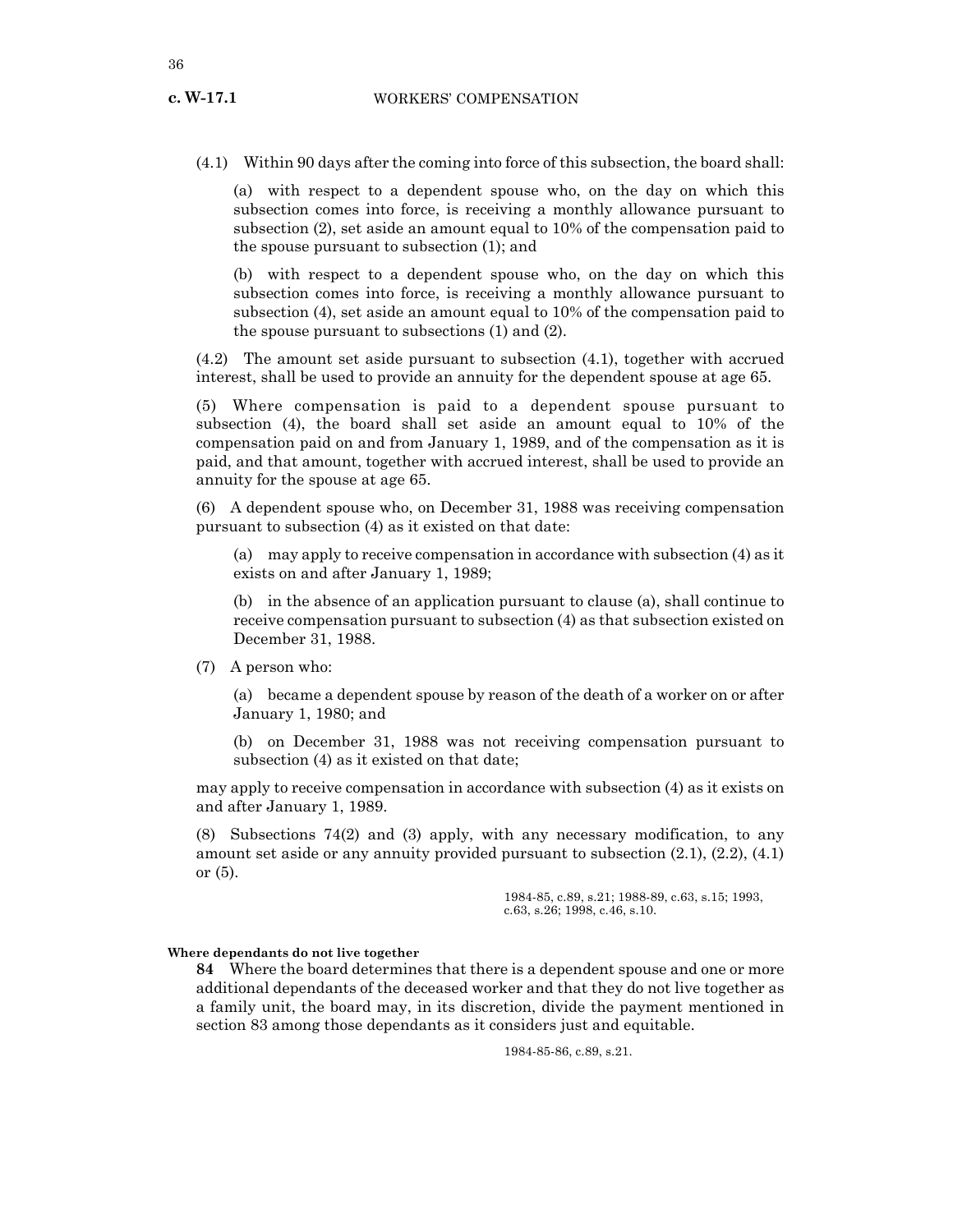37

## **Certain dependent children 18 to 25 years**

**85**(1) Subject to subsections (1.1), (1.2) and (2), there is payable to each dependent child of a deceased worker who is at least 18 years of age and in full-time attendance at a secondary or post-secondary institution:

(a) a monthly allowance in an amount determined in accordance with subsections  $(1.3)$  and  $(1.4)$ ;

(b) in the case of attendance at a post-secondary institution, the cost of tuition and other required fees; and

(c) the cost of any required books.

(1.1) No amount is payable pursuant to subsection (1) after the later of:

- (a) the day on which the dependent child attains the age of 25 years; and
- (b) the last month in the school term in which the dependent child's twentyfifth birthday occurs.

(1.2) The amounts described in subsection (1) are payable for a maximum of three years.

(1.3) Subject to subsection (1.4), the amount of the monthly allowance mentioned in clause (1)(a) is \$250 per month in 1993 and shall be adjusted annually in subsequent years by the average percentage change in the Consumer Price Index.

(1.4) Where the board is paying an allowance pursuant to subsection (1), the board may increase the monthly allowance to an amount that it considers fair and just.

(2) Notwithstanding subsection (1), where the amount of compensation currently payable pursuant to section 87 with respect to any child to whom subsection (1) applies is greater than the amount payable pursuant to subsection (1), the board shall pay that greater amount.

1984-85-86, c.89, s.21; 1993, c.63, s.27.

## **Adopting parent, etc., of dependent children**

**86**(1) Where a deceased worker leaves no surviving spouse or the surviving spouse subsequently dies and there is one or more dependent children and an adopting parent or suitable person acts as foster parent in maintaining the household and taking care of the children in a manner that the board considers satisfactory, that person while acting in that capacity is entitled to receive an allowance in the amounts set out in clauses  $85(1)(a)$  to (c) for each dependent child until the child attains the age of 16 years or, if the child is in full-time attendance at a secondary or post secondary institution, until he attains the age of 18 years.

(2) In addition to any compensation payable pursuant to subsection (1), the board may provide to that adopting parent or foster parent any sum that the board may determine.

> 1984-85-86, c.89, s.21; 1988-89, c.63, s.16; 1993, c.63, s.28.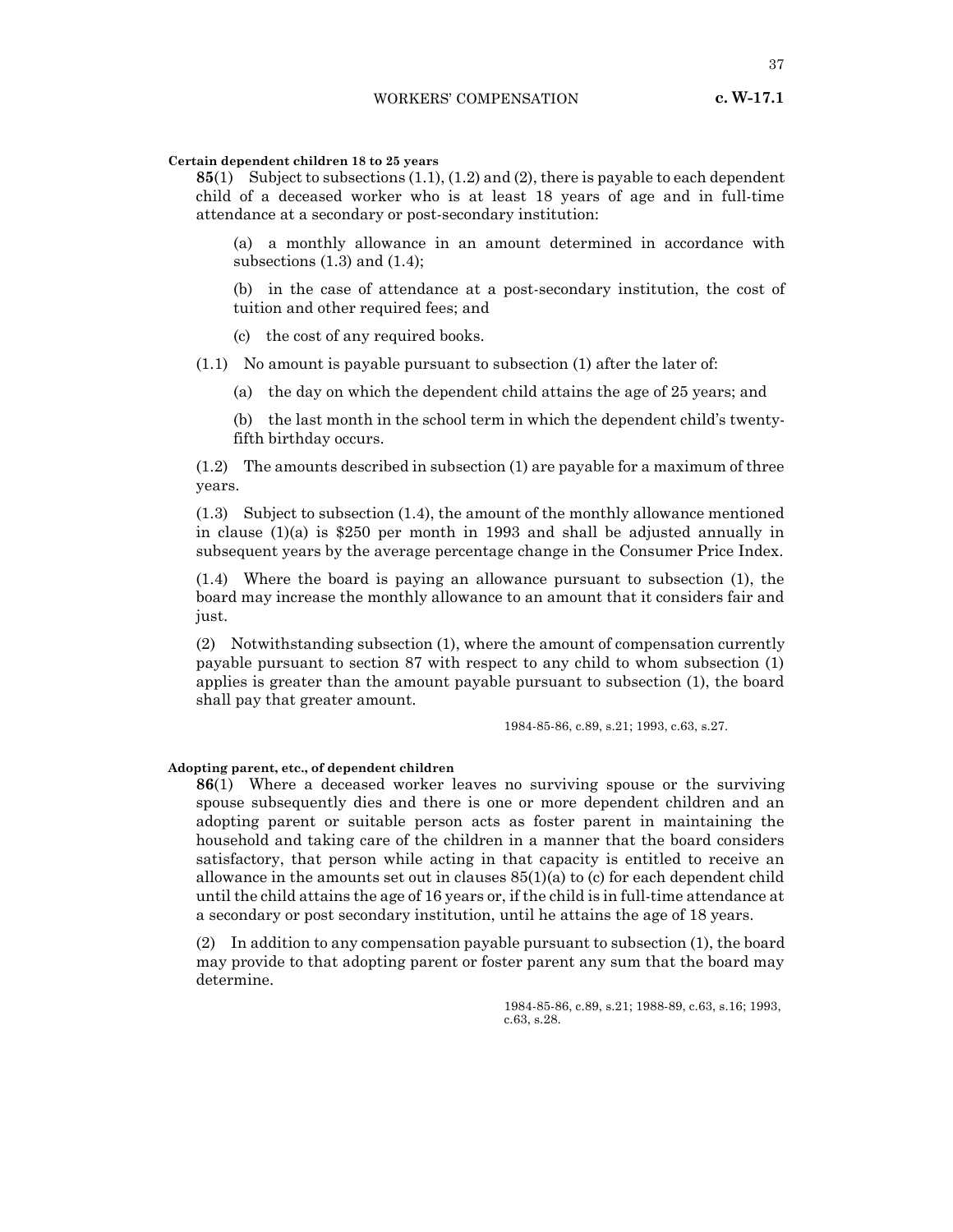**c. W-17.1**

**86.1 Repealed.** 1993, c.63, s.29.

**Where dependent children only**

**87**(1) Where the only dependants of a worker are children, a monthly allowance for each child under the age of 18 years shall be paid in an amount determined by the board in accordance with subsection (1.1).

(1.1) The amount of the monthly allowance mentioned in subsection (1) is \$259.01 per month in 1992 and shall be adjusted annually in subsequent years by the average percentage change in the Consumer Price Index.

(2) Where the dependants are children both of whose parents are deceased, the board in its discretion may pay to each child under the age of 18 years, in addition to any other sum payable to the child, any sum that the board may determine.

(3) An invalid child shall continue to receive compensation mentioned in subsection (1) after he has reached the age of majority and as long as he remains an invalid.

(4) **Repealed.** 1993, c.63, s.30.

1979, c.W-17-1, s.87; 1980-81, c.98, s.18; 1993, c.63, s.30.

## **Common law spouse of worker**

**88**(1) Where a worker dies leaving no dependent spouse, the compensation to which a dependent spouse would have been entitled pursuant to this Act shall be paid to a dependent common law spouse where:

(a) the worker maintained the common law spouse for one year or more before the worker's death; or

(b) the worker maintained the common law spouse for less than one year, but the worker and the common law spouse were the birth parents or adoptive parents of a child.

(2) Where a worker leaves a dependent common law spouse mentioned in subsection (1) and a spouse who is partially dependent, the board may provide compensation to both that common law spouse and that spouse as provided in section 90.

(3) In this section **"common law spouse"** means a person who, although not legally married to the worker, lived and cohabited with the worker as the spouse of the worker and was known as such in the community in which they lived.

> 1979, c.W-17.1, s.88; 1998, c.46, s.11; 2002, c.59, s.14.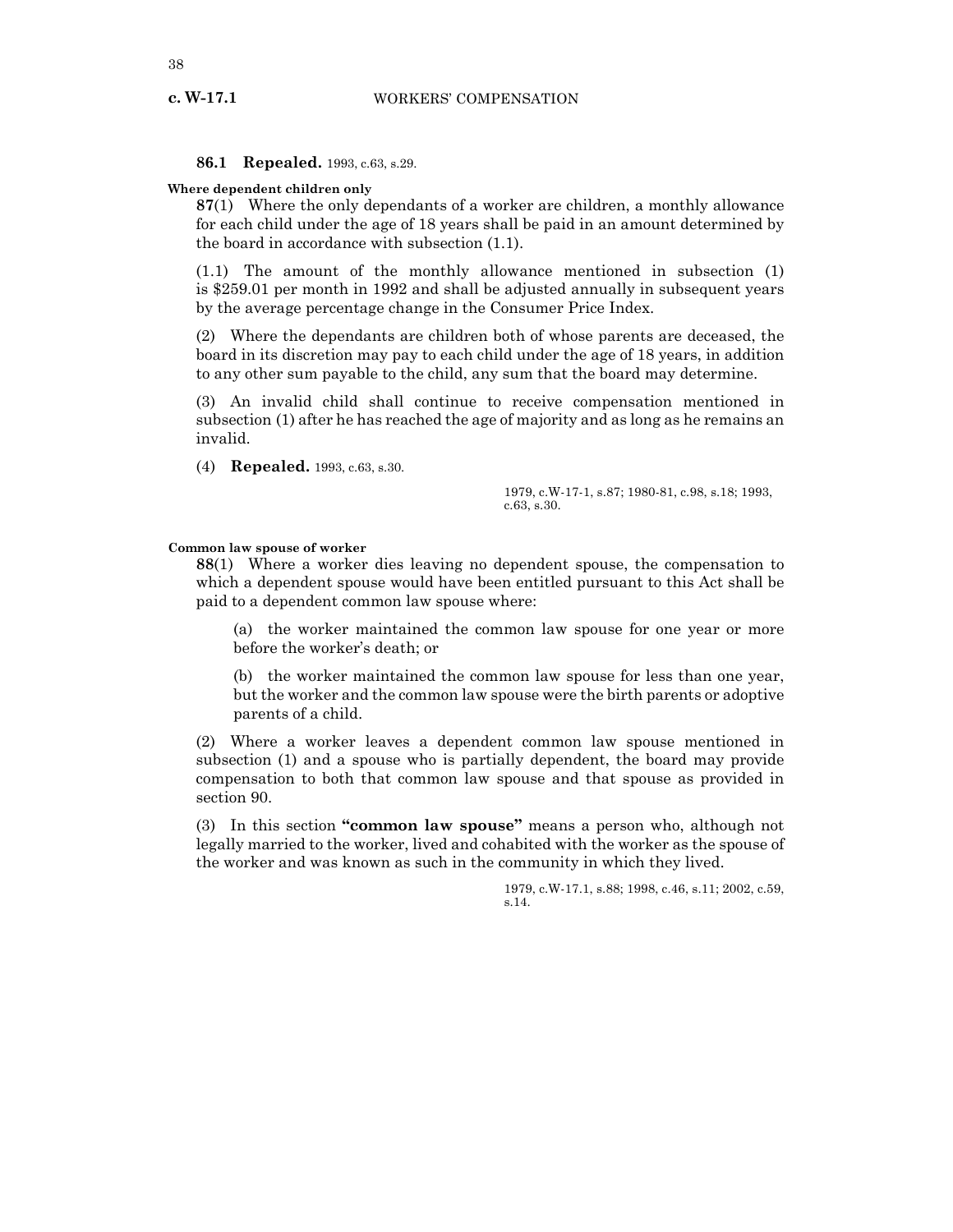39

## **Other dependants**

**89**(1) The board may recognize persons other than a spouse or children as dependants and may award a payment in recognition of the pecuniary loss that the board may determine.

(2) A payment pursuant to subsection (1) shall continue only so long as, in the opinion of the board, it might reasonably have been expected that, had the worker lived, he would have continued to contribute to the support of the dependants.

(3) Compensation payable pursuant to subsection (1) may be made wholly or partly in a lump sum or in any other form that the board in the circumstances considers most suitable.

1979, c.W-17.1, s.89.

#### **Partial dependency**

**90** The board may recognize partial dependency and provide a sum which is reasonable and proportionate to the pecuniary loss or loss of valuable services suffered by the dependants.

1979, c.W-17.1, s.90.

## **Proof of necessities, etc.**

**91** The board may require any proof of the necessities, condition and existence of any dependants in receipt of compensation that the board considers necessary and, pending the receipt of that proof, the board may withhold further payments.

1979, c.W-17.1, s.91.

## **Annual increase**

**92** Payments made pursuant to clause 83(1)(a) and subsections 87(1) and 98.1(1) are to be increased annually by the average percentage increase in the Consumer Price Index in the manner provided for in subsection 69(2).

1984-85-86, c.89, s.22; 1988-89, c.63, s.17.

**93 Repealed.** 1988-89. c.63, s.18.

## **Where spouse neglects children**

**94**(1) Where compensation has been awarded to a surviving spouse for the spouse and the dependent children of the deceased worker and, in the opinion of the board, the spouse is neglecting or has abandoned any of the dependent children, the board may pay the compensation awarded for those dependent children to a person other than the spouse for the benefit of those children.

(2) **Repealed.** 1984-85-86, c.89, s.23.

1979, c.W-17.1, s.94; 1984-85-86, c.89, s.23.

#### **Where entitled re two workers**

**95** Where a person is being paid or is entitled to be paid compensation in respect of the death of a worker and subsequently becomes entitled to be paid compensation in respect of the death of another worker, that person shall be paid only the greater of the compensation payments that he is entitled to be paid.

1979, c.W-17.1, s.95.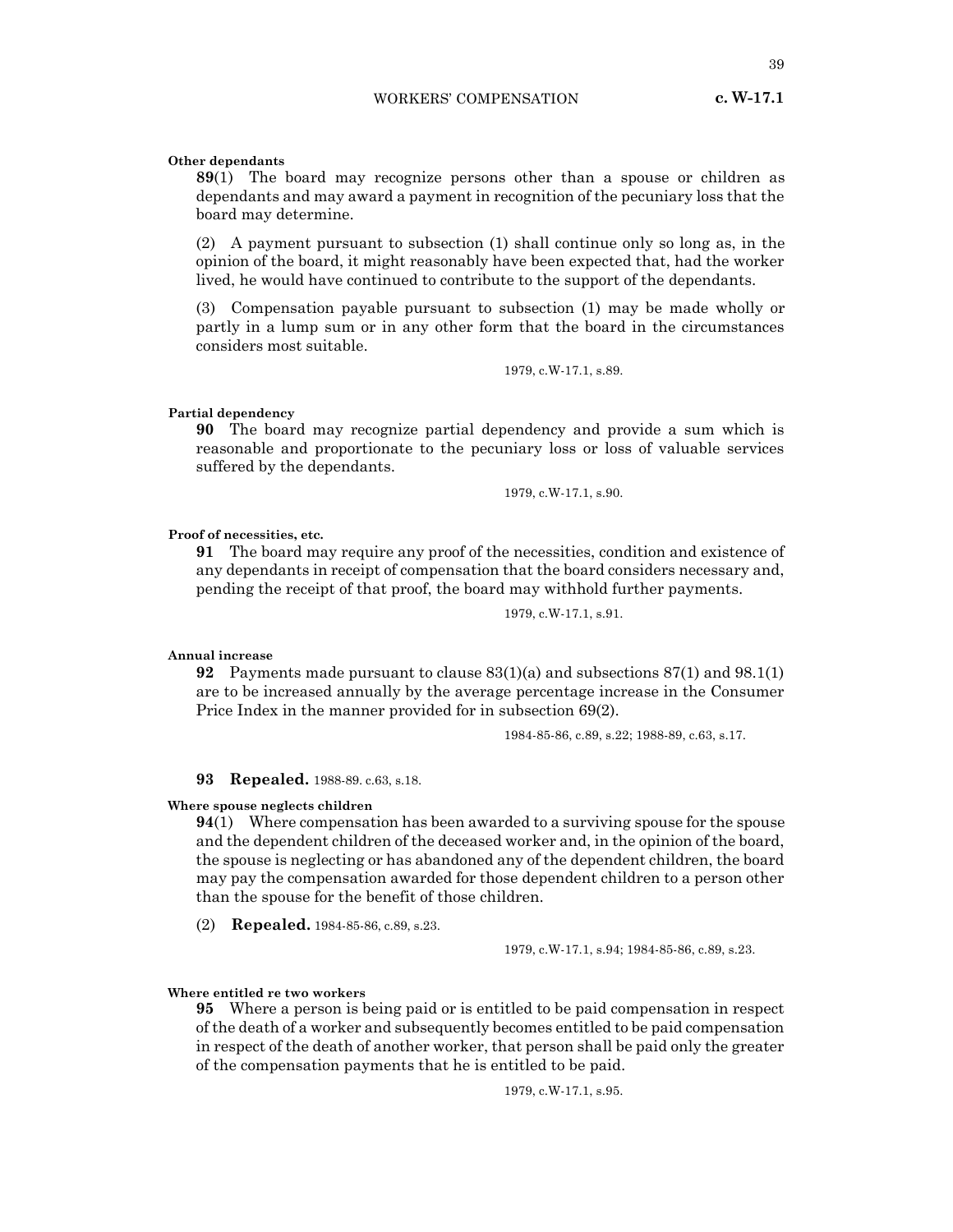#### **Board directs to whom payment made**

**96** The board may direct to whom the payments of compensation shall be made.

1979, c.W-17.1, s.96.

## **Compensation where not otherwise entitled**

**97**(1) On the death of a worker who was or would have been entitled to compensation under this Act at the time of death, the board shall, where no compensation is payable under sections 82 to 89, pay to the dependent spouse or, where the worker died leaving no dependent spouse, to his dependent children or any other persons recognized by the board as being dependent, in any share that the board may determine, an amount equal to the compensation the worker received or would have been entitled to receive, as the case may be, in respect of a period of three months.

(2) Where a worker dies of a condition for which no benefits are payable pursuant to sections 82 to 89 and that worker received compensation for a prolonged period of time immediately prior to the day of his death, the board shall pay to his dependent spouse a monthly allowance, equal to the monthly amount of compensation that was being paid to the worker, for 12 months following the day of the death of the worker and, in addition the board may provide retraining services to assist the dependent spouse to enter the labour force.

> 1979, c.W-17.1, s.97; 1979-80, c.47, s.7; 1984-85- 86, c.89, s.24; 1993, c.63, s.31.

**Autopsy**

**98** Where an autopsy is considered by the board to be necessary to enable it to determine the cause of death of a worker, the board may direct that the autopsy be made within a time to be fixed by the board and, where the dependant or dependants refuse to permit the autopsy, the board may reject any claim for compensation under this Act.

1979, c.W-17.1, s.98.

## COMPENSATION TO DEPENDANTS UNDER FORMER ACT

## **Amount payable to spouse compensated under former Act**

**98.1**(1) Where a surviving dependent spouse is in receipt of compensation under *The Workers' Compensation Act*, the board shall provide a supplement of \$175 per month for that spouse payable to age 65.

(2) Where a dependent spouse mentioned in subsection (1) is receiving compensation in respect of any dependent child of the deceased worker, there is payable to the spouse an additional monthly allowance in the amount set out in clauses 85(a) to (c) in respect of each dependent child until the child attains the age of 16 years or, if the child is in full-time attendance at a secondary or post secondary institution, until he attains the age of 18 years, instead of the amount provided for such child in *The Workers' Compensation Act*.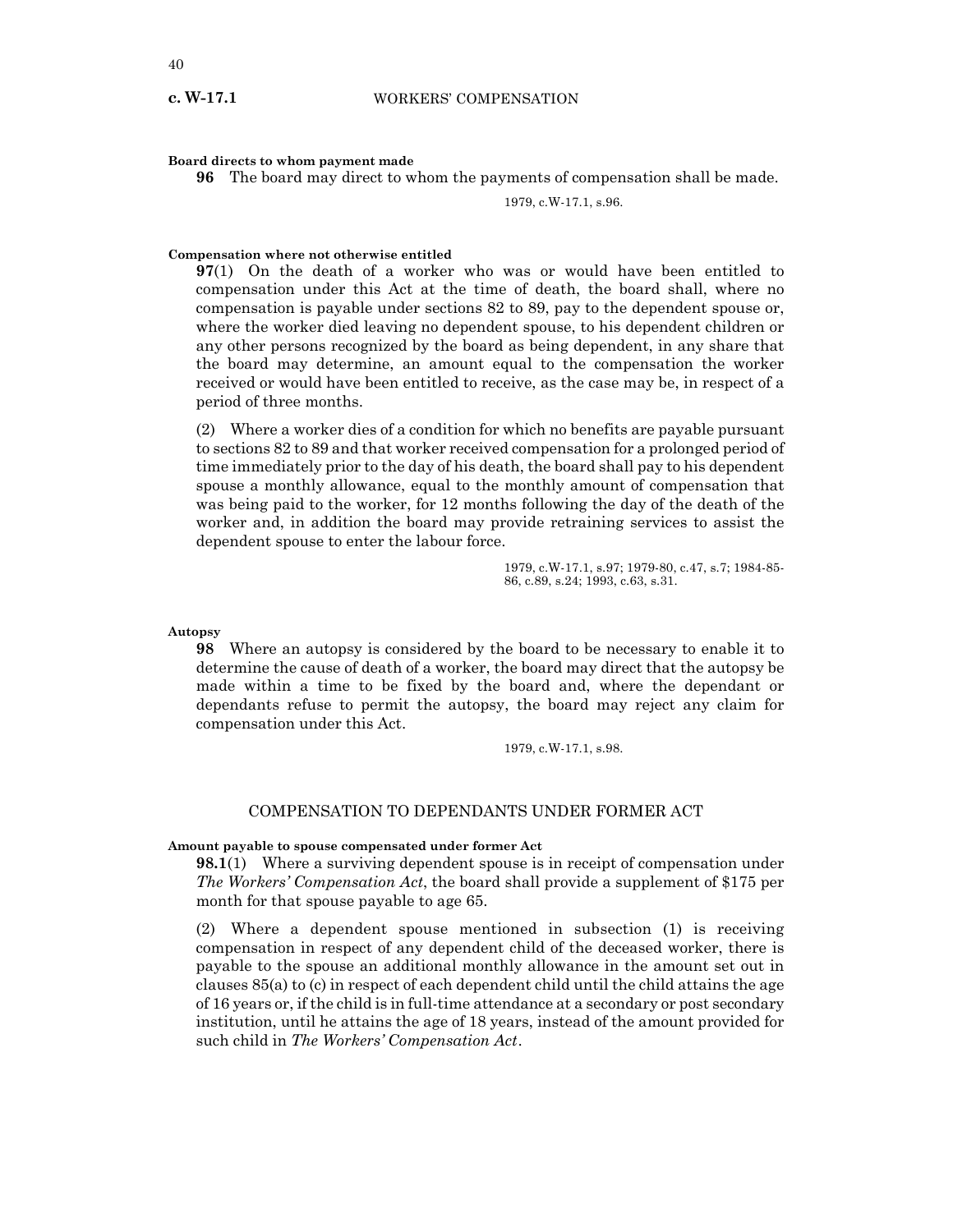WORKERS' COMPENSATION

**c. W-17.1**

(3) The minimum amount of the monthly total of the compensation and supplements payable pursuant to subsections (1) and (2) to a surviving dependent spouse is one half of the product of:

- (a) 4.33; and
- (b) the average weekly wage as of June in the immediately preceding year;

to age 65, and thereafter the board shall pay to that spouse \$630 per month.

(4) Notwithstanding any provision of *The Workers' Compensation Act* and subject to subsection (5), compensation payable to a surviving dependent spouse pursuant to that Act or this section is payable regardless of whether that spouse remarries.

(5) Subsection (4) applies only to surviving dependent spouses who remarry on or after the date this section comes into force.

1984-85-86, c.89, s.25; 1993, c.63, s.32.

## **Amount payable to dependent child compensated under former Act**

**98.2**(1) Subsection 85(1) and sections 86 and 86.1 apply *mutatis mutandis* with respect to a dependent child of a deceased worker who, on the day before the date this section comes into force, was in receipt of compensation under *The Workers' Compensation Act*.

(2) Notwithstanding subsection 85(1), where the amount of compensation currently payable with respect to a child mentioned in subsection (1) is greater than the amount set out in subsection 85(1), the board shall pay that greater amount.

1984-85-86, c.89, s.25.

## GENERAL

#### **Compensation reduced by certain benefits under** *Canada Pension Plan*

**99**(1) On the expiration of 12 months from the date of commencement of the loss of earning capacity resulting from the injury, one half of any periodic benefits relative to the death or injury that a worker or dependant is then entitled to receive under the *Canada Pension Plan* or the *Quebec Pension Plan*, as amended from time to time, shall be considered as wages that the worker is capable of earning in calculating the compensation to be paid by the board for loss of earning capacity or in determining the surviving spouse's entitlement.

(2) Subsection (1) does not apply to subsection 70(5), sections 75 and 77.1, clause 83(1)(b) and sections 85, 86, 87, 98.1 and 98.2.

> 1983-84, c.16, s.25; 1984-85-86, c.89, s.26; 1988- 89, c.63, s.19.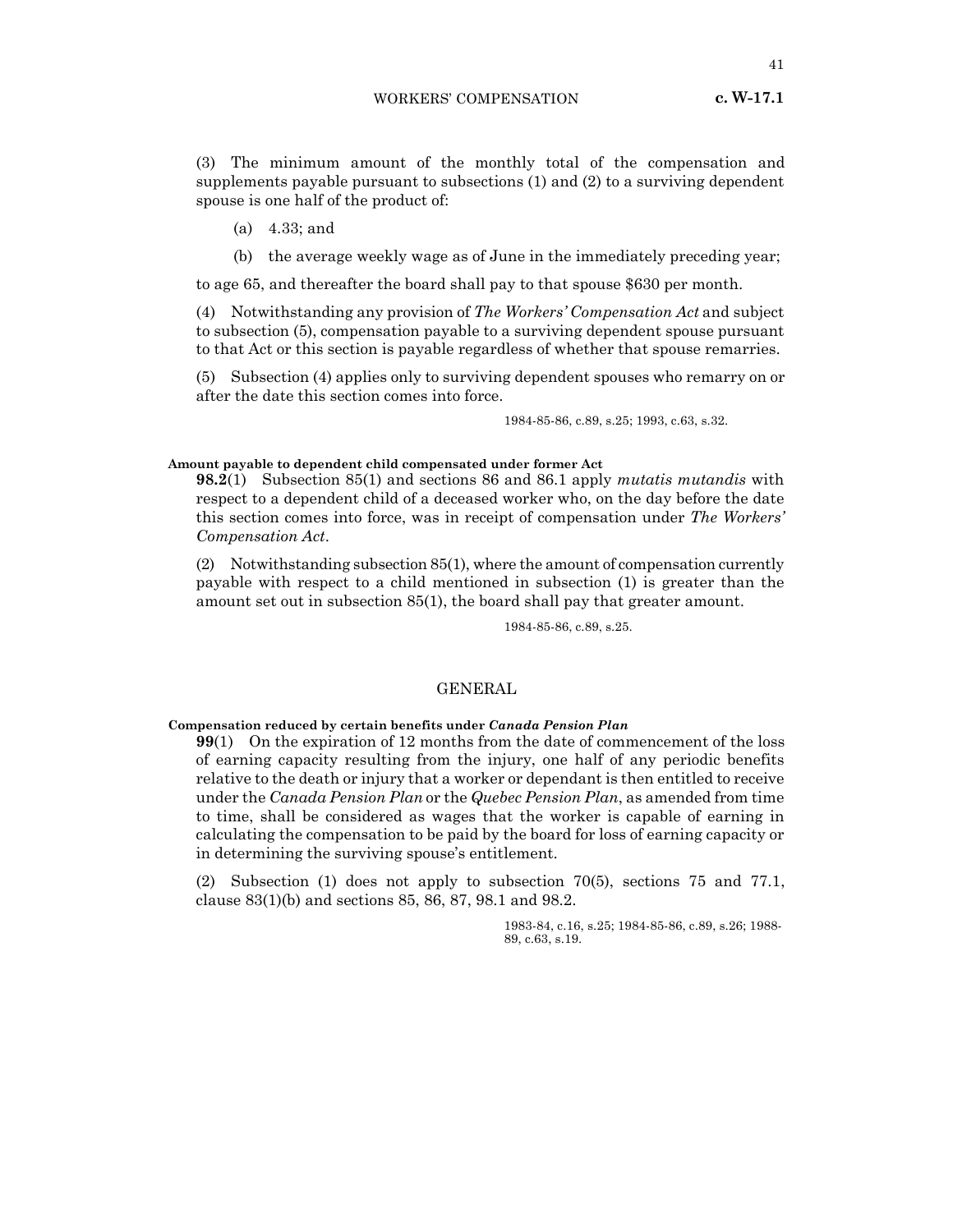## **Other benefits to dependants taken into account**

**100**(1) In fixing the amount of compensation to be paid to a worker or his dependants, regard shall be had to any payment, allowance or benefit paid to them by the worker's employer in respect of the injury, including any gratuity or other allowance provided wholly at the expense of the employer.

(2) Where the compensation is payable out of the fund, any sum deducted from the compensation under subsection (1) may be paid to the employer out of the fund.

1979, c.W-17.1, s.100.

#### **Where dependant under legal disability**

**101** Where a worker or a dependant is under the age of eighteen years or under any other legal disability, the compensation to which he is entitled may be paid to any person or be applied in any manner that the board considers most for his advantage.

1979, c.W-17.1, s.101.

## **Board may fix periods of payment**

**102** The board may, where it considers it advisable, provide that payments of compensation may be made bi-weekly or monthly instead of weekly, or may fix any other periods of payment.

1979, c.W-17.1, s.102.

#### **Suspension of payment**

**103** Where a right to compensation is suspended under the provisions of this Act, no compensation shall be payable in respect of the period of suspension.

1979, c.W-17.1, s.103.

## REVIEW OF COMPENSATION

**Review of compensation at request of worker, etc.**

**104**(1) Any weekly or other periodical payment to a worker or a dependent spouse of a worker payable out of the fund may be reviewed on the motion of the board or at the request of the worker, dependent spouse or employer and, on that review, the board may terminate or diminish the payment or may increase the payment to a sum not beyond the maximum compensation prescribed in this Act.

(2) The board may, after due investigation, withhold or suspend the payment of compensation to a worker or other person receiving compensation for any period that the board considers advisable where the worker or other person is confined in:

(a) a correctional facility within the meaning of *The Correctional Services Act , 2012*;

(b) a penitentiary within the meaning of the *Corrections and Conditional Release Act* (Canada);

(c) a prison or reformatory within the meaning of the *Prisons and Reformatories Act* (Canada); or

(d) a place of open custody, a place of secure custody or a place of temporary detention as defined in *The Youth Justice Administration Act* .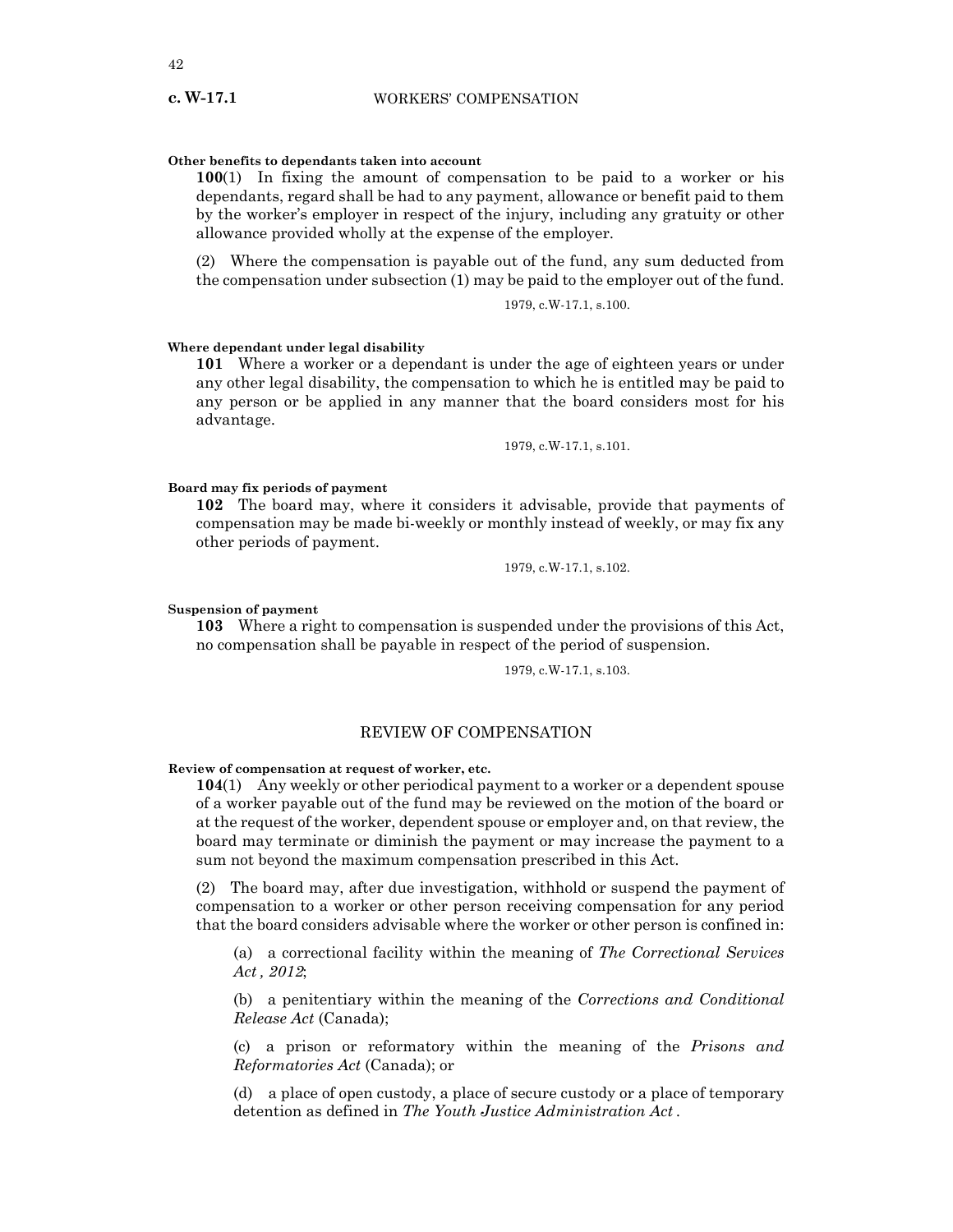WORKERS' COMPENSATION

(3) Where compensation to a worker or other person is withheld or suspended pursuant to subsection (2), the board may pay compensation to dependants of the worker or other person or to any other persons that the board considers advisable.

(4) The board may terminate or reduce payment to a worker of any compensation based on the worker's loss of earnings:

(a) where the worker's loss of earnings is not related to the effects of the injury; or

(b) without limiting the generality of clause (a), if:

(i) without good reason, the worker is not available or declines to accept a bona fide offer of employment in an occupation in which the worker, in the opinion of the board in consultation with the worker, is capable of engaging;

(ii) without good reason, the worker fails to co-operate in, or is not available for, a medical or vocational rehabilitation program that has as its objective returning the worker to suitable productive employment;

(iii) in consultation with the worker, the board has designed and provided to the worker, at the expense of the board, a vocational rehabilitation program, and the worker has been allowed a reasonable time to obtain employment after completing the program;

(iv) the worker voluntarily:

(A) accepts employment in an occupation that has a lower rate of pay than an occupation in which the worker, in the opinion of the board in consultation with the worker, is capable of engaging; or

(B) withdraws from the labour force for reasons other than the effects of the injury; or

(v) the worker fails to comply with section 51.1.

(5) Subsection (4) applies, with any necessary modification, to a dependent spouse after the expiration of entitlement to compensation pursuant to subsection 83(1) or (2).

> 1979, c.W-17.1, s.104; 1988-89, c.63, s.20; 1993, c.63, s.33; 2004, c.65, s.37; 2005, c.20, s.6; 2012, c.C-39.2, s.120.

#### **Levy for increases in compensation**

**105** The additional moneys necessary to provide for increases of compensation provided in this Act in respect of injuries which happened previously may be levied and collected by the board from the employers carrying on industries in any manner and at any time that the board may consider most equitable and in accordance with the provisions of this Act and such levy and collection may be by way of addition to the usual assessment or by levy of special additional assessments.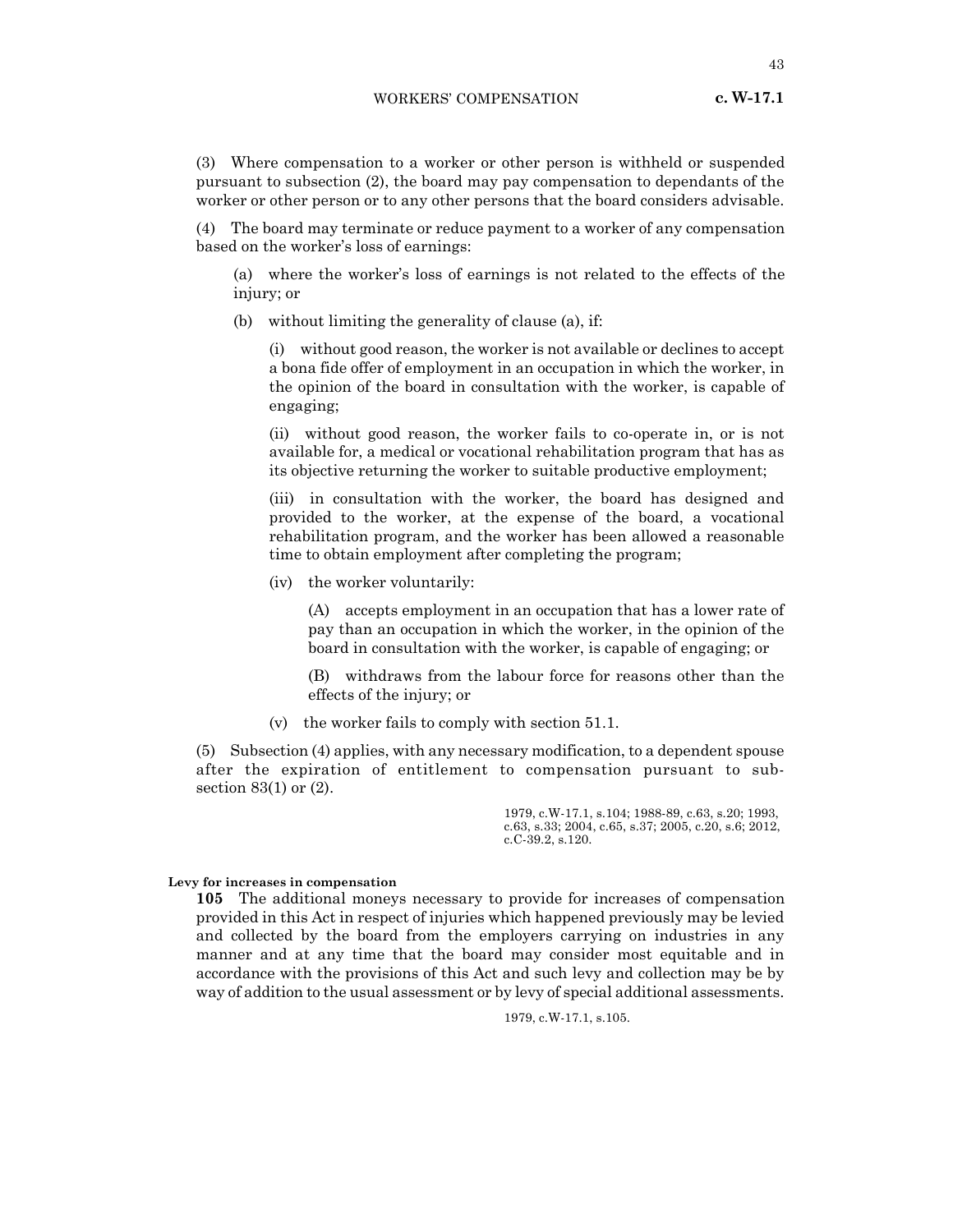## WORKERS' COMPENSATION

## MEDICAL AID AND REHABILITATION

**Medical and surgical aid, etc.**

**106**(1) Every worker who is entitled to compensation or who is disabled only on the day of the accident shall be entitled without charge to:

- (a) any medical aid that may be necessary as a result of the injury;
- (b) any other treatment by a health care professional;

(c) any artificial member or apparatus that may be necessary as a result of the injury, and to have any artificial limbs and eyes and any surgical appliances such as belts, braces, supports and orthopaedic shoes, whether provided before or after this section comes into force, repaired, maintained and renewed when necessary by reason of accident or ordinary wear and tear;

- (d) any transportation or sustenance occasioned by the medical aid.
- (2) Medical aid shall be furnished or arranged for by the board as it may approve.

1979, c.W-17.1, s.106; 1993, c.63, s.34.

## **107 Repealed.** 1993, c.63, s.35.

## **Fees for medical aid**

**108**(1) The fees for medical aid furnished by any health care professional shall be determined by the board.

(2) No action for any amount greater than that fixed by the board pursuant to subsection (1) shall lie in respect of any medical aid.

1979, c.W-17.1, s.108; 1993, c.63, s. 36.

#### **Employer not to collect from worker**

**109**(1) No employer shall, directly or indirectly, collect, receive or retain from any worker any contribution toward the expense of medical aid.

(2) Any person who contravenes subsection (1) is guilty of an offence and liable on summary conviction to a fine of not more than \$1000 and is also liable, where the board orders, to reimburse the worker in an amount triple any sum so collected, received or retained.

1979, c.W-17.1, s.109; 1993, c.63, s.37.

## **First aid service**

**110** Where the board considers it advisable, it may require the employers in any industry to maintain any first aid appliances and services that the board may direct, and the board may make any order with respect to the expense of those appliances or services that it considers just.

1979, c.W-17.1, s.110.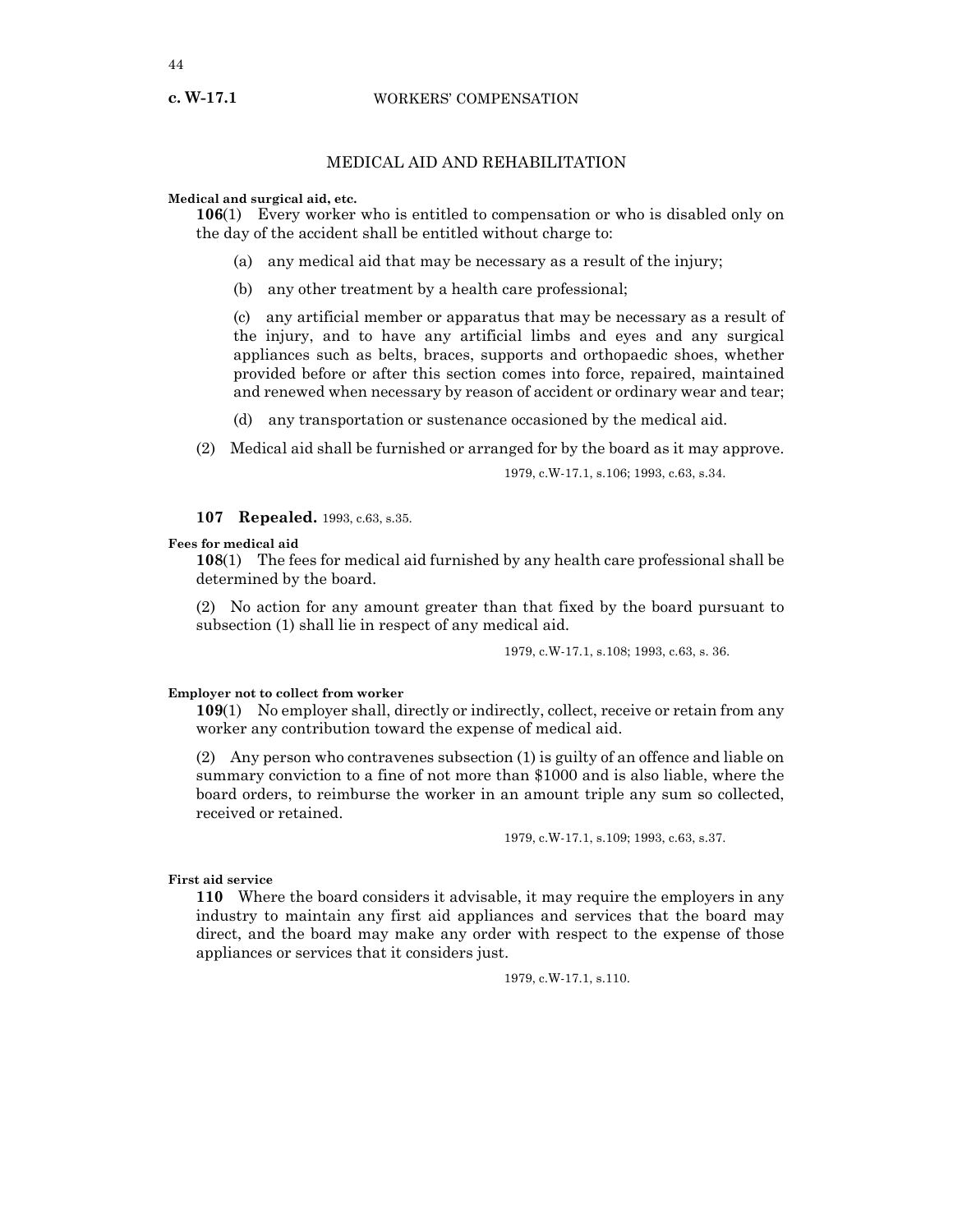## **Transportation for injured worker**

**111**(1) Every employer shall furnish to any worker sustaining an injury, where necessary, immediate transportation to a hospital, physician or the worker's home.

(2) An employer who fails to comply with subsection (1) shall, if the board so orders, be liable to pay for that transportation where it was procured by the worker or by anyone on behalf of the worker, or was provided by the board.

1979, c.W-17.1, s.111.

#### **Contribution for additional services**

**112** Where, in conjunction with or apart from any medical aid, any other service or benefit is, or is proposed to be, given or arranged for an injured worker, the board shall determine any question arising with respect to whether or to what extent any contribution from a worker is one prohibited by this Act.

1979, c.W-17.1, s.112.

## **Board may pay expense of special operations, etc.**

**113** The board may, in addition to any other compensation, assume the expense of:

(a) the replacement or repair of any artificial member or apparatus, including broken dentures, eye glasses, artificial eyes or artificial limbs when breakage is caused by an accident in the course of the worker's employment;

(b) where in the opinion of the board it will be in the interest of the fund to do so, a special surgical operation or other special medical treatment for a worker;

(c) the provision of treatment outside the province, with the written approval of the board, where, in the opinion of the board, the condition of an injured worker as a result of his injury requires treatment which cannot be obtained in the province.

1979, c.W-17.1, s.113; 2002, c.59, s.15.

#### **Regulations re payment of medical accounts**

**114** The board may, with the approval of the Lieutenant Governor in Council, make regulations governing the payment of medical accounts and the assessment of penalties for the late filing of those accounts.

1979, c.W-17.1, s.114.

## **Other aid to injured workers, etc.**

**115** The board may take any measures that it considers necessary or expedient:

- (a) to assist an injured worker in returning to work;
- (b) to assist in lessening or removing any handicap resulting from his injury; or

(c) to encourage a dependent spouse of a deceased worker to become selfsufficient.

1979, c.W-17.1, s.115.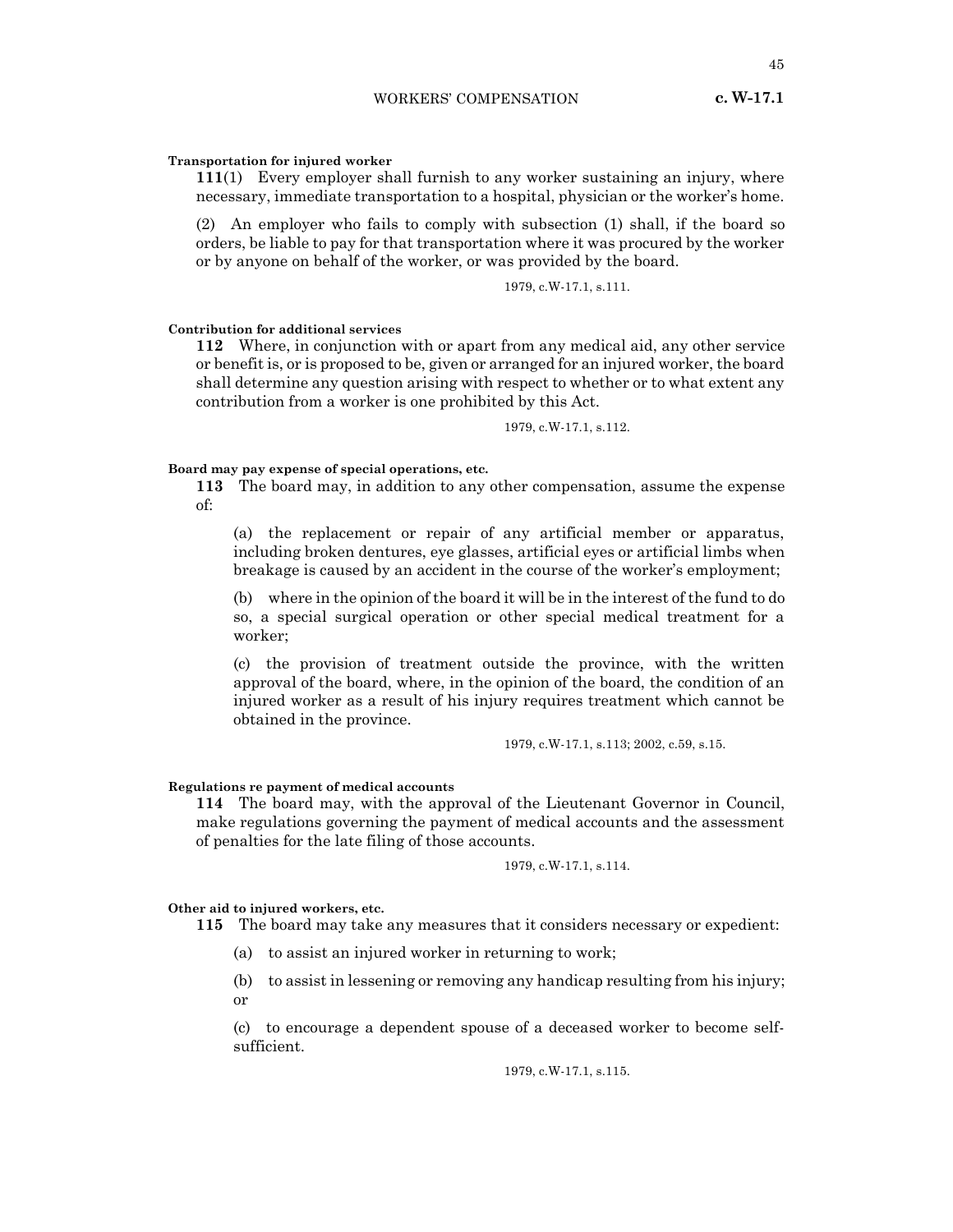## **Overpayments**

**c. W-17.1**

**115.1** Where compensation payments have been made by the board to a worker beyond the period of his loss of earning capacity or to a worker or dependant in an amount in excess of that to which he is entitled, the amount of the overpayment may be recovered by the board as a debt due the board.

1988-89, c.63, s.21.

## **Set off**

**115.2** Without limiting the board's remedies for recovery, any money due the board pursuant to this Act may be set off against any compensation that may be or that may become payable to the person indebted to the board.

1988-89, c.63, s.21.

## PART IV **Injury Fund** FUND

#### **Fund**

**116**(1) The accident fund is hereby continued under the name of the Injury Fund.

(2) There shall be credited to the fund all moneys collected from employers under this Act.

1979, c.W-17.1, s.116.

#### **Payments from fund**

**117** The board may expend moneys from the fund for any expenses incurred in the administration of this Act and, without restricting the generality of the foregoing, the board may expend money for:

- (a) the payment of compensation to a worker or his dependants;
- (b) administrative expenses including salaries and other remuneration;

(c) any medical aid provided by this Act to injured workers and any specialized treatment or other medical aid which the board may consider necessary and which is not provided for in this Act;

(d) the cost of any autopsy that the board any consider necessary;

(e) any grant with respect to any costs of rehabilitation related to any injured worker re-entering the work force or to assist in lessening any handicap caused by his injury;

(f) any costs that the board may consider necessary or expedient to assist dependent spouses of deceased workers to become self-sufficient;

(g) the cost of administration of the industrial safety program;

(h) the expenses, including salaries and remuneration, of the office of the Worker's Advocate;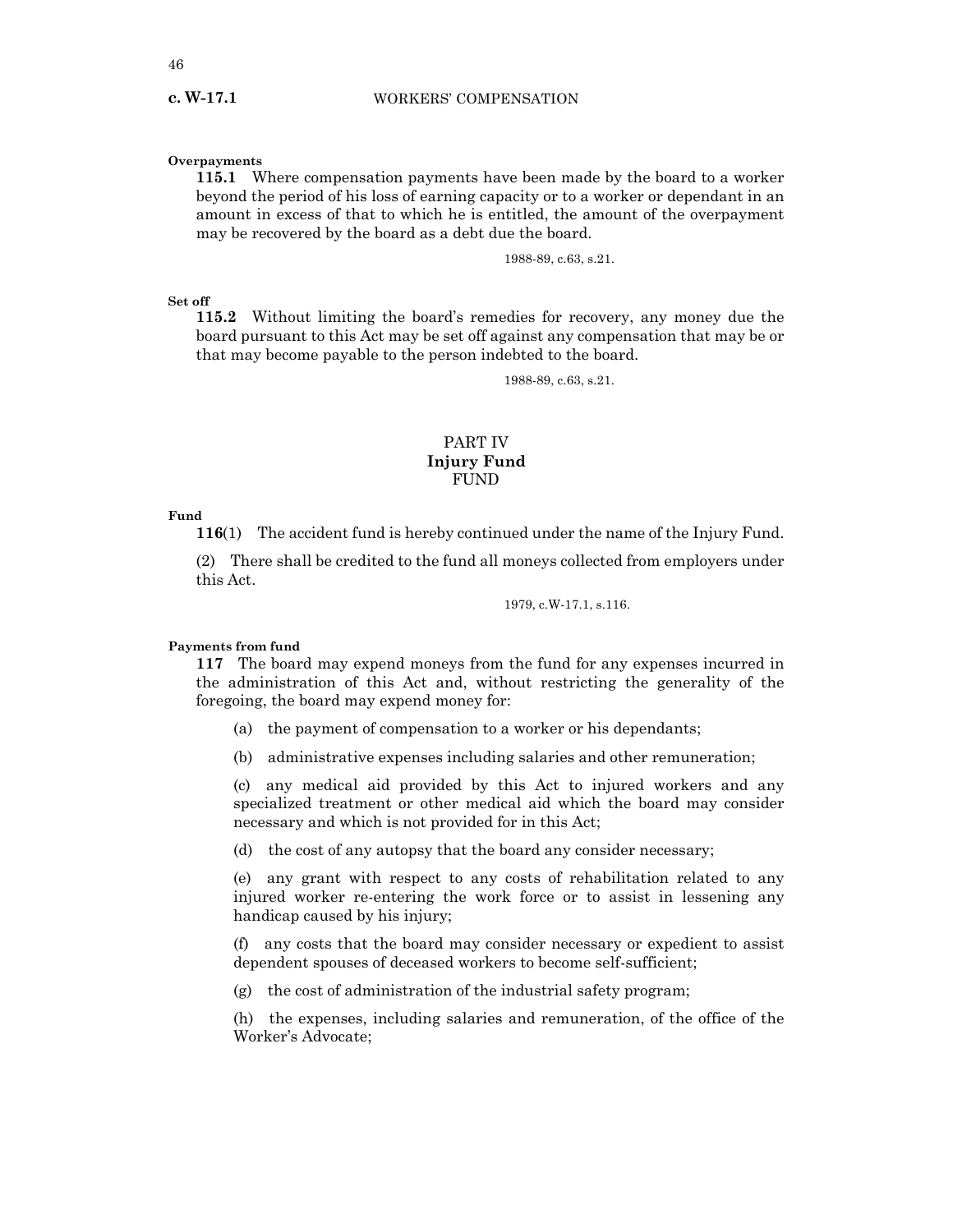(i) the expenses of any committee of review established under this Act;

(j) any other purposes that the board considers necessary to carry out the intent of this Act.

1979, c.W-17.1, s.117; 1984-85-86, c.77, s.16.

## **Fund to be maintained to meet all payments**

**118**(1) The board shall at all times maintain the fund so that, with the reserves provided for in subsection 135(2) but exclusive of the special reserve mentioned in section 144, it shall be sufficient to meet all the payments to be made out of the fund with respect to:

- (a) the cost of the administration of the industrial safety program; and
- (b) compensation as it becomes payable;

and so that the employers in any class are not unduly or unfairly burdened in future years with payments to be made in those years in respect of costs and injuries that have previously occurred.

(2) Insofar as it is practical, the total reserves of the classes of industries provided for by section 121 shall be maintained at a level equal to the total expenditures of the board for the immediately preceding calendar year.

#### 1979, c.W-17.1, s.118.

#### **Where insufficient moneys**

**119**(1) Where at any time there are insufficient moneys available for payment of:

- (a) the cost of the administration of the industrial safety program; and
- (b) compensation that has become due;

the board may, subject to subsection (3), make those payments out of reserves.

- (2) Moneys paid out of the reserves pursuant to subsection (1) shall be collected:
	- (a) by making a special assessment upon the employers liable to provide the costs or compensation; or
	- (b) by including the amount in a subsequent annual assessment.

(3) Where for any reason the board considers it inexpedient to withdraw the amounts required from the reserves pursuant to subsection (1), the Lieutenant Governor in Council may direct the amounts to be advanced out of the general revenue fund.

(4) Amounts advanced pursuant to subsection (3) shall be collected by a special assessment and upon collection shall be paid to the Minister of Finance.

#### 1979, c.W-17.1, s.119; 2004, c.10, s.17.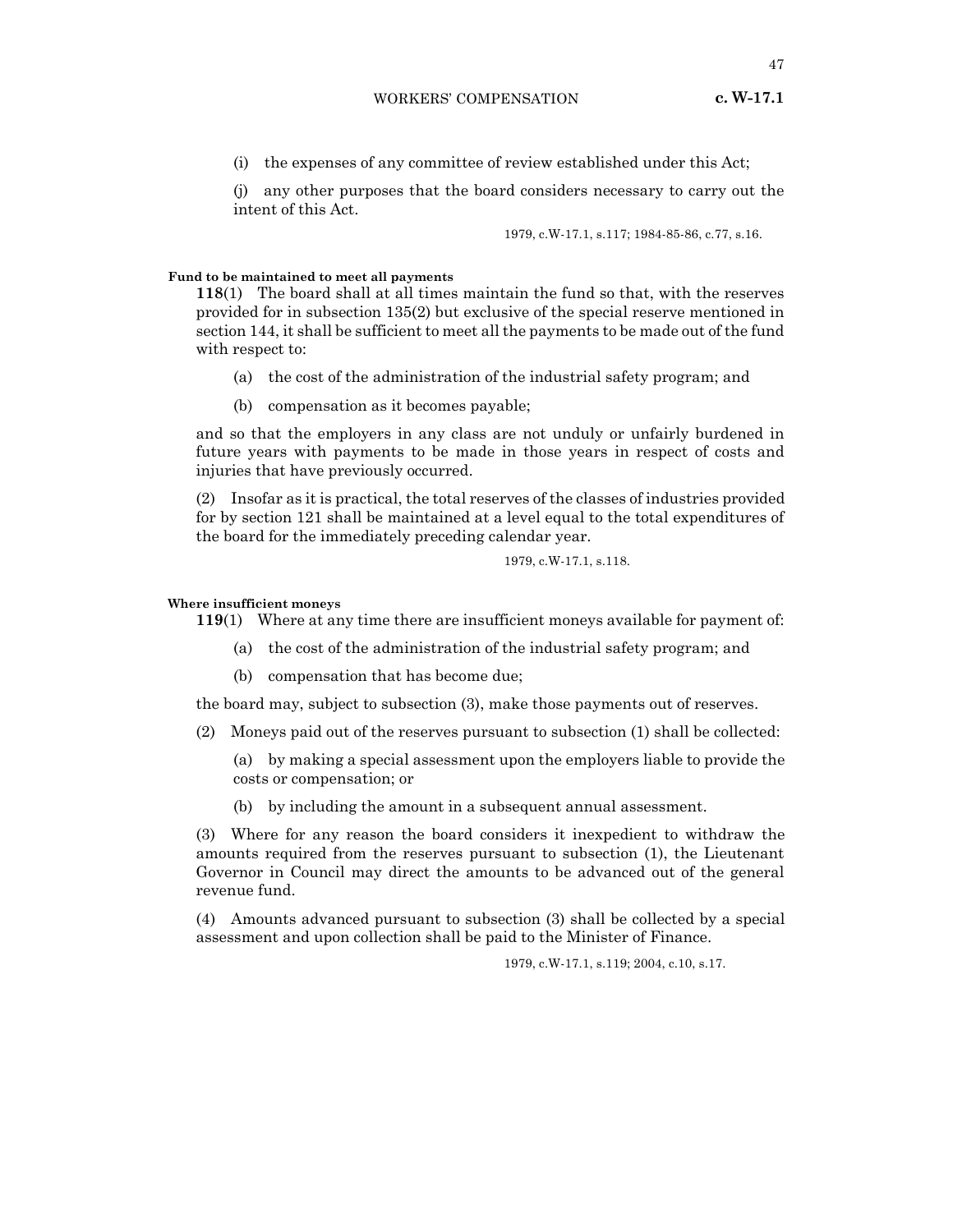#### **Power of board to borrow money**

**120** Subject to the approval of the Treasury Board, the board may, upon any security that the lender may require, borrow any sums of money that the board considers necessary for the purposes of this Act, provided that the aggregate of the sums borrowed does not at any time exceed \$1,500,000.

1979, c.W-17.1, s.120; 1998, c.46, s.12.

## **Classes of industries**

**121**(1) The board may, by order, establish any classes or grouping of industries as it considers necessary for the purposes of this Act and may, from time to time, rearrange those classes or groups including the establishment of new classes or the deletion of classes.

(2) Where, in the opinion of the board, the hazard to workers in any of the industries included in a class is less than the hazard in any other class of those industries or where the board for any other reason considers it proper, the board may subdivide the class into subclasses and shall fix the percentages or proportions of the contributions payable by the employers in each subclass to the fund.

1979, c.W-17.1, s.121.

#### **Separate accounts for each class**

**122** Separate accounts shall be kept of the amounts collected and expended in respect of every class and subclass of industries, but for the purpose of paying compensation those amounts form part of the fund.

1979, c.W-17.1, s.122.

## **Where cost to fund much greater re certain employer than average of class**

**123**(1) Where the total cost to the fund of injuries to the workers of any employer in an industry is consistently greater than the average cost to the fund of injuries to the workers of employers engaged in the same or similar industries, the board may levy and assess, in addition to the amount of any contribution to the fund for which the employer is liable, any amount that it considers just.

- (2) Any additional amount levied and collected pursuant to subsection (1) shall be:
	- (a) added to the fund; or

(b) applied to reduce the assessment upon the other employers in the class or subclass to which the employer from whom it is collected belongs;

as the board considers advisable.

1979, c.W-17.1, s.123.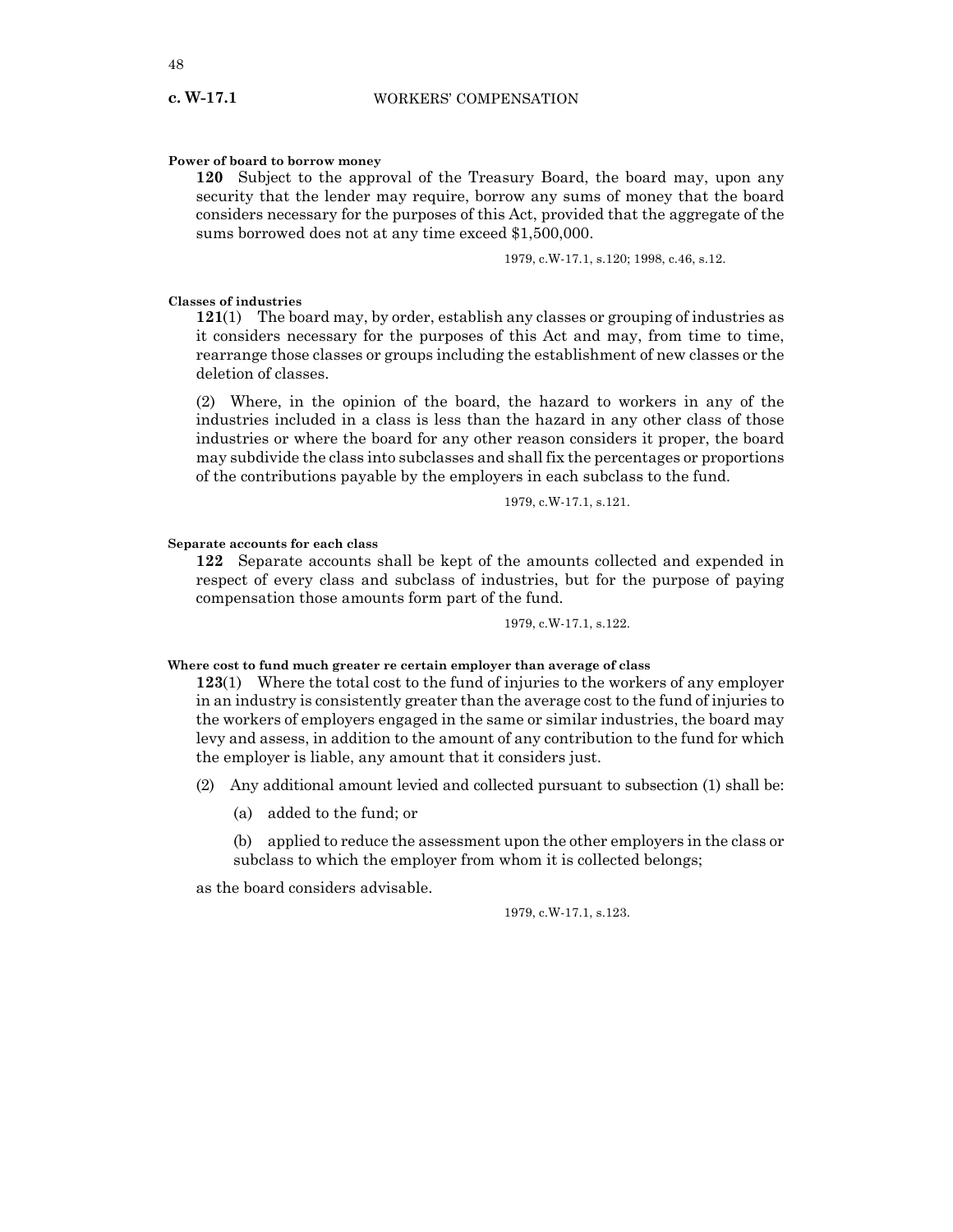# STATEMENTS BY EMPLOYERS AND MUNICIPAL OFFICIALS

## **Statements to be furnished by employers**

**124**(1) Every employer shall, annually, in accordance with the regulations, on or before a date prescribed by the board and at any other time or times that the board may by order require, prepare and transmit to the board a statement setting out:

(a) the amount of the earnings of all workers in his employ during the immediately preceding year, or any part thereof that the board may specify;

(b) an estimate of the amount he will expend for wages during the current year, or any part thereof that the board may specify; and

(c) any additional information that the board may require;

and certified by the employer or the manager of the business, or, where the employer is a corporation, by an officer of the corporation having personal knowledge of the matters certified, to be true, correct and complete in every respect.

(2) Every employer shall be required to produce for examination, in any form and in any detail that the board may require, a careful and accurate account of all wages paid to his workers.

(3) Where the business of the employer includes more than one branch of business or class of industry, the board may require separate statements to be made in accordance with subsection (1) with respect to each branch or class of industry.

1979, c.W-17.1, s.124.

#### **Offence for failure to make statement, etc.**

**125** Where an employer fails to comply with section 124 or:

(a) makes a statement pursuant to that section and the statement is not a true and accurate statement of any of the matters required to be stated;

- (b) defaults or delays in furnishing that statement; or
- (c) insufficiently estimates the expenditures for wages;

the employer, for each such non-compliance and for each such statement, is guilty of an offence and liable on summary conviction to a fine of not more than \$1000 and is also liable to pay an additional percentage of the assessment as a penalty or interest on the amount of the assessment as fixed by the board.

1979, c.W-17.1, s.125; 1993, c.63, s.38.

## **Assessment by board where no statement furnished**

**126**(1) Where an employer does not comply with section 124 within the prescribed time, the board may base any assessment or supplementary assessment to be made upon him on any sum that it estimates to be a probable amount of the pay-roll of the employer, and the employer shall be bound by that assessment.

(2) Where it is ascertained, after an assessment is made pursuant to subsection (1), that the estimated amount is less than the actual amount of the payroll, the employer is liable to pay, to the board, the difference between the amount for which he was assessed and the amount for which he would have been assessed in respect of his pay-roll.

1979, c.W-17.1, s.126.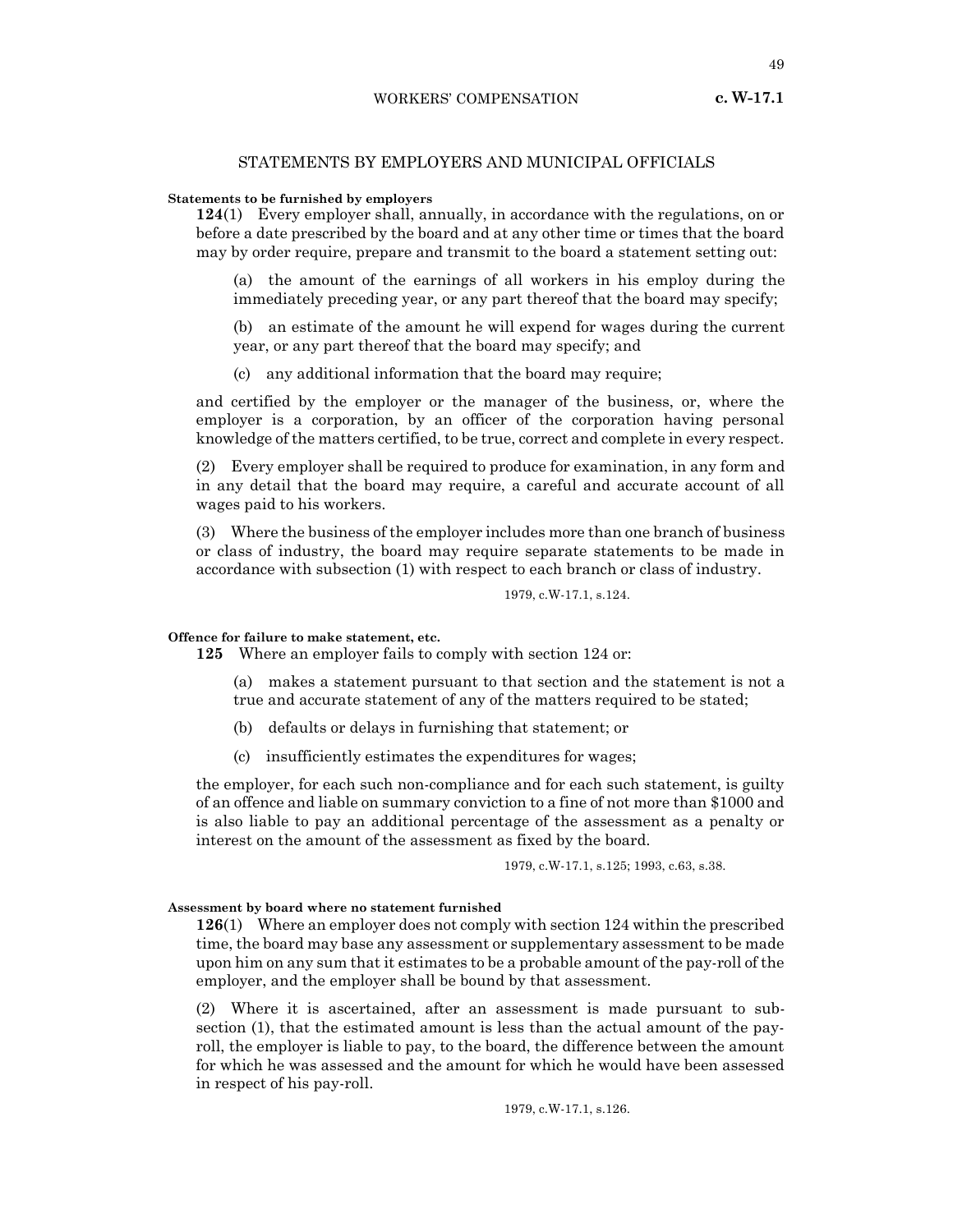#### **Assessors to provide returns**

**127** Every assessor of a municipality shall, when required by the board, provide a return stating the names, addresses, nature of business and usual number of employees of all employers of labour operating in the municipality including farming, ranching or any other business or industry.

1979, c.W-17.1, s.127; 2005, c.M-36.1, s.483.

## **Notice to board of building permits**

**128** Every person authorized under any Act or under any bylaw, order or regulation pursuant to an Act to issue a permit or other approval authorizing:

(a) the construction, improvement or alteration of any building or other structure;

(b) the moving of any building or other structure from the land on which it is situated;

(c) the destruction of any building or other structure;

(d) the moving of power lines or telephone lines where the moving is directly or indirectly connected with clause (b) or (c); or

(e) the use of a highway or municipal road, street or lane in connection with the removal of any building or other structure;

shall, within three days after the day the permit or other approval is issued, notify the board in writing of the name and address of the person to whom that permit or other approval is issued.

1979, c.W-17.1, s.128.

## INSPECTIONS AND INQUIRIES

## **Right of entry and inspection**

**129**(1) Any member, or other person authorized by the board, shall, for any purpose that the board considers necessary for the administration of this Act, have the right at all reasonable hours to enter into and inspect the establishment and the premises connected with the establishment of any employer or other person who, in the opinion of the board, is or may be an employer.

(2) Any person who refuses to permit or obstructs or hinders an entry or inspection mentioned in subsection (1) is guilty of an offence and liable on summary conviction to a fine of not more than \$500.

1979, c.W-17.1, s.129.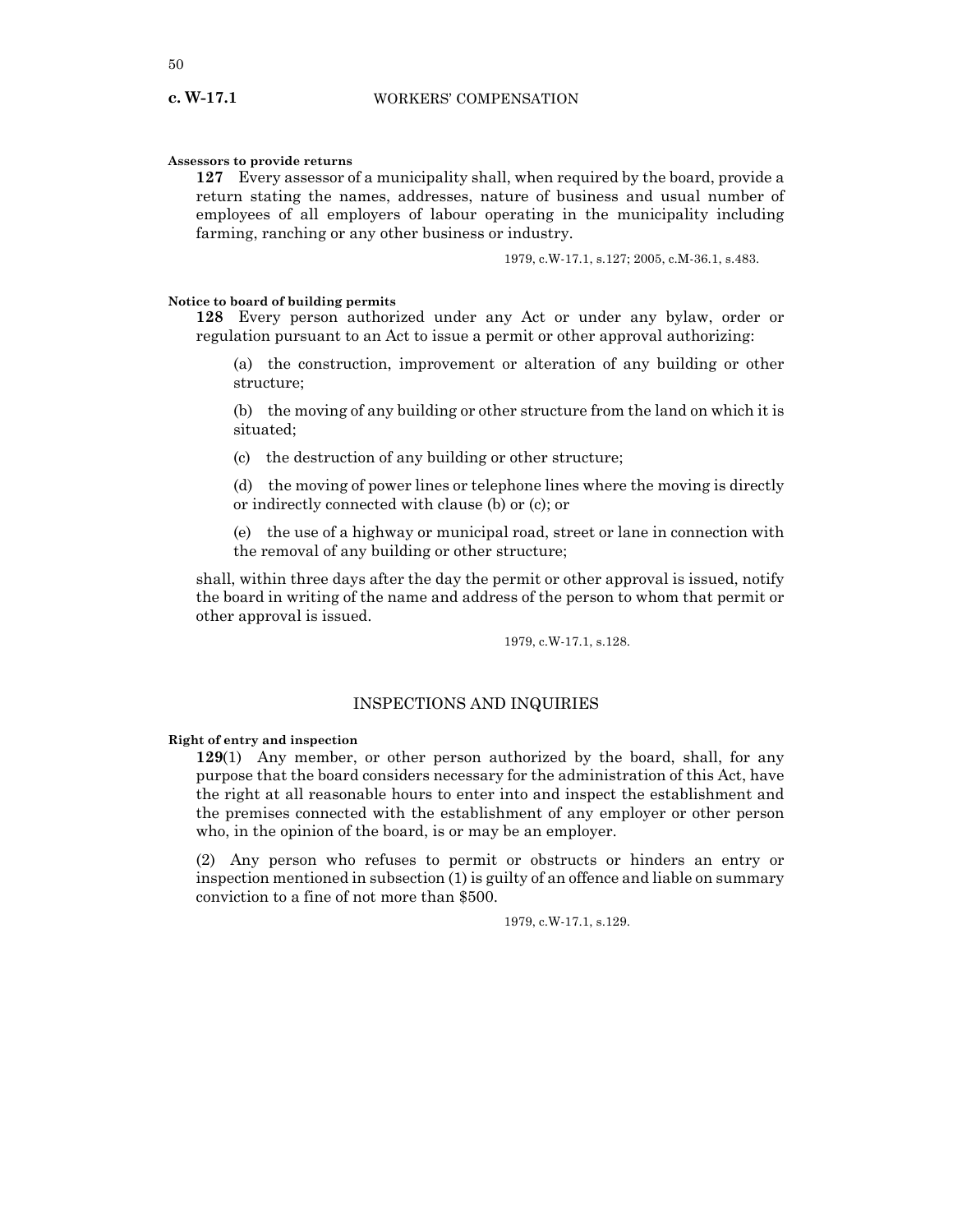51

## **Inspection of books and accounts**

**130**(1) Any member, or other person authorized by the board, shall have the right to inspect the books and accounts of any employer and to make any other inquiry that the board considers necessary for the purpose of ascertaining:

(a) whether any statement furnished to the board under section 124 is an accurate statement of the matters required to be stated;

(b) the amount of the pay-roll of any employers; or

(c) whether any industry or person is within or outside the scope of this Act;

and the person making the inspection and inquiry has all the powers conferred on a commission by sections 11, 15 and 25 of *The Public Inquiries Act, 2013* .

(2) Every person who refuses to permit or obstructs or hinders the making of an inspection or inquiry mentioned in subsection (1) is guilty of an offence and liable on summary conviction to a fine of not more than \$1000.

> 1979, c.W-17.1, s.130; 1993, c.63, s.39; 2013, c.27, s.45.

## **Where statement of employer is inaccurate**

**131**(1) Where a statement made pursuant to section 124 is found to be inaccurate, the assessment shall be made on the true amount of the pay-roll as ascertained by an inspection or inquiry pursuant to section 130 or, where an assessment has been made against the employer on the basis of his pay-roll being as indicated in the statement, the employer shall pay to the board the difference between the amount for which he was assessed and the amount for which he would have been assessed if the amount of the pay-roll had been truly stated, and a penalty in an amount equal to that difference.

(2) Where the board is satisfied that the inaccuracy of the statement was not intentional and that the employer honestly desired to furnish an accurate statement, it may relieve the employer from payment of any part of the penalty provided in subsection (1).

1979, c.W-17.1, s.131.

## EMPLOYERS, PRINCIPALS AND CONTRACTORS

## **Workers of contractors**

**132**(1) The worker of a contractor or subcontractor executing any work for the purposes of an industry carried on by another person, in this section referred to as the principal, is deemed to be the worker of the principal unless the contractor or subcontractor is, in respect of that work:

- (a) assessed, or added and assessed, as the case may be, as an employer; or
- (b) individually liable for payment of compensation;

or unless the board finds and declares that the responsibility of the contractor or subcontractor is sufficient protection to his workers for the benefits provided for by this Act.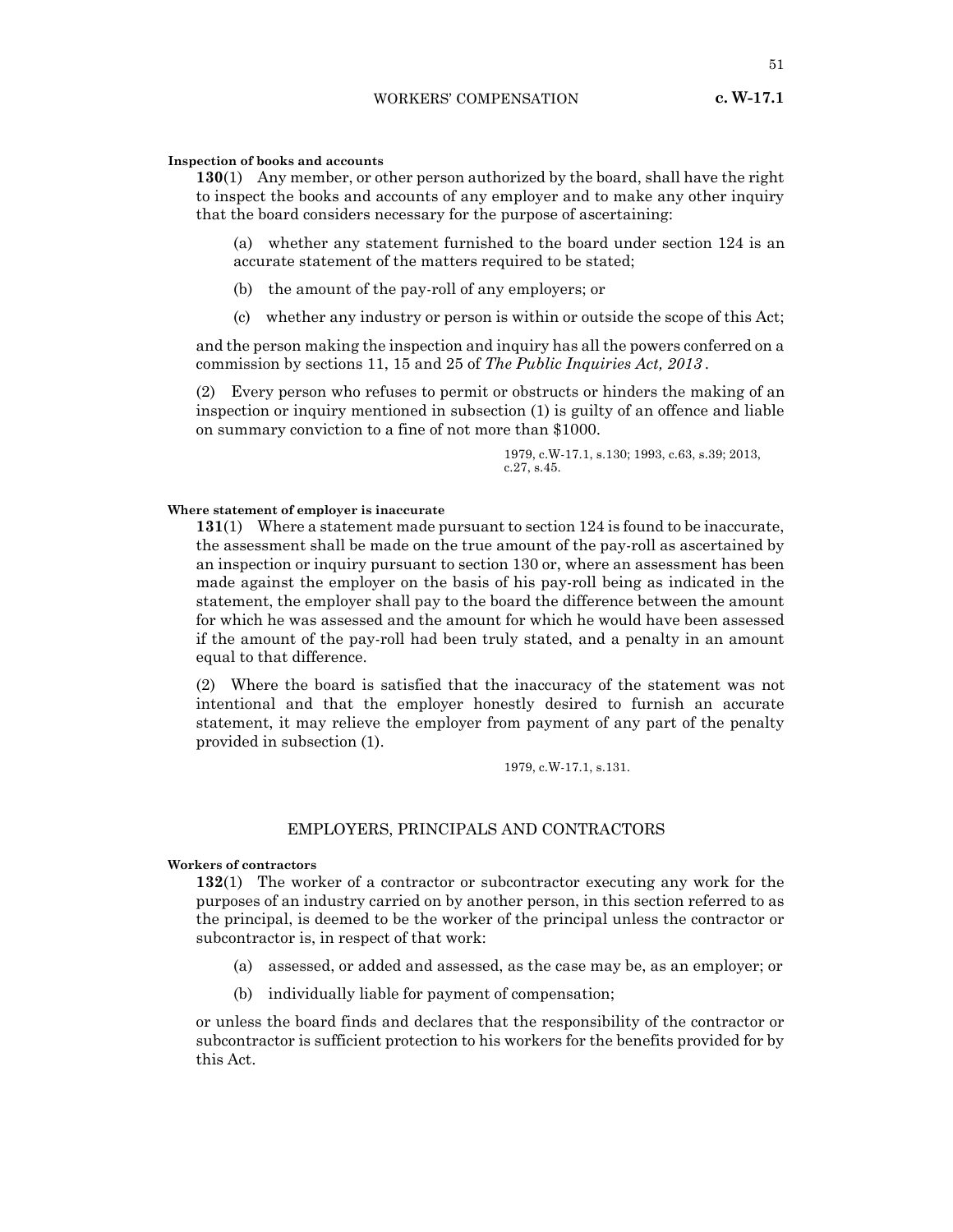**c. W-17.1**

(2) Where a principal has made payment with respect to an assessment or compensation or has furnished medical aid that, other than by reason of subsection (1), he would not have been liable to pay or furnish, he shall be entitled to reimbursement from the contractor or subcontractor to the extent that the board finds that contractor or subcontractor would have been liable.

1979, c.W-17.1, s.132.

## **Principal to ensure payment by contractor**

**133**(1) Where a person, whether carrying on an industry included under this Act or not, in this section referred to as the principal, contracts with any other person, in this section referred to as the contractor, for the execution by or under the contractor of the whole or any part of any work for the principal, it is the duty of the principal to ensure that any sum that the contractor or any subcontractor is liable to contribute to the fund pursuant to this Act with respect to that work is paid and, where the principal fails to do so and the sum is not paid, he is personally liable to pay that sum to the board.

(2) The board shall have the same powers and be entitled to the same remedies for enforcing payment under subsection (1) that it possesses in respect of an assessment under this Act.

(3) Where the principal is liable to make payment to the board under subsection (1), he is entitled to be indemnified by any person who should have made the payment and is entitled to withhold, out of any indebtedness due to that person, a sufficient amount in respect of that indemnity.

(4) All questions as to the right to and the amount of such indemnity shall be determined by the board.

1979, c.W-17.1, s.133; 1993, c.63, s.40.

## **May collect from contractor**

**134** Nothing in section 132 or 133 prevents a worker from claiming compensation or the board from collecting contributions to the fund from the contractor or any subcontractor instead of the principal.

1979, c.W-17.1, s.134.

## PART V **Assessments** LEVY AND COLLECTION

**Levy**

**135**(1) Subject to subsection (4), the board shall, in every year, assess and levy upon the employers in each class of industry any percentage of the employers' payroll or other rate or any specific sum that, allowing for any surplus or deficit in the class, it considers sufficient to pay:

(a) the compensation in respect of injuries to workers in the industries within the class;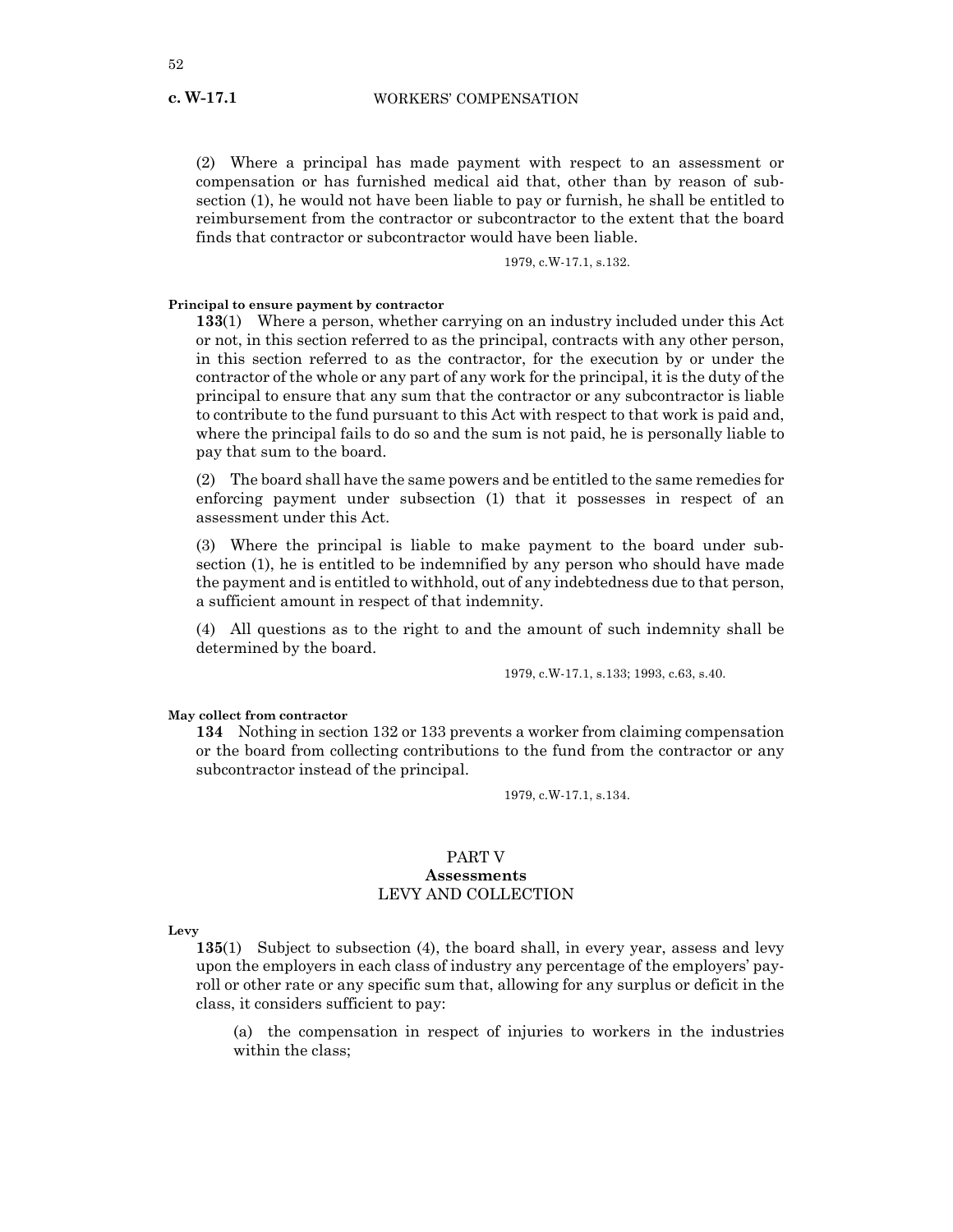- **c. W-17.1**
- (b) the expenses of the administration of this Act; and

(c) the cost of the administration of the industrial safety program for that year.

(2) The board shall maintain a reserve fund of amounts that the board considers necessary to pay:

(a) the compensation payable in future years in respect of claims in that class of injuries occurring in that year; and

(b) the cost of the administration of the industrial safety program in future years;

in order to prevent the employers in future years from being unduly or unfairly burdened with payments that are to be made in those years in respect of injuries that have previously occurred and in respect of that cost.

(3) It is not necessary that the reserve fund mentioned in subsection (2) be uniform as to all classes and, subject to sections 118 and 149, the board may provide for a larger reserve in one or more of the classes than is provided in other classes.

(4) Where, in any year, the board proposes to assess and levy on the employers in a class of industry an assessment that exceeds the assessment levied on those employers in the preceding year by more than 10.5%:

(a) the board shall, before making the assessment:

(i) send a notice of the proposed assessment to the employers in the class; and

(ii) cause the notice to be published in *The Saskatchewan Gazette*; and

(b) the employers in the class may, within 30 days after the date of publication of the notice in *The Saskatchewan Gazette*, make representations to the board with respect to the proposed assessment.

1979, c.W-17.1, s.135; 1993, c.63, s.41.

#### **Special assessment re fatal accidents**

**135.1** The board may make a special assessment on all employers who have fatal accidents for the purposes of apportioning the cost of fatal accidents equally among those employers.

1980-81, c.98, s.21.

#### **Provisional assessment of estimate of pay-roll**

**136**(1) Assessments may, where the board considers advisable, be levied provisionally upon the estimate of the pay-roll given by the employer in a statement pursuant to section 124 or on an estimate fixed by the board and, after the actual pay-roll has been ascertained, may be adjusted to the correct amount.

(2) The payment of assessments may, if the board considers advisable, be divided into instalments.

1979, c.W-17.1, s.136.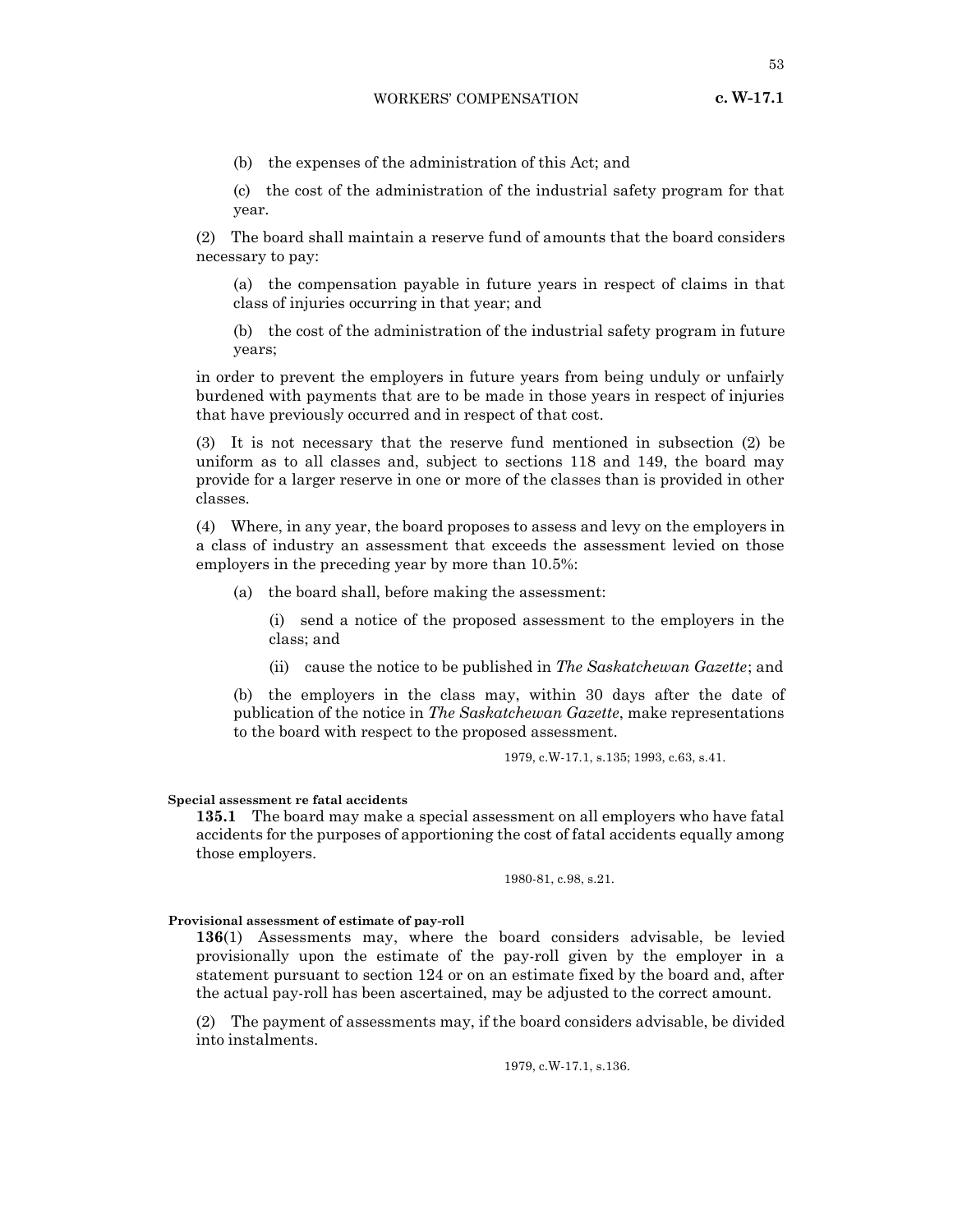## **Where salary on pay-roll exceeds maximum wage rate**

**137**(1) Where the assessment is based on the pay-roll of the employer and the pay-roll includes the wages or salary of a worker who has been paid more than the maximum assessable wage rate, the amount in excess of the maximum assessable wage rate shall be deducted from the amount of the pay-roll and the assessment shall be based on that reduced amount.

(2) The board shall in every year set a maximum assessable wage rate.

1979, c.W-17.1, s.137; 1984-85-86, c.89, s.27.

## **Assessment may vary with hazard**

**138** It is not necessary that the assessment upon the employers in a class or subclass of an industry be uniform and the employers may be fixed or graded in relation to the hazard related to each or in relation to the hazard in any of the industries included in the class or subclass.

1979, c.W-17.1, s.138.

## **Merit rating**

**139** A system of merit rating may, if considered proper, be adopted.

1979, c.W-17.1, s.139.

## **Forwarding information re accident records**

**139.1** The board may forward to the Occupational Health and Safety Division of the Department of Labour any information respecting the accident record of an employer or any class of employers that the board considers appropriate for the purpose of improving occupational health and safety.

1993, c.63, s.42.

#### **Notice of assessment to employer**

**140**(1) The board shall determine and fix and notify the employer of the percentage, rate or sum for which each employer is assessed under sections 135 to 139, or the provisional amount thereof, and each employer shall pay the amount of the assessment to the board within one month, or at any other time that the board may fix, after receipt of the notice of the assessment and amount, or, where payment is to be made by instalments, he shall pay the first instalment within that time and the remaining instalments shall be paid at the times specified in the notice.

(2) The notice mentioned in subsection (1) may be sent by mail to the employer and is deemed to have been given to the employer on the day on which the notice was mailed.

1979, c.W-17.1, s.140.

#### **Where statement of estimate of pay-roll too low**

**141** Where at any time it appears that a statement or estimate of pay-roll upon which an assessment or provisional amount of assessment is based is too low, the employer shall, upon demand, pay to the board any sum that the board may fix to be sufficient to bring the payment of assessment up to the proper amount.

1979, c.W-17.1, s.141.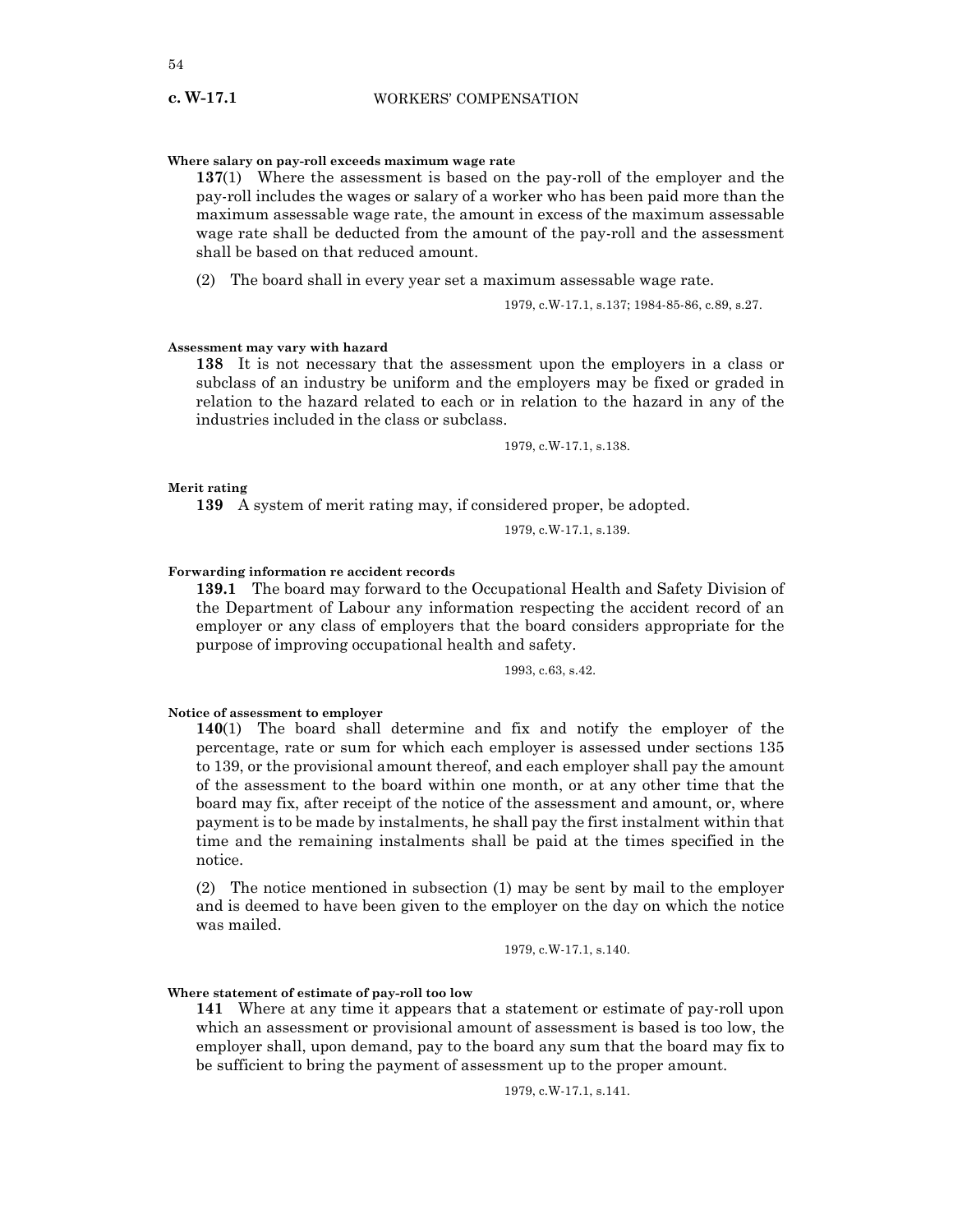## **Supplementary assessment where insufficient assessment**

**142**(1) Where the amount realized from an assessment is insufficient for the purpose for which it is made, the board may make supplementary assessments to make up the deficiency and sections 140 and 141 apply to those assessments.

(2) The board may defer assessing for a deficiency mentioned in subsection (1) until the next annual assessment is made and may include the amount necessary to make up the deficiency in that assessment.

1979, c.W-17.1, s.142.

#### **Where deficiency caused by certain employer**

**143**(1) Where any deficiency in the amount realized from an assessment in any class is caused by:

(a) the failure of some of the employers in that class to pay their share of the assessment; or

(b) any disaster or other circumstance that in the opinion of the board would unfairly burden the employers in that class;

the deficiency or loss shall be made up by supplementary assessments upon the employers in all the classes of industries and sections 140 and 141 apply to those assessments.

(2) The board may defer assessing for the deficiency or loss mentioned in subsection (1) until the next annual assessment is made and may include the amount necessary to make up that deficiency in that assessment.

1979, c.W-17.1, s.143.

## **Special fund**

**144** The board may, where it considers it proper, add to the assessment for any class or for all classes a percentage or sum for the purpose of raising a special fund to be set aside to meet the loss arising from any disaster or other circumstance the liability for which would, in the opinion of the board, unfairly burden the employers in any class.

1979, c.W-17.1, s.144.

#### **Association re injury prevention and safety**

**145**(1) Where the employers in any of the classes established under this Act have formed themselves into an association for the purpose of injury prevention and safety, the board may make a grant toward the expenses of the association.

(2) Any money paid by the board under subsection (1) shall be charged against the class represented by the association and levied as part of the assessment against that class.

1979, c.W-17.1, s.145.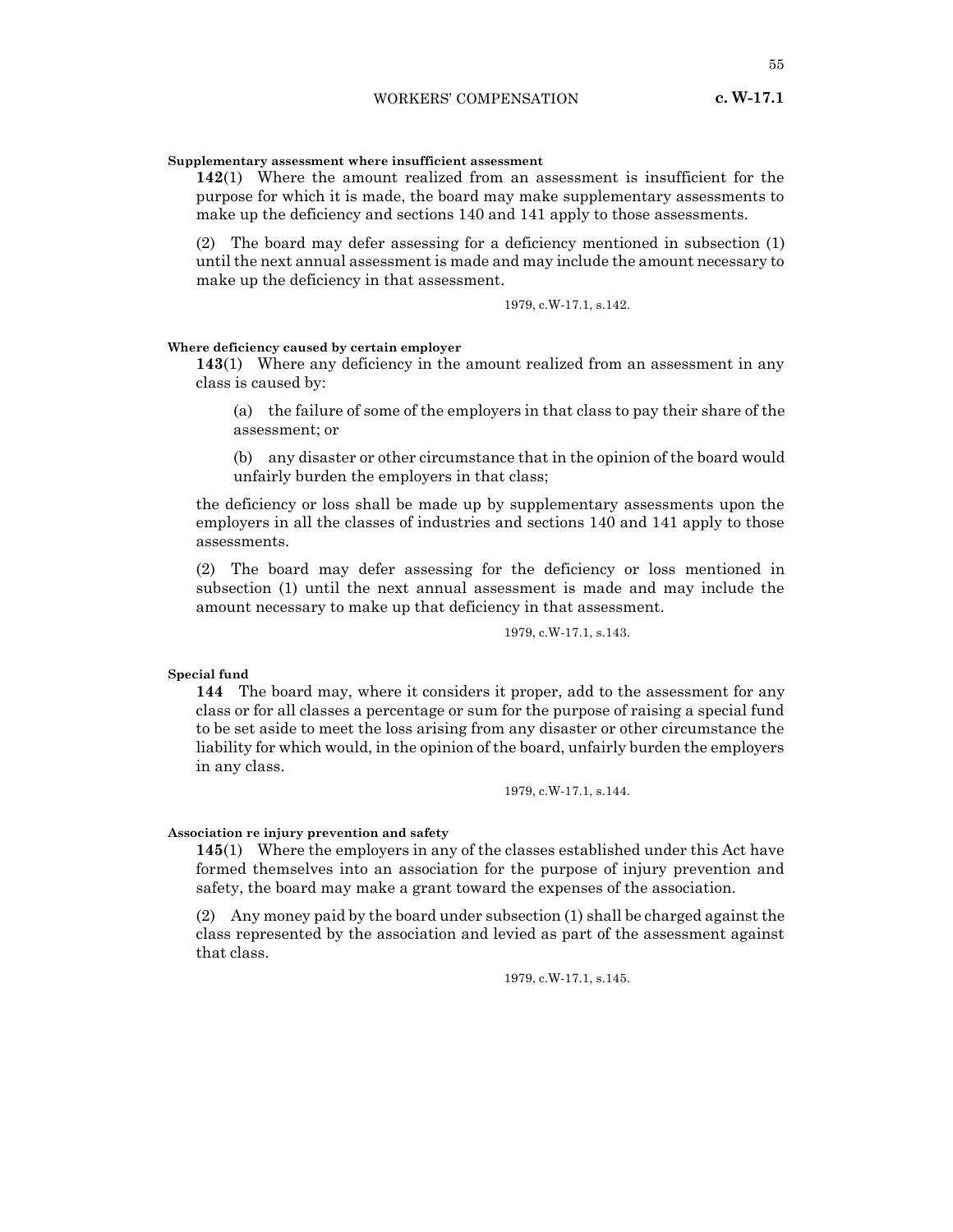## **Application of amount paid by defaulting employer**

**146** If and to any extent that any deficiency mentioned in sections 142 and 143 is later made good by the defaulting employer, that amount shall be apportioned among the other employers in the class, in the proportion in which each employer made payment with respect to the deficiency by supplementary assessment, and that amount shall be credited to each employer in making the next assessment.

1979, c.W-17.1, s.146.

#### **Employer not assessed is still liable for amount**

**147**(1) Where for any reason an employer who should be assessed is not assessed in any year, he shall nevertheless be liable to pay to the board the amount for which he ought to have been assessed.

(2) Any sum collected from an employer under subsection (1) shall be taken into account by the board when making an assessment in a subsequent year on the employers in the class or subclass to which the employer belonged.

1979, c.W-17.1, s.147.

## **Employer liable for unpaid amounts**

**148** Notwithstanding that a deficiency arising from a default in the payment of the whole or part of an assessment has been made up by a special assessment, a defaulting employer continues to be liable to pay to the board the amount of every assessment made upon him or the amount of it that remains unpaid.

1979, c.W-17.1, s.148.

#### **Supplementary assessment when fund insufficient**

**149**(1) Where the Lieutenant Governor in Council is of the opinion that the state of the fund is such that with the reserves, but exclusive of the special reserve mentioned in section 144, there are insufficient moneys in the fund to meet all the payments to be made in respect of compensation as they become payable, and so as not unduly or unfairly to burden the employers in any class in future years with payments that are to be made in those years in respect of accidents that have happened in previous years, he may require the board to make a supplementary assessment of any sum that he considers necessary to be added to the fund.

(2) Where the board is required to make a supplementary assessment pursuant to subsection (1), it shall immediately make that assessment and the provisions of this Act with respect to special assessments apply to the supplementary assessment.

1979, c.W-17.1, s.149.

#### **Formation of reserves**

**150** In order to maintain the fund as required by section 118, the board may include in any sum to be assessed upon the employers, and may collect from them, any sums that the board considers necessary for that purpose and those sums shall form a reserve fund.

1979, c.W-17.1, s.150.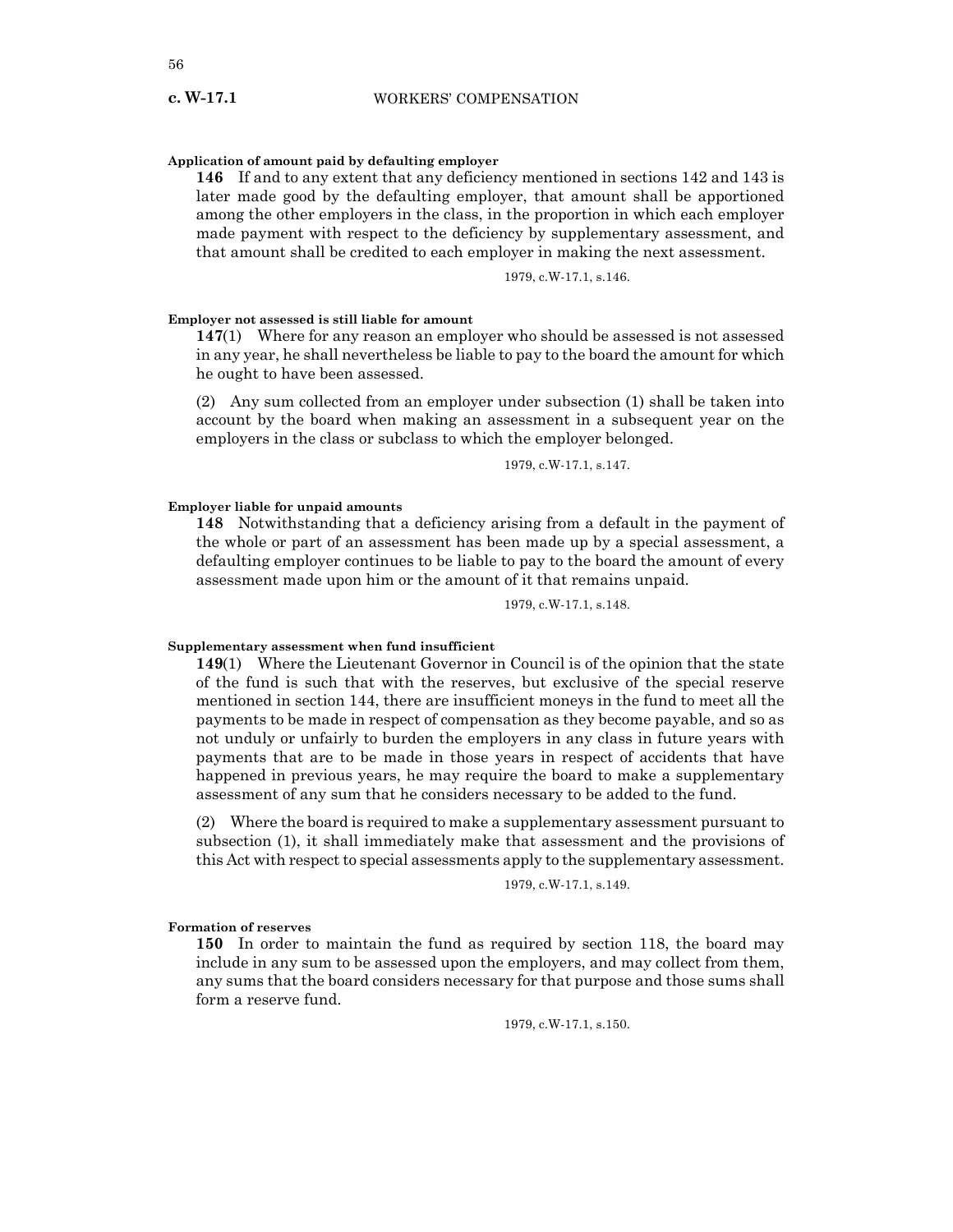**Investments**

**151**(1) The board shall invest all or any part of the moneys standing to the credit of the reserve fund in any securities authorized for investment of moneys pursuant to *The Pension Benefits Act, 1992*.

(2) The board may dispose of any securities in which any part of the reserve fund has been invested pursuant to subsection (1) in any amount and on any terms that the board considers expedient.

(3) The board shall, in each year, include with the report made pursuant to section 175:

(a) a statement of all securities in which moneys of the reserve fund have been invested;

(b) a statement of any securities that have been acquired during the immediately preceding year; and

(c) a statement of all dispositions of any securities during the immediately preceding year.

- (4) The board may:
	- (a) enter into any agreement;

(b) engage the services of or retain any technical, professional or other adviser, specialist or consultant; or

(c) do any other things;

that are necessary for the purposes of managing, investing or disposing of all or any part of the assets of the reserve fund.

- (5) The:
	- (a) costs incurred pursuant to subsection (4) in; and
	- (b) other expenses related to;

managing, investing or disposing of all or any part of the assets of the reserve fund are payable out of the reserve fund.

> 1979, c.W-17.1, s.151; 1983, c.29, s.58; 1988-89, c.42, s.113; 1988-89, c.44, s.15; 1992, c.P-6.001, s.75.

#### **Penalty for non-payment of assessment**

**152** Where any assessment or special assessment under this Act is not paid at the time when it becomes payable, the defaulting employer shall be liable to pay, as penalty for his default, any percentage of the amount unpaid as may be prescribed in the regulations.

1979, c.W-17.1, s.152.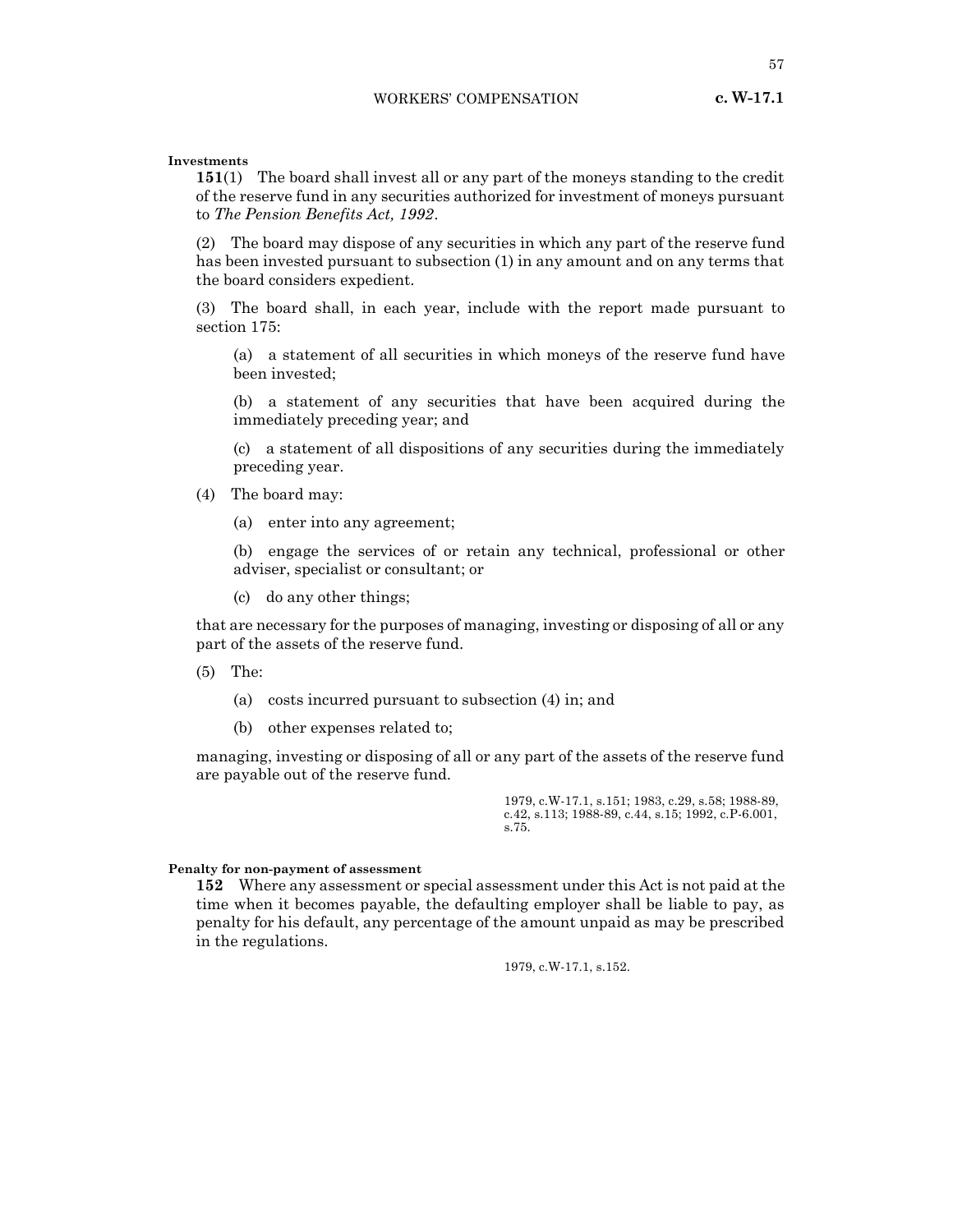## **Failure of employer to make return, etc.**

**153**(1) An employer who:

(a) fails to make or transmit any pay-roll, return or other statement required to be furnished by him under section 124 or 157; or

(b) fails to pay any assessment or special or supplementary assessment or the provisional amount of any assessment, or any instalment or part thereof;

shall, in addition to any penalty or other liability to which he may be subject, pay to the board the full amount or a capitalized value, as determined by the board, of the compensation and the full amount of medical aid payable in respect of any injury to a worker in his employ that happens during the period of the default.

(2) Where the board is satisfied that a non-compliance with subsection (1) is excusable, it may relieve the employer in whole or in part from liability under this section.

(3) Where an employer defaults in making payment of an assessment under this Act, and:

(a) a judgment is entered with respect to that assessment and a certificate from a sheriff or his or her deputy is provided stating that the employer was unable to satisfy the judgment in whole; and

(b) the judgment debtor continues to carry on an industry;

a judge of the Court of Queen's Bench may, upon an application made on behalf of the board by motion in chambers, without the commencement of an action, restrain the judgment debtor from carrying on that industry until the amount due on the execution and all assessments and the costs of the application are paid.

1979, c.W-17.1, s.153; 2010, c.E-9.22, s.247.

## **Collection of unpaid assessments, etc.**

**154**(1) Where default of payment is made in any part of any assessment or special assessment under this Act, the board may issue a certificate stating:

- (a) that the assessment was made;
- (b) the amount remaining unpaid on account of it; and
- (c) the person by whom it is payable;

and that certificate, or a copy of it certified by the board to be a true copy, may be filed with the local registrar of the Court of Queen's Bench and, when so filed, is enforceable as a judgment of the court against that person for the amount mentioned in the certificate.

(2) Payments of any amounts pursuant to section 141, subsection 147(1), 153(1), 157(1) or 158(2) or section 159 are enforceable in the manner set out in subsection (1).

> 1979, c.W-17.1, s.154; 1979-80, c.92, s.112; 2002, c.39, s.16.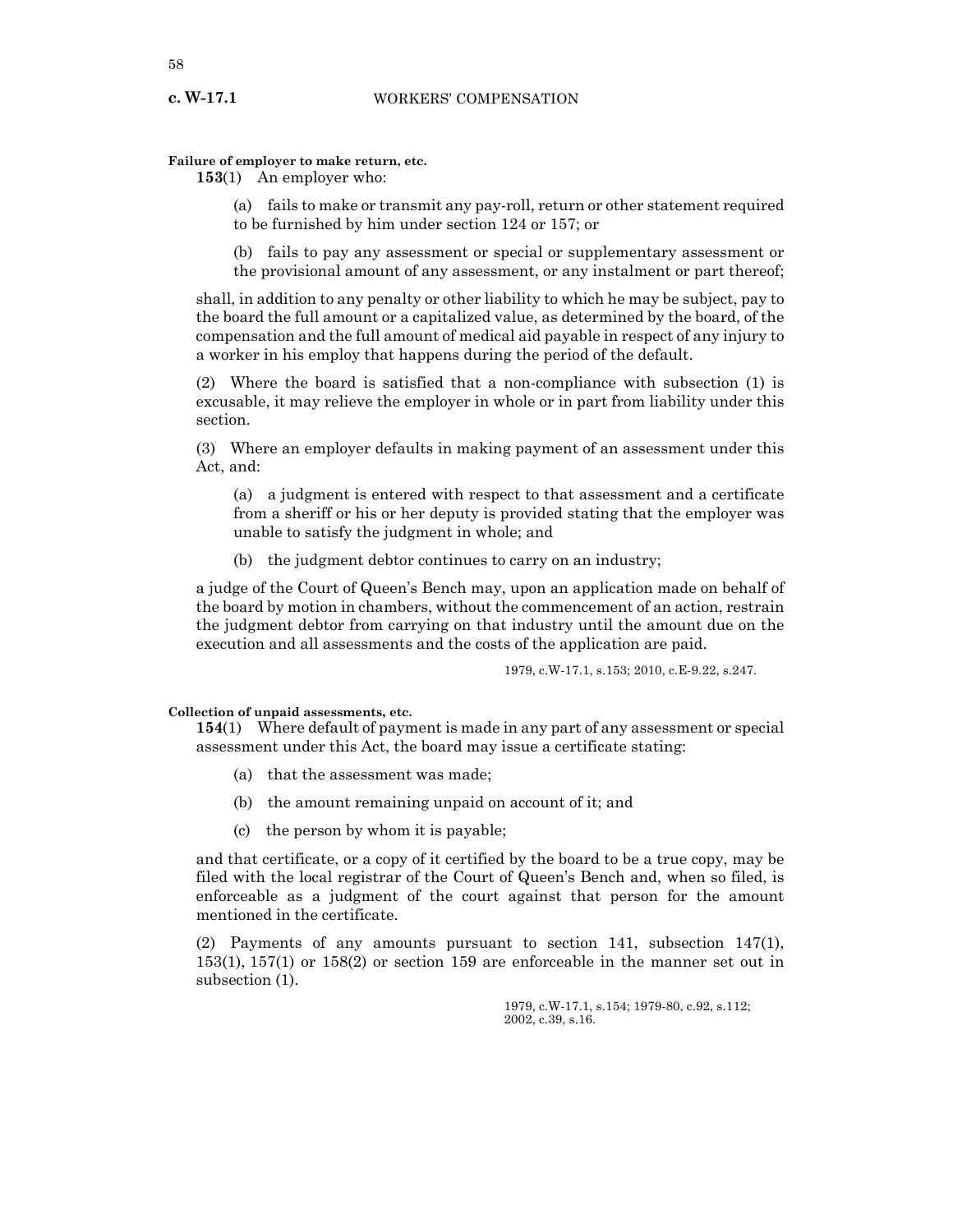## **Duty of purchaser of business, etc.**

**155**(1) In the event of the sale of any industry or business to which this Act applies or of the stock or equipment in bulk used in connection with that industry or business, the purchaser shall, before paying any part of the purchase price to or giving the vendor any security for the purchase price, demand and secure from the vendor a certificate by the board stating that it has no claim in respect of the industry, business, stock or equipment in bulk.

(2) Where the vendor does not furnish a certificate mentioned in subsection (1), the purchaser is liable to the board for a sum equal to any moneys due the board by the vendor.

1979, c.W-17.1, s.155.

## **Collection of assessment through municipal tax collectors**

**156**(1) Where any part of an assessment or special assessment under this Act remains unpaid for thirty days after it becomes payable, the board may, in lieu of or in addition to the proceedings mentioned in section 154, issue a certificate stating:

- (a) the name and residence of the defaulting employer;
- (b) the amount remaining unpaid on the assessment; and
- (c) the establishment in respect of which the amount is payable;

and, upon delivery of the certificate to the clerk of the municipality in which the establishment is situated, the clerk shall cause that amount remaining unpaid to be entered on the collector's roll as if it were taxes due by the defaulting employer in respect of the establishment, and the amount shall be collected in the same manner as taxes are levied and collected and, when collected, shall be paid to the board.

(2) The collector mentioned in subsection (1) is entitled to add five per cent of the amount to be collected to the amount and to retain that percentage for his services.

## 1979, c.W-17.1, s.156.

#### **Industry established after assessment made**

**157**(1) Where an industry coming within any of the classes of industries is established after an assessment for that year has been made, the employer shall:

(a) immediately notify and furnish to the board an estimate of the probable amount of his pay-roll for the remainder of the year, certified to be true, correct and complete in every respect; and

(b) pay to the board a sum equal to the amount he would have been liable for if his industry had been established before the assessment was made or any other amount that the board may consider reasonable.

(2) Section 125 applies *mutatis mutandis* to any employer who fails to comply with subsection (1).

1979, c.W-17.1, s.157.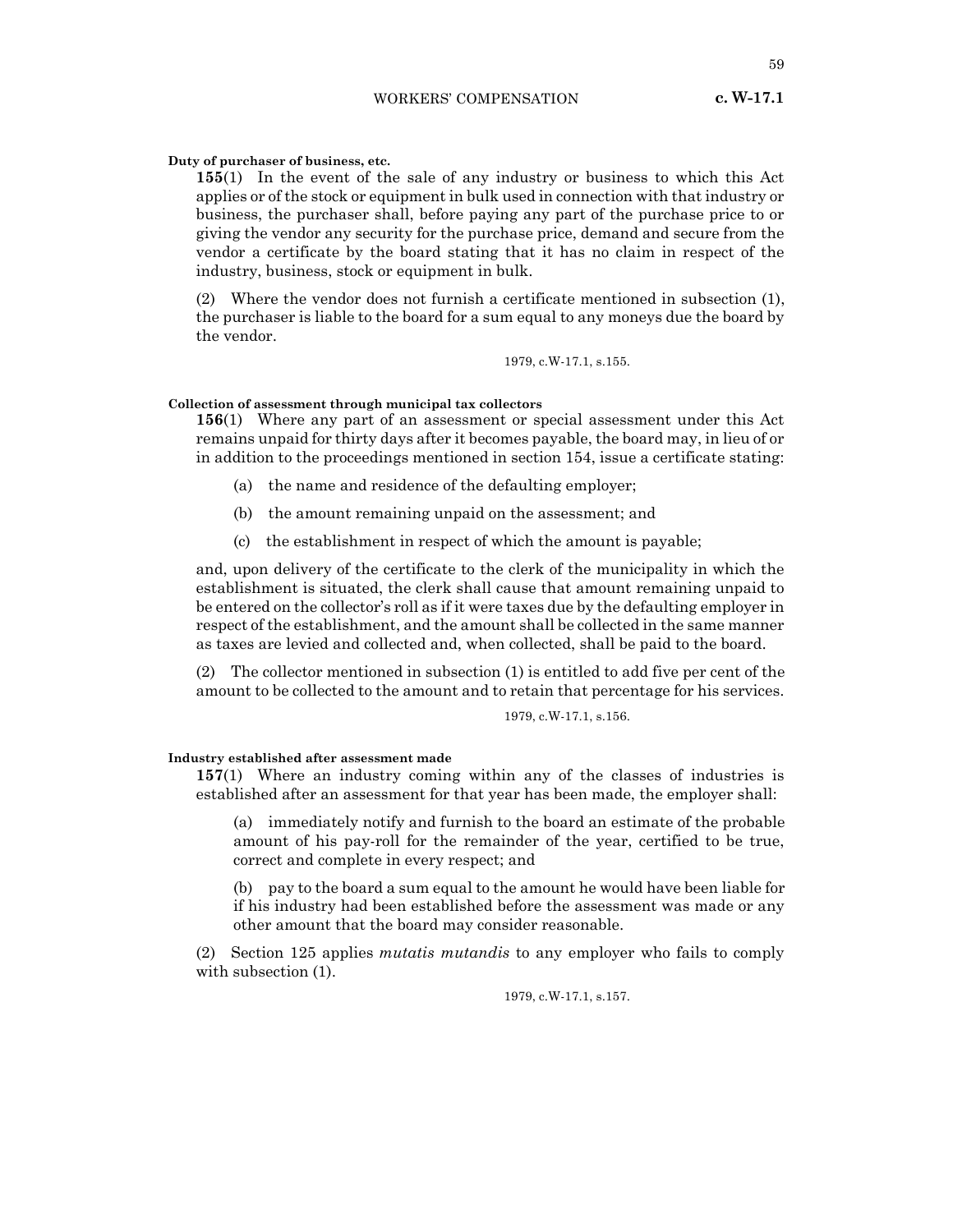## **Industry carried on temporarily**

**158**(1) Where an employer engages in an industry and has not been assessed in respect of it, the board may, where it is of the opinion that the industry is to be carried on temporarily, order the employer to pay, or give security for payment, to the board a sum sufficient to pay the assessment for which the employer would have been liable if the industry had been in existence when the immediately preceding assessment was made.

(2) An employer who fails to comply with an order made under subsection (1) is guilty of an offence and liable on summary conviction to a fine of not more than \$1,000 and an additional fine of not more than \$50 for each day on which the default continues.

1979, c.W-17.1, s.158; 1993, c.63, s.43.

#### **Liability of owner under** *The Builders' Lien Act*

**159** In the case of a work or service performed by an employer in an industry for which he is entitled to a lien under *The Builders' Lien Act*, the owner, as defined in that Act, shall ensure that any sum that the employer is liable to contribute to the fund is paid, and, where the owner fails to do so, he is personally liable for payment of that sum to the board.

1979, c.W-17.1, s.159; 1998, c.46, s.13.

#### **Priority of assessments and compensation in distribution of assets**

**160**(1) There shall be included among the debts that are, in the distribution of the property in the case of an assignment or receiving order or death or in the distribution of the assets of a company being wound up, to be paid under the *Bankruptcy and Insolvency Act* (Canada), *The Trustee Act, 2009* and *The Companies Winding Up Act* respectively, in priority to all other debts, the amount of any assessment or compensation the liability for which accrued before the date of the assignment or death or before the date of the commencement of the winding up, and those Acts shall have effect accordingly.

(2) Where the compensation is a periodical payment, the liability in respect thereof shall, for the purposes of this section, be taken to be the amount of the lump sum, to be detained by the board, for which the periodical payments may be commuted.

(3) Priority in respect of any individual claim for compensation shall not exceed \$500.

> 1979, c.W-17.1, s.160; 2005, c.20, s.6; 2009, c.T-23.01, s.64.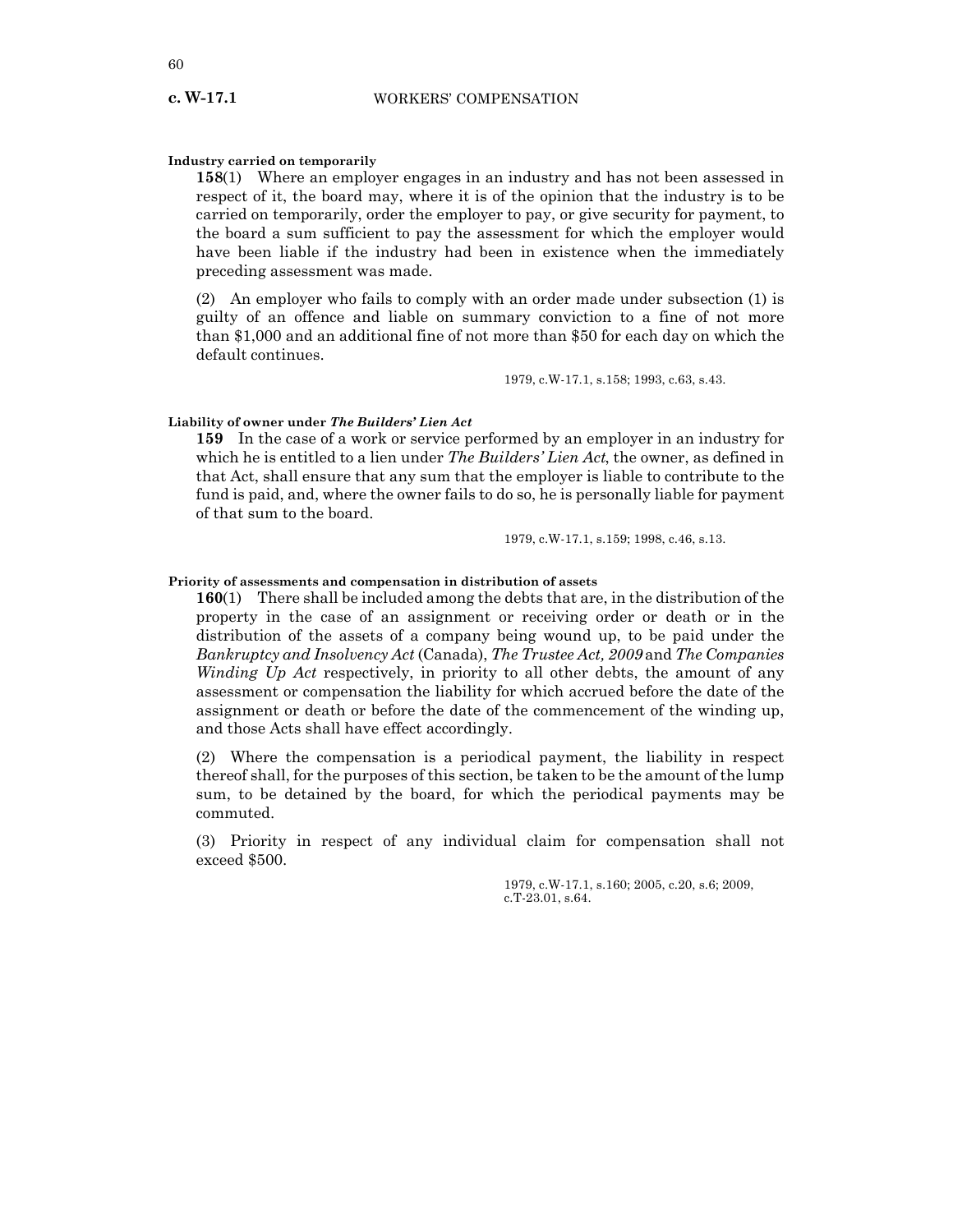# PART VI **General** WORKER'S ADVOCATES

#### **Appointment and duties**

**161**(1) The minister responsible for the administration of this Act may employ persons to be known as Worker's Advocates.

(2) **Repealed.** 1984-85-86, c.89, s.28.

(3) A Worker's Advocate may assist any worker, or any dependant of a worker, in respect of any claim being advanced by him for compensation.

(4) A Worker's Advocate shall consider claims that are brought before him but may decline to provide his services in respect of any claim where he is of the opinion that the claimant is not eligible for compensation or has failed to pursue his claim for an undue length of time having regard to the circumstances of the case.

(5) A Worker's Advocate may examine all files, records and other material of the board that relate to the injury or death in respect of which the claim is made.

(6) The minister responsible for the administration of this Act shall provide any technical, clerical and other assistance that a Worker's Advocate may require in carrying out his duties under this section.

> 1979, c.W-17.1, s.161; 1984-85-86, c.89, s.28; 1988-89, c.42, s.113.

## COMMITTEE OF REVIEW

**Committee of review**

**162**(1) The Lieutenant Governor in Council shall, at least once every four years, appoint a committee of review, consisting of five or more members as the Lieutenant Governor in Council may determine, to review and report on all matters concerning this Act, the regulations and the administration of this Act and the regulations.

(2) The Lieutenant Governor in Council shall:

(a) appoint the members of the committee mentioned in subsection (1) and shall designate one of those members to be chairperson of the committee and another member to be acting chairperson; and

(b) specify the number of members which constitutes a quorum.

(3) The membership of the committee shall include equal representation by employers and organized employees.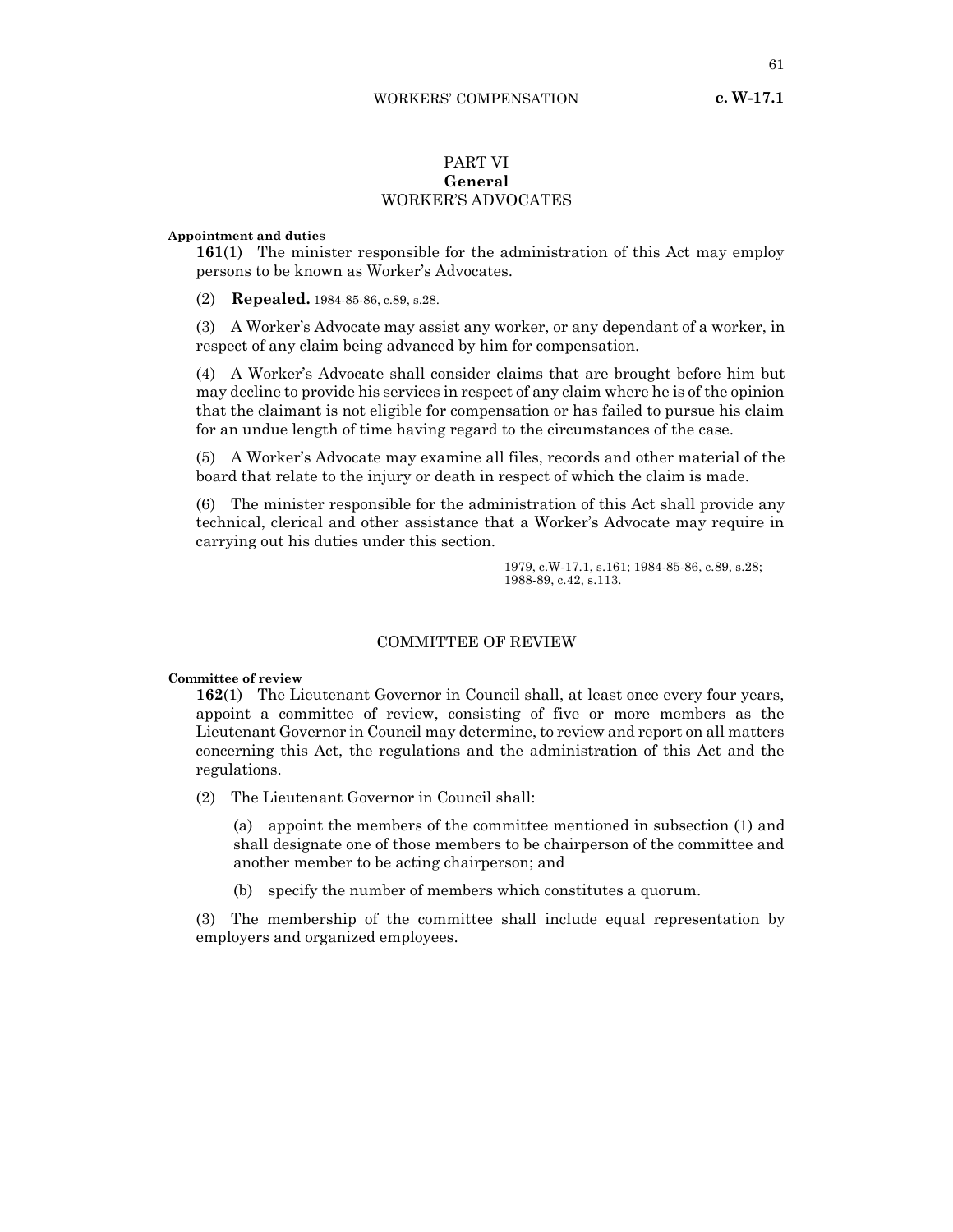(4) The members of the committee, other than those who are employed full time by the Government, shall be paid any compensation for their services and expenses that the Lieutenant Governor in Council may determine, and the minister responsible for the administration of this Act shall provide any technical, clerical and other assistance that the committee may require.

(5) The chairperson of the committee, or in his absence the acting chairperson, has the powers conferred on a commission by sections 11, 15 and 25 of *The Public Inquiries Act, 2013* and the committee may receive and accept any evidence and information under oath or by affidavit or otherwise that it may consider proper.

> 1979, c.W-17.1, s.162; 1988-89, c.42, s.113; 1993, c.63, s.44; 2013, c.27, s.45.

## WAIVER AND ALIENATION PROHIBITED

**Waiver of Act prohibited**

**163** No worker shall agree with his employer to waive or forego any of the benefits to which he or his dependants are or may become entitled under this Act, and every agreement to that effect is void.

1979, c.W-17.1, s.163.

## **Deduction from wages for payments required by employers prohibited**

**164**(1) Except as provided in this Act, no employer shall, either directly or indirectly, deduct from the wages of any of his workers any part of any sum that the employer is or may become liable to pay to the fund or otherwise under this Act, or require or permit any of his workers to contribute in any manner towards indemnifying the employer against any liability that he incurs under this Act.

(2) Every person who contravenes any of the provisions of subsection (1) is, for every such contravention, guilty of an offence and liable on summary conviction to a fine of not more than \$1,000 and is also liable to repay to the worker any sum that has been so deducted from his wages or that he has been required or permitted to pay in contravention of subsection (1).

1979, c.W-17.1, s.164; 1993, c.63, s.45.

#### **Assignment prohibited**

**165** Subject to section 165.1, no sum payable as compensation shall be capable of being assigned, charged, seized or attached, nor shall it pass by operation of law except to a personal representative nor shall any claim be set off against it without the approval of the board.

2009, c.17, s.50; 2010, c.E-9.22, s.248.

## **Enforcement of maintenance orders**

**165.1**(1) Section 165 does not apply to a maintenance order enforced by garnishment pursuant to *The Enforcement of Maintenance Orders Act, 1997*.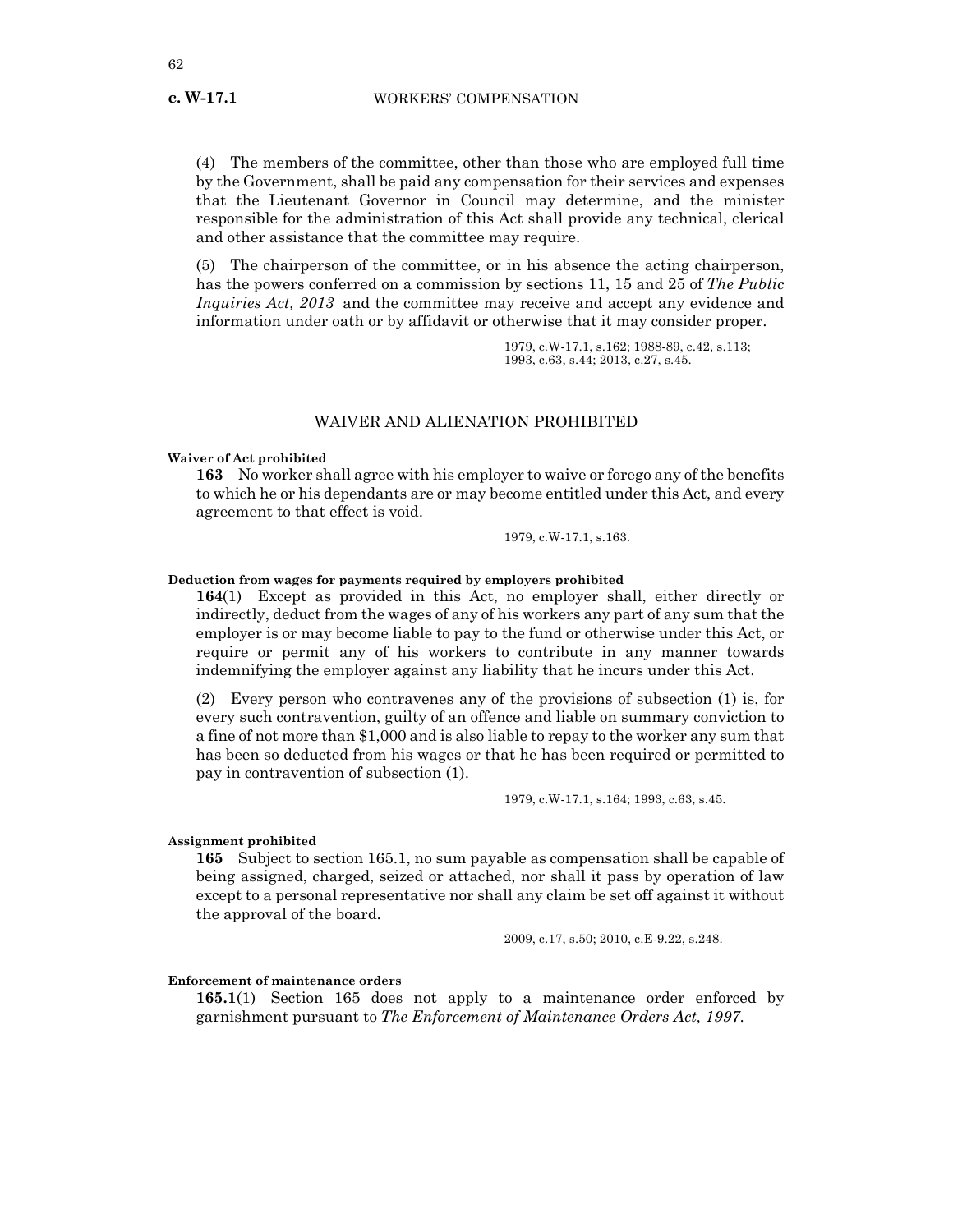(2) Notwithstanding any other provision of this Act or any other Act, for the purpose of enforcing a maintenance order as defined in *The Enforcement of Maintenance Orders Act, 1997*, an annuity created pursuant to section 74 that is payable to a worker at a future date is subject to attachment pursuant to that Act.

(3) If an amount has been attached pursuant to subsection (2), the board shall deduct from the amount standing to the credit of the worker:

(a) the total amount of taxes, if any, that are required to be deducted or withheld as a result of the attachment;

(b) the cost of complying with the attachment calculated in the manner prescribed in the regulations; and

- (c) the lesser of:
	- (i) the amount attached; and
	- (ii) the amount standing to the credit of the worker.

(4) If an amount has been attached pursuant to subsection (2):

(a) the worker has no further claim or entitlement to any annuity respecting the amount attached;

(b) the amount standing to the credit of the worker is reduced by the amount deducted pursuant to subsection (3); and

(c) the board is not liable to any person by reason of having made payment pursuant to an attachment mentioned in subsection (2).

2009, c.17, s.50.

## ABOLITION OF COURT ACTIONS

#### **No action**

**166** No action lies for the recovery of compensation and all claims for compensation shall be heard and determined by the board.

1979, c.W-17.1, s.166.

#### **Act in lieu of rights, etc., against employer**

**167** The right to compensation provided by this Act is in lieu of all rights of action, statutory or otherwise, to which a worker or his dependants are or may be entitled against the employer of the worker for or by reason of any injury sustained by him while in the employment of the employer.

1979, c.W-17.1, s.167.

## **Determination of worker's right to bring action**

**168** Any party to an action may apply to the board for adjudication and determination of the question of the plaintiff's right to compensation under this Act or as to whether the action is one barred by this Act, and that adjudication and determination is final and conclusive.

1979, c.W-17.1, s.168.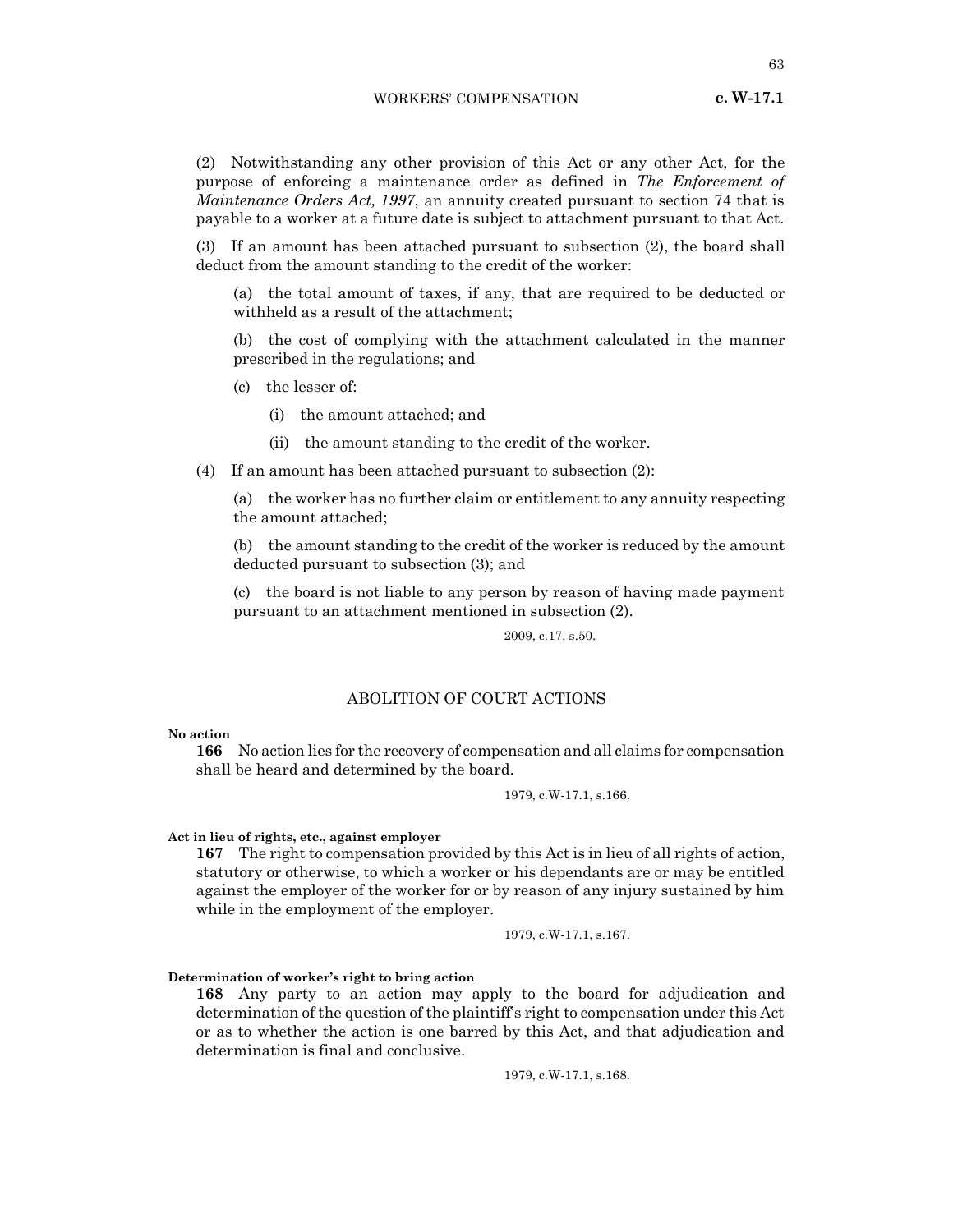## MISCELLANEOUS

## **Order of board may be filed in court**

**169** Any order of the board for the payment of money under this Act, or a copy of that order certified by the chief executive officer to be a true copy, may be filed with the local registrar of the Court of Queen's Bench and, when filed, may be enforced as a judgment of the court.

> 1979, c.W-17.1, s.169; 1979-80, c.92, s.112; 2002, c.59, s.17.

## **Fee for filing order**

**170** The local registrar mentioned in section 169 is entitled to a fee of \$1 for the performance of his duties in connection with the filing of an order or certificate pursuant to this Act, and, notwithstanding any other provision or rule, any proceeding provided for by this Act may be carried on by the board by mail without personal attendance at any office.

1979, c.W-17.1, s.170; 1979-80, c.92, s.112.

## **Offence to divulge information obtained under Act**

**171**(1) Subject to sections 171.1 and 171.2, no officer of the board and no person authorized to make an inspection or inquiry under this Act shall divulge or allow to be divulged, except in the performance of his duties or under the authority of the board, any information obtained by him or that has come to his knowledge in connection with that inspection or inquiry.

(2) Every person who contravenes subsection (1) is guilty of an offence and liable on summary conviction to a fine of not more than \$1,000.

> 1979, c.W-17.1, s.171; 1984-85-86, c.89, s.29; 1993, c.63, s.46.

## **Worker's access to information**

**171.1**(1) Where:

- (a) a worker or any person whom he has authorized in writing to be his representative; or
- (b) in the case of a deceased worker, any of his dependants;

has requested reconsideration of or applied for a review of a decision made pursuant to this Act, the board shall, at the written request of the worker, his representative or his dependant, as the case may be, allow the worker, his representative or his dependant, as the case may be, access to information respecting that worker for the purposes of this Act, but the person receiving the information shall use that information only for the purposes of that reconsideration or review.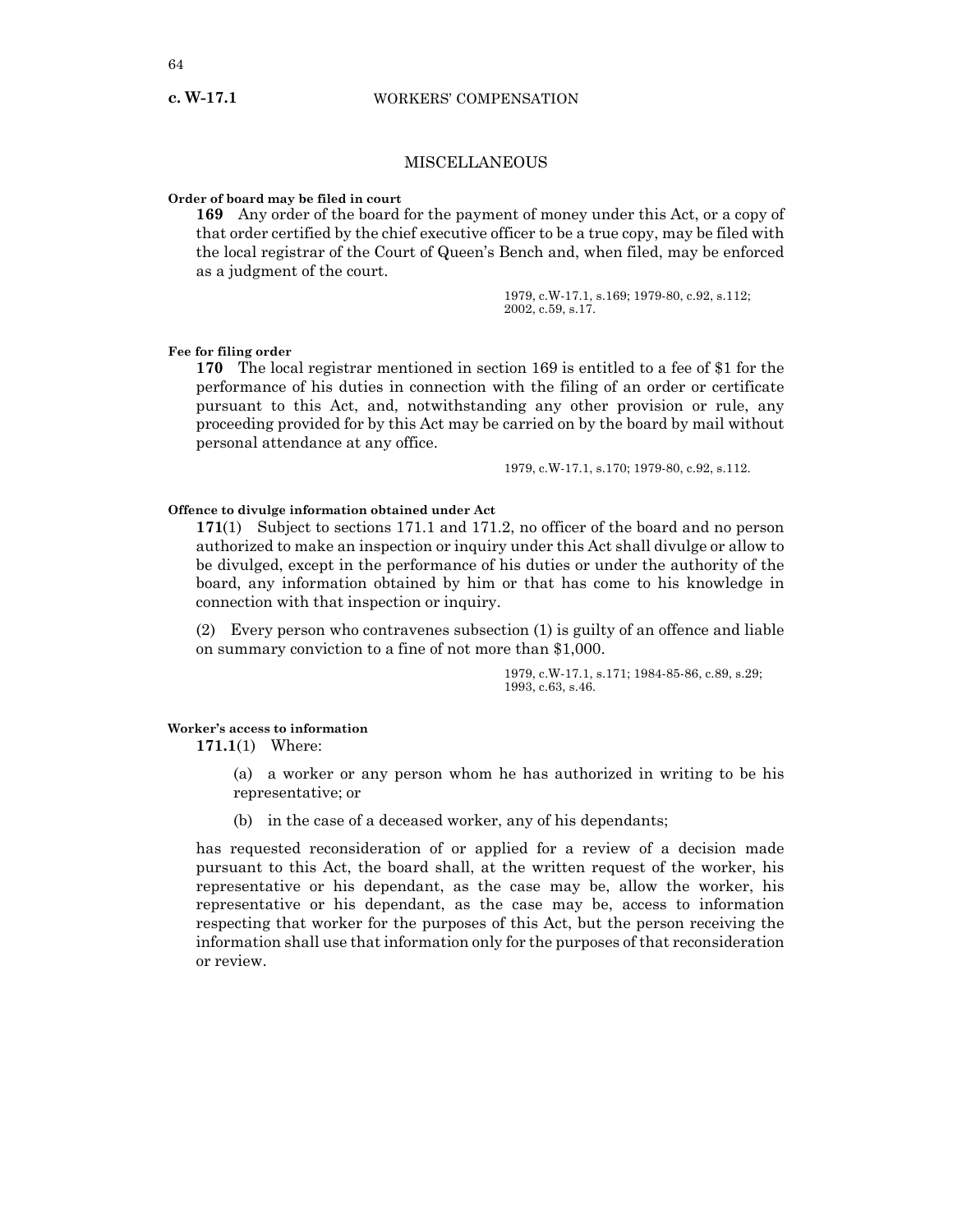(2) Where the board is of the opinion that any medical report which the worker or his representative has requested contains information of a sensitive nature which, if provided directly to the worker or his representative, would cause injury to the worker or any other person, the board shall provide the information to the worker's treating physician instead of providing it to the worker or his representative.

(3) Where a physician receives information pursuant to subsection (2), he shall explain to the worker or his representative, as the case may be, the contents of the medical report to assist the worker or his representative in his request for reconsideration of or application for a review of the decision of the board.

1984-85-86, c.89, s.30; 1993, c.63, s.47.

#### **Employer's access to information**

**171.2**(1) Where an employer has requested reconsideration of or applied for a review of a decision made pursuant to this Act with respect to a worker's claim for compensation, notwithstanding that the employer is not a party to the reconsideration or review, the board may on written request, in accordance with this section, grant the employer, or a representative of the employer on presentation of the employer's written authorization, access to the information that the board used to make its decision with respect to:

(a) the facts of the situation in which the injury occurred; or

(b) the percentage of the cost of compensation which has been assigned by the board to the injury cost record of that employer with respect to the injury the worker suffered out of and in the course of his employment with that employer;

that is obtained on or after the date this section comes into force for the purposes of this Act, but the person receiving the information shall use that information only for the purposes of that reconsideration or review.

(2) Where a request is made pursuant to subsection (1), the board shall notify the worker or any person whom he has authorized in writing to be his representative of the request and the information that it will grant access to and inform the worker or his representative that he may make any objection to the release of the information within the time specified in the notice.

(3) On the expiration of the time mentioned in subsection (2), the board shall, after consideration of any objections, determine what information it will grant the employer or his representative access to and so notify the worker or his representative in writing sent by registered mail.

(4) The worker may, within 21 days of the date that the notice pursuant to subsection (3) is mailed, request the board to reconsider its decision made pursuant to subsection (3).

(5) The board shall not grant the employer or his representative access to any information until the expiration of the time allowed for a request pursuant to subsection (4) or the determination of the request, whichever is later.

(6) The board shall inform the worker or his representative of all information it has granted an employer or his representative access to pursuant to this section.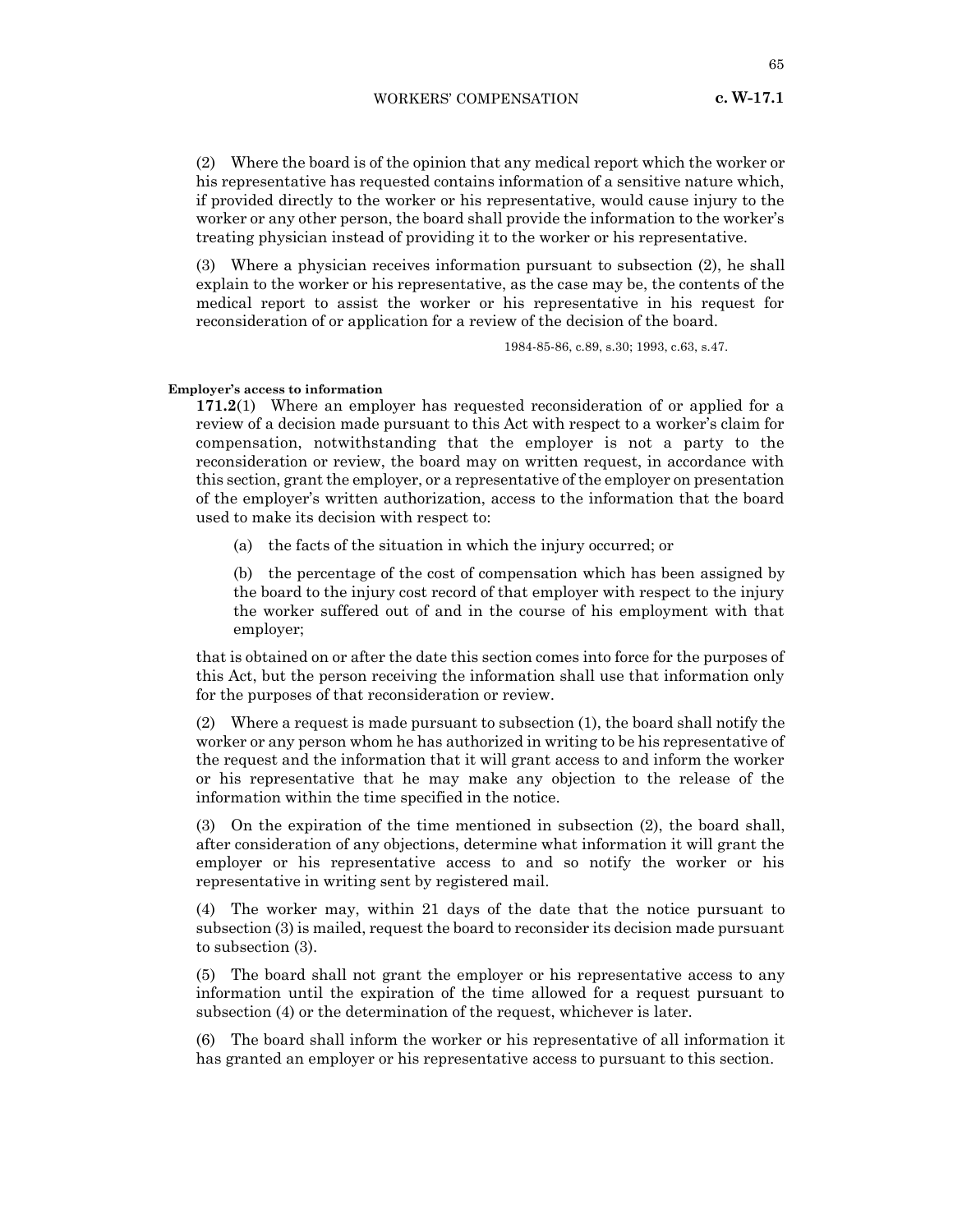(7) An employer may request the board to reconsider its decision with respect to the information the board has granted access to within 21 days of the date of that decision.

1984-85-86, c.89, s.30.

## **Powers on inquiry**

**172** Every member or other person authorized by the board to make an inspection or inquiry under this Act has the power and authority to require and take affidavits, affirmations or declarations with respect to any matter of that inspection or inquiry and to take statutory declarations required under this Act and in those cases to administer oaths, affirmations and declarations and certify them as having been made.

1979, c.W-17.1, s.172.

## **Evidence**

**173** Every copy of, or extract from, an entry in a book or record of the board and of any document filed with the board, certified by the chief executive officer of the board to be a true copy or extract, shall be received in any court as prima facie proof of the matter so certified without proof of the chief executive officer's appointment, authority or signature.

1979, c.W-17.1, s.173; 2002, c.59, s.18.

**Audit**

**174** The accounts of the board shall be audited by the Provincial Auditor or by an auditor appointed by the Lieutenant Governor in Council for that purpose, and the salary or remuneration of the auditor shall be paid by the board.

1979, c.W-17.1, s.174.

#### **Annual report**

**175**(1) The board shall, in accordance with *The Tabling of Documents Act, 1991*, prepare and submit an annual report to the Lieutenant Governor in Council of its transactions during the immediately preceding year, and that report shall contain any particulars that the Lieutenant Governor in Council may prescribe.

(2) Every report mentioned in subsection (1) shall be laid before the Assembly in accordance with *The Tabling of Documents Act, 1991*.

1979, c.W-17.1, s.175; 2005, c.20, s.6.

#### **Power of board re property**

**176** Subject to the approval of the Lieutenant Governor in Council, the board may lease or purchase real property and construct or alter buildings required for the purposes of the board and, where the board finds it necessary to lease or purchase real property having more space than is necessary for its purposes, the board may, subject to such approval, lease or purchase that property and lease or otherwise dispose of the surplus space.

1979, c.W-17.1, s.176.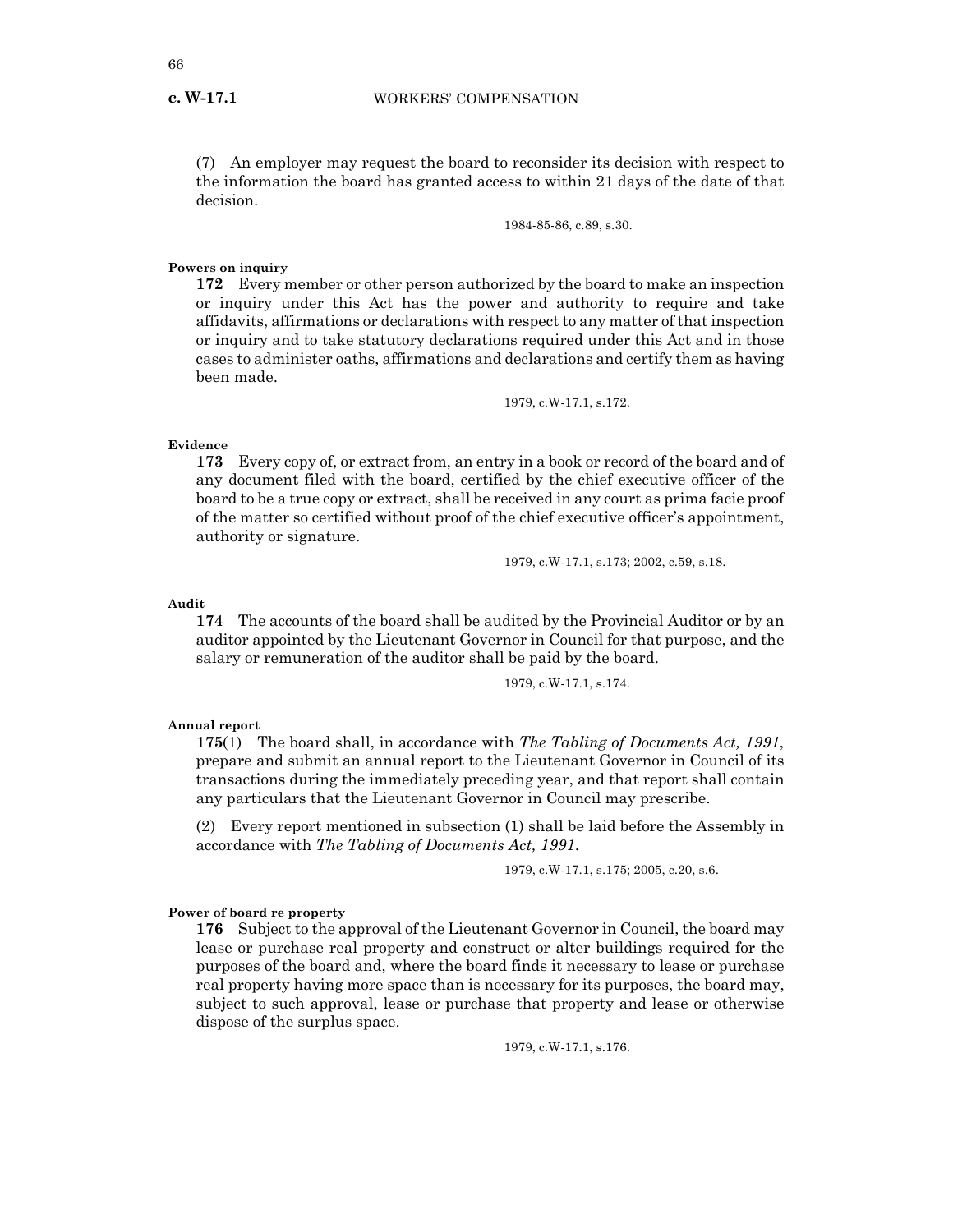## **Offence re contravention of regulation**

**177** Every person who contravenes any regulation is guilty of an offence and liable on summary conviction to a fine of not more than \$1,000 and no prosecution for that contravention shall be taken without leave of the board.

1979, c.W-17.1, s.177; 1993, c.63, s.48.

## **Recovery of penalties**

**178** The penalties imposed under the authority of this Act are recoverable upon summary conviction, and when collected shall be paid over to the board and shall form part of the fund.

1979, c.W-17.1, s.178.

## **Additional duties**

**179** The board shall, in addition to administering this Act, perform any other duties that may be assigned to it by the Lieutenant Governor in Council.

1979, c.W-17.1, s.179.

## **Action against employer barred**

**180** Except as otherwise provided in this Act, all rights of action against employers for injuries to workers, either at common law or under *The Workmen's Compensation Act*, are abolished.

1979, c.W-17.1, s.180.

## REGULATIONS

## **Power of board to make Regulations**

**181**(1) The Lieutenant Governor in Council, after consultation with the board, may make any regulations that it considers necessary to carry out the purposes of this Act and to meet cases not provided for by this Act.

(1.1) A regulation may be made pursuant to subsection (1) notwithstanding subsection 98.1(5).

(2) The Lieutenant Governor in Council may make regulations setting out guidelines for the making of decisions by the board, and a regulation made pursuant to this subsection supersedes any policy directive of the board that conflicts with it.

(3) For the purposes of section 29.1, the Lieutenant Governor in Council, after consulting with the board, may make regulations:

(a) prescribing periods of employment and, for that purpose, may prescribe different periods of employment for different listed diseases; and

(b) prescribing a minimum period for a worker to have been a non-smoker.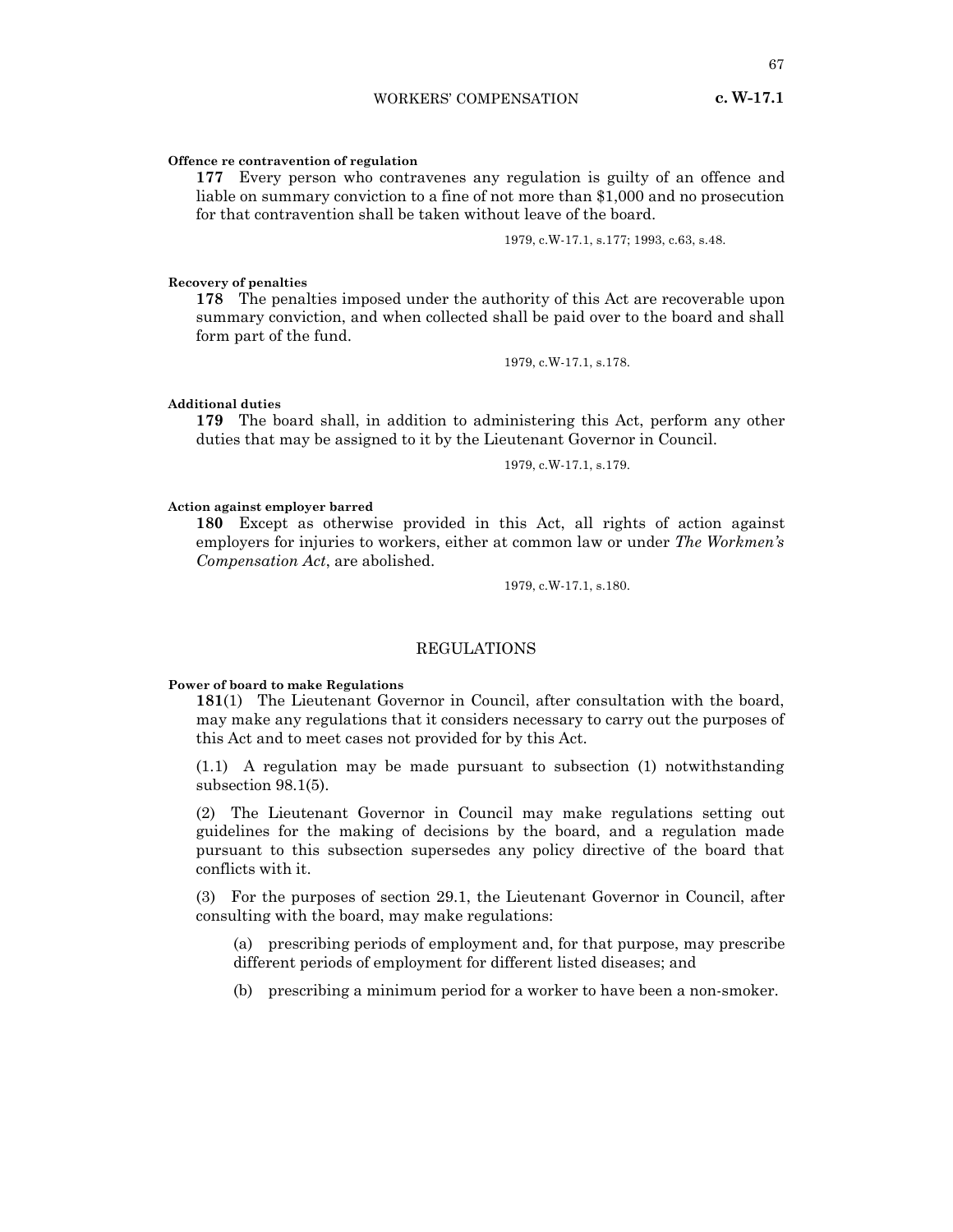(4) For the purposes of clause 165.1(3)(b), the Lieutenant Governor in Council, after consulting with the board, may make regulations governing the manner of calculating the cost of complying with an attachment.

> 1979, c.W-17.1, s.181; 1988-89, c.63, s.22; 1993, c.63, s.49; 1999, c.S-56.01, s.8; 2003, c.13, s.4; 2005, c.46, s.4; 2009, c.17, s.50.

**182 Repealed.** 1989-90, c.54, s.5.

## REPEAL AND TRANSITIONAL

## **Transitional**

**183** Except as otherwise provided in this Act, the provisions of *The Workers' Compensation Act* are deemed to be in full force and effect insofar as they relate to injuries occurring prior to the coming into force of this Act.

1979-80, c.47, s.9.

#### **Transitional**

**183.1**(1) In this section:

(a) **"amendment date"** means the day on which a section of *The Workers' Compensation Amendment Act, 1993* comes into force;

(b) **"relevant amending section"** means, with respect to a section of this Act, the section of *The Workers' Compensation Amendment Act, 1993* that amends the section of this Act.

(2) Notwithstanding *The Workers' Compensation Amendment Act, 1993*:

(a) sections 68, 69 and 104 as they existed immediately before the amendment date of the relevant amending sections apply with respect to injuries that occurred before the amendment date of the relevant amending sections; and

(b) sections 82 and 83 as they existed immediately before the amendment date of the relevant amending sections apply with respect to deaths that occurred before the amendment date of the relevant amending sections.

(3) Where a dependent child is receiving benefits pursuant to section 85 or 87 as those sections existed prior to the amendment dates of the relevant amending sections, the child is entitled to receive benefits calculated in accordance with those sections as amended by the relevant amending sections, but only with respect to the period commencing on the amendment date.

1993, c.63, s.50.

**184 Dispensed.** This section makes consequential amendments to another Act. The amendments have been incorporated into the corresponding Act.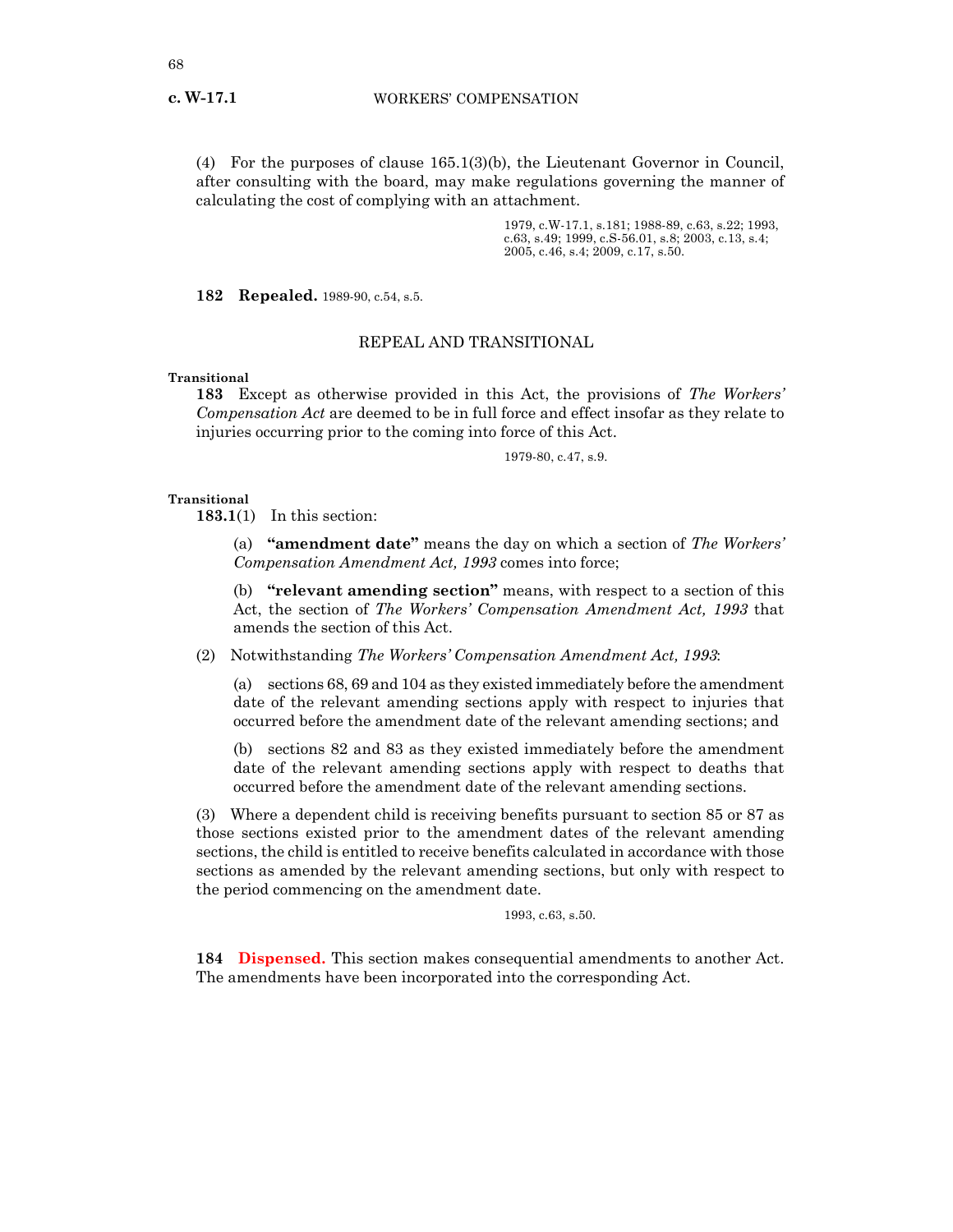**185**(1) Nothing in this Act precludes a worker, or a dependant of a worker, employed in an industry not covered by this Act from taking legal action to recover damages where the worker suffers injuries arising out of and in the course of employment.

(2) A worker is not, by reason only of his continuing in the employment of the employer with knowledge of the defect or negligence which caused his injury, deemed to have voluntarily incurred the risk of injury.

(3) A worker is deemed not to have undertaken the risks due to the negligence of his fellow workers, and contributory negligence on the part of a worker is not a bar to recovery by him, or by a person entitled to damages, in an action for the recovery of damages for an injury sustained by or causing the death of the worker while in the service of his employer for which the employer would otherwise have been liable.

1979, c.W-17.1, s.185.